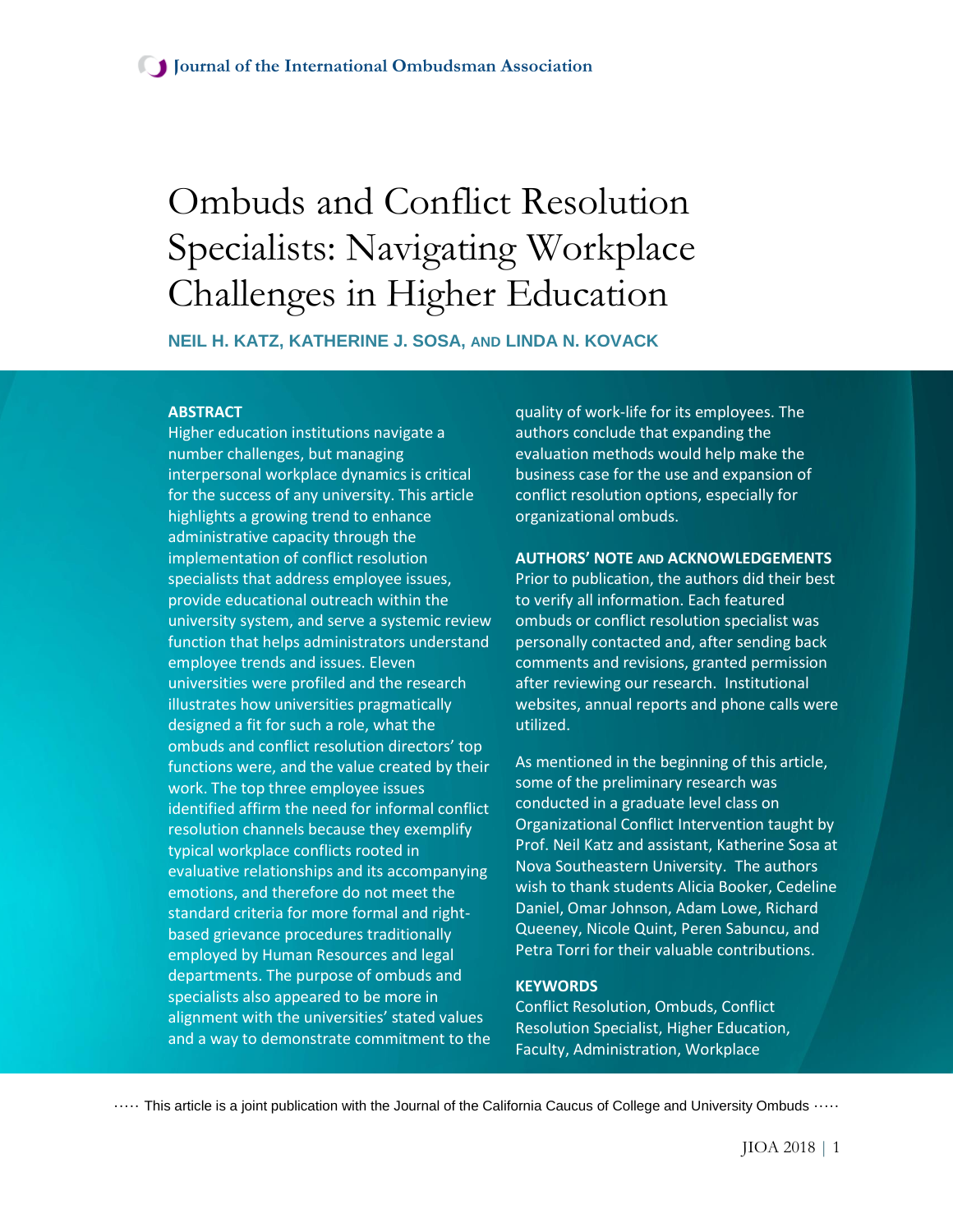# **OMBUDS AND CONFLICT RESOLUTION SPECIALISTS: NAVIGATING WORKPLACE CHALLENGES IN HIGHER EDUCATION**

Whether you believe that higher education is the gateway to social, economic, and intellectual enhancement or that it is another bureaucratic enterprise on the decline, one thing is certain, higher education institutions are complex endeavors that blend business principles with ambitious educational vocations. Such an endeavor requires navigating the intricacies of internal and external forces, satisfying multiple levels of stakeholders, fostering environments for diverse disciplines, securing scarce resources, coordinating the everyday interdependence, and most importantly for the purpose of this article, managing the conflicting governance cultures that make higher education a unique enterprise.

Within higher education there coexist two distinctive governance cultures: on the one-hand a bureaucratic, more corporate culture of administration with an emphasis on centralized decisionmaking, organizational hierarchy, and a system of policies, procedures, and objectives intended to make higher education run more like a business. On the other hand, faculty-led cultures are characterized by a laissez-faire, collegial culture of educators that value debate, shared decisionmaking, and autonomy meant to foster environments that stimulate creativity and critical assessment— sometimes of the very systems and practices that it operates within. In addition, supporting staff are accountable to both cultures and perform a delicate dance between the two. Administrators face a number of dilemmas because the same policies that protect productive faculty with tenure or multi-year contracts also protect the less productive (Bolman and Gallos, 2011), and there is an increasing need to keep up with the external pace of accreditation, diversification, and innovation. Some might be reluctant to admit that some of these unique features may contribute to a higher likelihood of interpersonal and group conflicts among employees but conditions are ripe for competition over resources, conflicting views, and power struggles.

The research also indicates that administrators are often unprepared to manage these conflicts because the career ladder from faculty to administration does not typically include administrative experience or leadership training. In fact, about 3% of academic leaders in the U.S. have any type of leadership training or preparation (Gmelch, 2002, as cited in Bolman and Gallos, 2011) and many say the move into a leadership position was unanticipated (Cullen and Nickerson, 2017). One study of 400 experienced and new deans asked, "what tasks and activities those new to leadership roles struggled with most, and what experienced leaders wished they had known before taking their positions" and found that "the struggles they identified were strikingly similar, falling into three nearly universal categories: the ability to lead organizational change, the ability to think strategically and solve problems creatively, and the ability to develop new leaders and communicate effectively" (Cullen and Nickerson, 2017). Each of these elements are critical for organizational health in a university.

Nevertheless, there appears to be a light at the end of the tunnel illustrated by a growing number of institutions implementing internal conflict resolution specialists available for their employees. These specialists "fill in the gaps" of existing employee mechanisms by providing a menu of services aimed at managing workplace conflict in ways that are more constructive, effective, cost efficient, and compatible with the stated values and mission of the American university system. This article provides information on eleven different higher education institutions to demonstrate how conflict resolution specialists and ombuds find their place within their university system, how they operate, and what their primary functions are.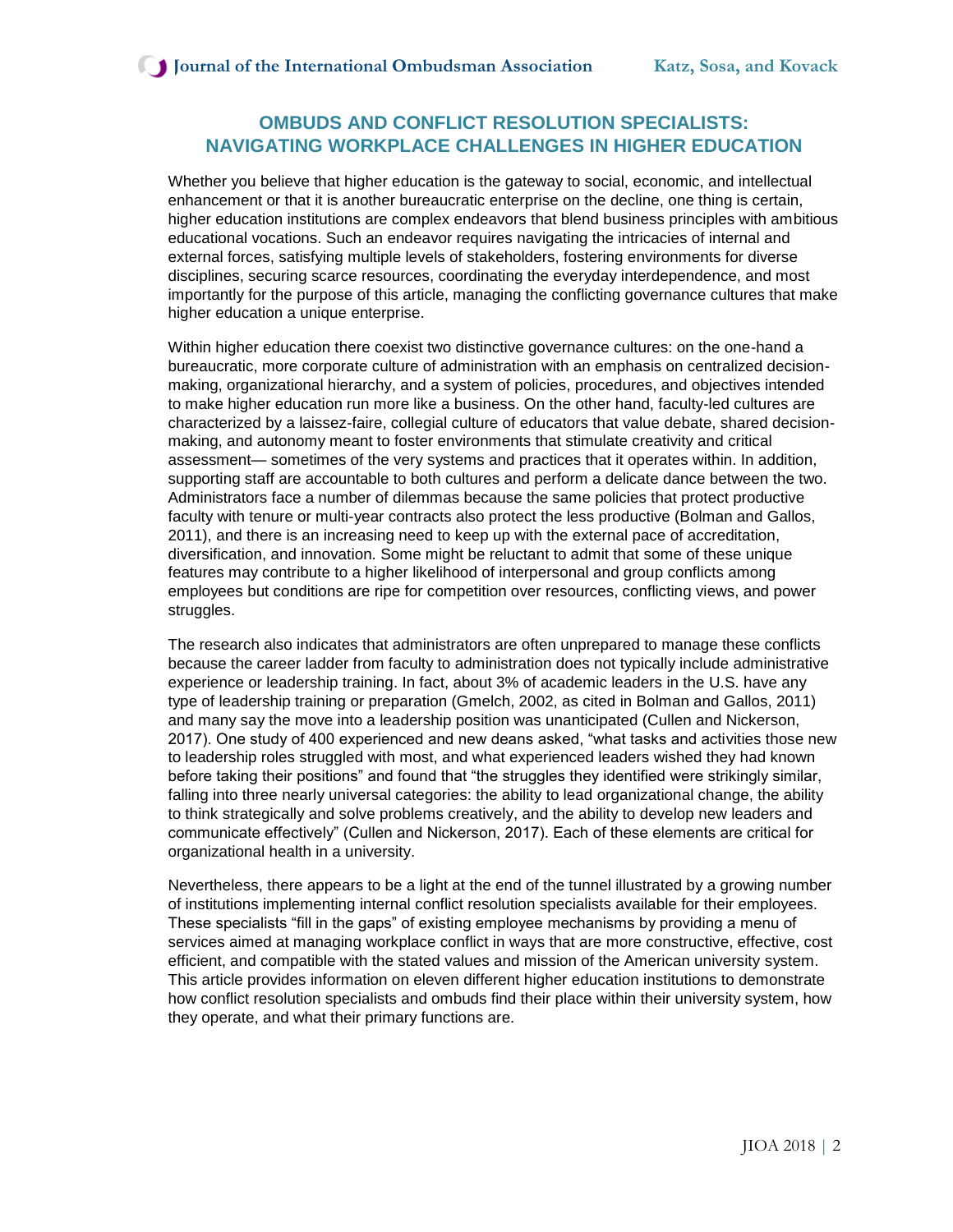## **A BRIEF HISTORY OF CONFLICT RESOLUTION IN HIGHER EDUCATION**

Some form of dispute resolution has existed in higher education for centuries. Student conflicts have used a number of avenues including deans, department chairs, student affairs, and more formal grievance and peer-jury processes. Similarly, employee conflicts have traditionally been escorted through the formal chain of command before being investigated by human resources, legal services, or a similar adjudication office. In both cases, the designated decision-maker conducts some form of investigation, decides on the merit, and issues a verdict that may be an implication of innocence or wrong-doing followed by disciplinary action or exoneration. All of which is a rights and power-based approach to conflict management based on a zero-sum method that mirrors the legal system and falls short on addressing the underlying interests or concerns that drive workplace disputes and affect interpersonal employee relationships. This approach is often costly in both time and resources and does very little to positively impact workplace morale because most workplace complaints don't meet the test of legal standard, meaning they are inappropriately handled.

The last few decades of the twentieth century witnessed a global expansion of alternative dispute resolution (ADR) approaches and the emergence of the ombuds field in the U.S.—propelled by the social protest movements in society at large and specifically on college campuses in the late 1960s. This was a catalyst for the first few student and campus ombuds programs including Simon Frazer University in British Columbia (1965), East Montana State University (1966), and Michigan State University (1967) who were responding to growing unrest on their campuses. The term 'ombudsman' is of Swedish origin meaning "representative" and is a conflict management role utilized in organizations. It is often used interchangeably with the terms 'ombudsperson' and 'ombuds' for short.

According to the history of ADR in higher education, by 1979 the Center for Mediation in Higher Education was set up to encourage institutions to adopt the use of mediation at all levels (Warters, 2000, p. 15), followed by funding from the William and Flora Hewlett Foundation in the mid-1980s intended to assist universities in the development of practice-relevant theory in conflict analysis and resolution (Volpe & Chandler, 1999). This snowballed into twenty prestigious universities, including Harvard, Syracuse, Northwestern, and several additional Big Ten state universities to develop research, educational courses, and practice activities in conflict resolution. It accelerated the use of ADR methods as a dispute system alternative. By 1990, ADR approaches experienced sufficient growth and recognition to initiate the first National Conference on Campus Mediation Programs, convened by Professor Neil Katz and Campus Mediation Center Director Bill Warters, at Syracuse University (Katz, as cited in Georgakopoulos, 2017, p. 170-178).

The growth of conflict resolution specialists and services continued throughout the 1990s and first part of the 21<sup>st</sup> century. Especially noteworthy was the establishment of ombuds offices and other conflict resolution specialists set up by universities to handle employee disputes in addition to student issues. By 2016, nearly 400 colleges and universities were listed as members of the International Ombudsman Association, with the majority of these institutions having services for all members of the university. This growth indicates the use of more creative and suitable methods, supplementing traditional practices in addressing day-to-day conflicts with informal methods that include preventative measures such as coaching and conflict management training, as well as facilitated interventions such as mediation, conciliation, group facilitation, and arbitration on the more formal end of the spectrum. For some ombuds it also includes providing insight for administrators on trends and areas of concerns that they identify. It is likely that this expansion was precipitated by a number of landmark employee lawsuits experienced by institutions like the University of Minnesota and the University of Georgia. Now universities in states like Georgia and Florida follow state laws that require public colleges to have a "college ombudsmen" who can assist to "resolve complaints" (Florida Dept. of Education, 2017).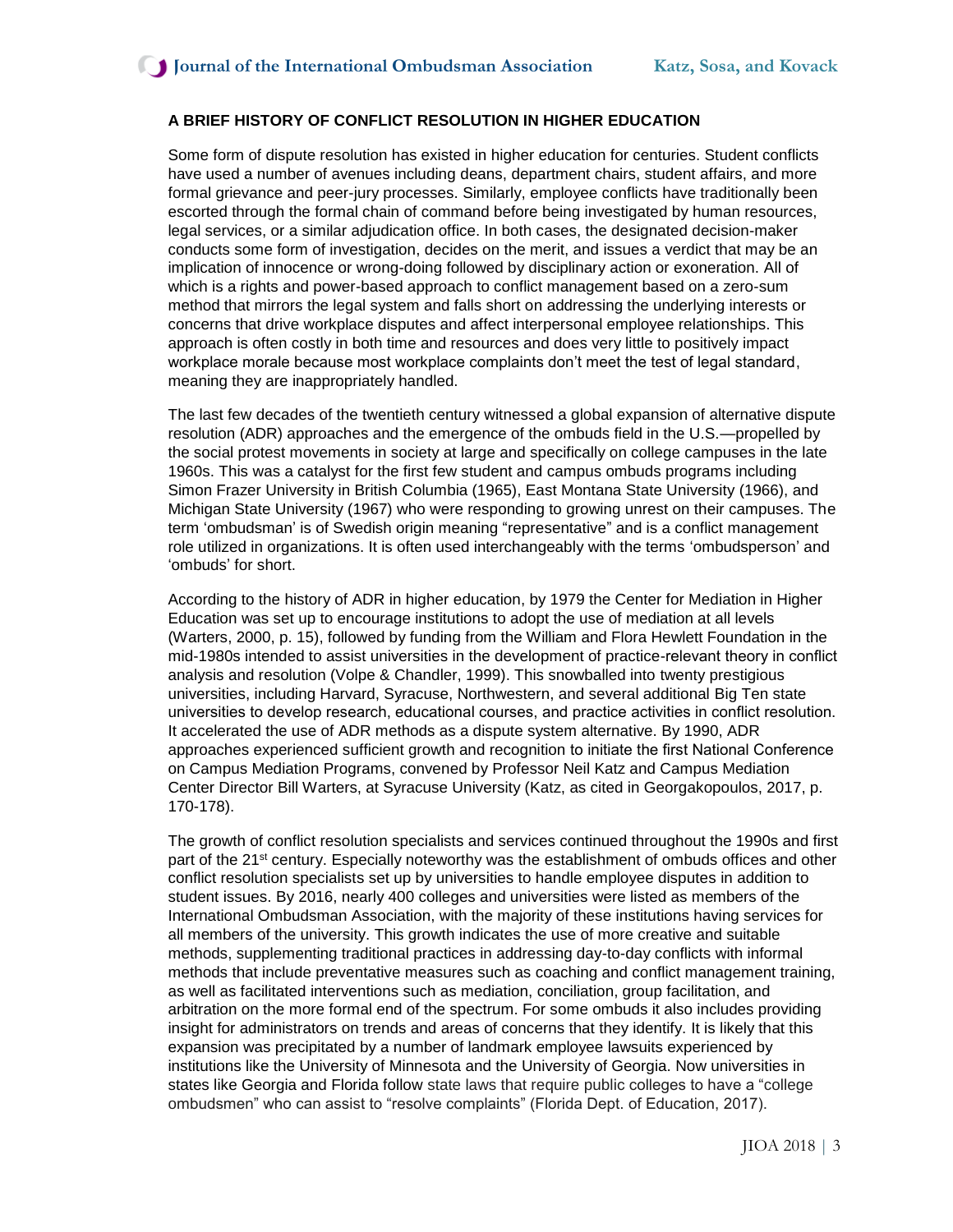Another factor fueling the growth of ADR services for all members of the university community is an increased awareness of the cost and effects of poorly managed conflict which is considered to be the largest reducible cost in organizations (Cram and MacWilliams, 2014). Workplace conflict contributes to the exorbitant cost of legal cases, worker absenteeism and presenteeism, turnover rates, and it is estimated that managers spend 25% to 60% their time settling disputes between team members (Raines, 2013). ADR services like informal consultations, mediation, problemsolving, and leadership training are also more closely aligned with the vision, mission, and values of a modern university that emphasize community, inclusiveness, diversity, collaboration, and communication. Most importantly, it provides compatible methods for effectively dealing with the substantive, procedural, and interpersonal issues at the core of most workplace disputes. It is particularly appropriate for navigating the institutional complexity of coalitions, departments, and divisions, each competing for scarce resources such as funding and access to those with decision-making power, and all with differing underlying interests.

The authors consider this trend to be a recognition of the need to manage the human side of higher learning organizations and the potential of conflict resolution services to enhance administrative capacity and organizational effectiveness which can positively impact morale and quality of work-life balance for its employees.

#### **METHODS**

This research began as part of a graduate-level collaborative learning course on "Organizational Conflict Interventions" with a special focus on the role of ombuds. The professor and his teaching assistant conducted preliminary research on organizations that employed ombuds who were internal-facing, meaning their duty was to assist the organization's employees and not external customers. The students then conducted preliminary research on organizations of their choice either from the compiled list or from their own research that met the criteria of internal-facing, non-federal, higher education or private sector organizational ombuds. If the organization was willing to participate, the students conducted an informal case study. From this research, the professor and his now two assistants and co-authors selected only colleges and universities with internal-facing ombuds for employees, then expanded the sample set to eleven in total to add variety to the sample in terms of public/private universities, size of population, and sectarian or non-aligned. The authors further developed the research using qualitative methods including secondary data and telephone or email correspondence with the conflict resolution specialists at each of the institutions. The authors were particularly interested in how and why the universities created the role, the structure and operation of their office, what the day-to-day work of an ombuds consisted of, their standards of practice, who they serve, the perceived value of the ombuds, and how that value was evaluated.

The ombuds or conflict resolution offices in the sample set for this research can be found in Table 1. Profiles for each of them can be found in Appendix A and the general findings are presented in the following section. Although the sample size is not large enough to make robust generalizations, the purpose was to explore the intricacies of the unique role within complex university systems and not to describe large quantifiable trends. In addition, the authors hope that this research and article can provide different examples of how higher education administrators contemplating the use of conflict resolution specialists can establish the role(s) within their own university community and the advantages of doing so.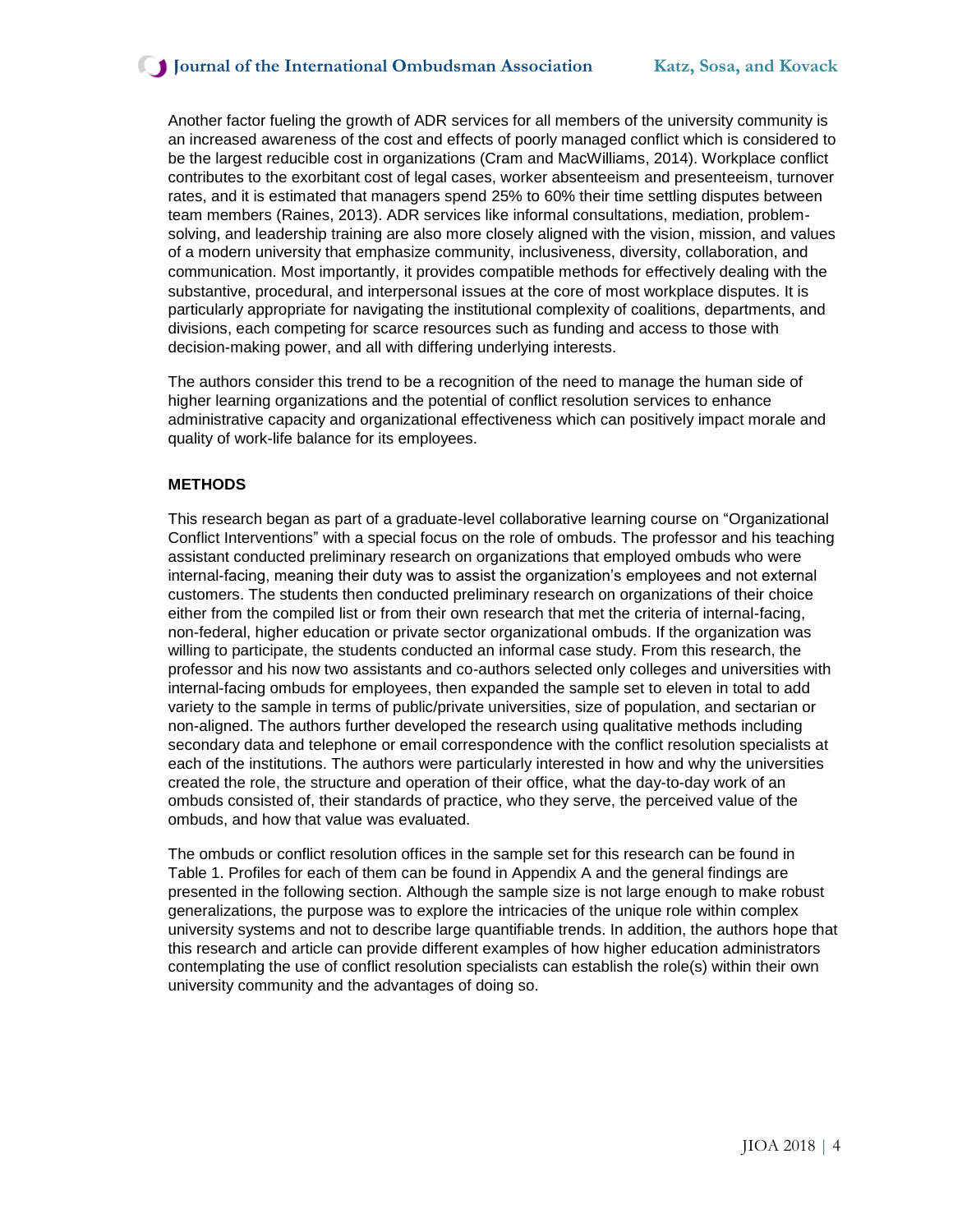| <b>University</b>             | <b>Ombuds or CR Title</b>                      | <b>Location</b>        |  |
|-------------------------------|------------------------------------------------|------------------------|--|
| East Carolina                 | Director of Conflict Resolution and            | Greenville, NC         |  |
| University                    | <b>Mediation Program</b>                       |                        |  |
| Kennesaw University           | Campus Ombuds (2)                              | Kennesaw, Marietta, GA |  |
| Lehigh University             | Ombudsperson (2)                               | Bethlehem, PA          |  |
| Northeast Ohio                | Ombuds                                         | Rootstown, OH          |  |
| <b>Medical University</b>     |                                                |                        |  |
| North Carolina State          | <b>Faculty Ombuds</b>                          | Raleigh, NC            |  |
|                               | <b>Staff Ombuds</b>                            |                        |  |
| <b>Marquette University</b>   | Ombudsman                                      | Milwaukee, WI          |  |
| University of                 | Campus Ombudsman                               | Santa Barbara, CA      |  |
| California, Santa             | Associate Ombudsman                            |                        |  |
| <b>Barbara</b>                | Assistant Ombudsman                            |                        |  |
|                               | <b>Faculty Ombudsman</b>                       |                        |  |
| University of Missouri        | <b>Faculty Ombudsperson</b><br>Kansas City, MO |                        |  |
| Kansas City                   | <b>Staff Ombudsperson</b>                      |                        |  |
|                               |                                                |                        |  |
| University of                 | Director of the Office of Conflict             | Minneapolis, MN        |  |
| Minnesota                     | Resolution                                     |                        |  |
| University of South           | <b>Ombuds Officer</b>                          | Tampa, FL              |  |
| Florida                       |                                                | St. Petersburg, FL     |  |
| and                           | Campus Ombuds                                  |                        |  |
| University of South           |                                                |                        |  |
| Florida, St. Petersburg       |                                                |                        |  |
| <b>Stony Brook University</b> | Ombudsman                                      | Stony Brook, NY        |  |

| Table 1. University Ombuds or Conflict Resolution Offices profiled |
|--------------------------------------------------------------------|
|--------------------------------------------------------------------|

## **SUMMARY OF FINDINGS**

The research led to a better understanding of how ombuds or conflict resolution offices were created at these universities and how universities took a pragmatic approach to design a fit within their institution. The majority were born out of a need or expressed desire from stakeholders for its implementation and it is likely that the International Ombudsman Association (or its former associations) facilitated their formation by providing support as an external body with standards of practice and the framework needed to give the role credibility. The majority of ombuds and conflict resolution directors of various ages and background had specialized training and/or experience in conflict resolution methods—a divergence from other types of organizations where ombuds are often senior members of the existing institution. All of them provided a menu of services including coaching, mediation, training, etc., and all of them used active listening and problem-solving or option generating techniques as a critical entry point for managing employee issues. They had three major functions which included addressing the top employee issues, conducting educational outreach, and serving as a conduit to bring systemic issues to the attention of leaders. Surprisingly, all used some form of qualitative and/or quantitative data to demonstrate value, typically through annual reports, highlights of employee trends, or tracking the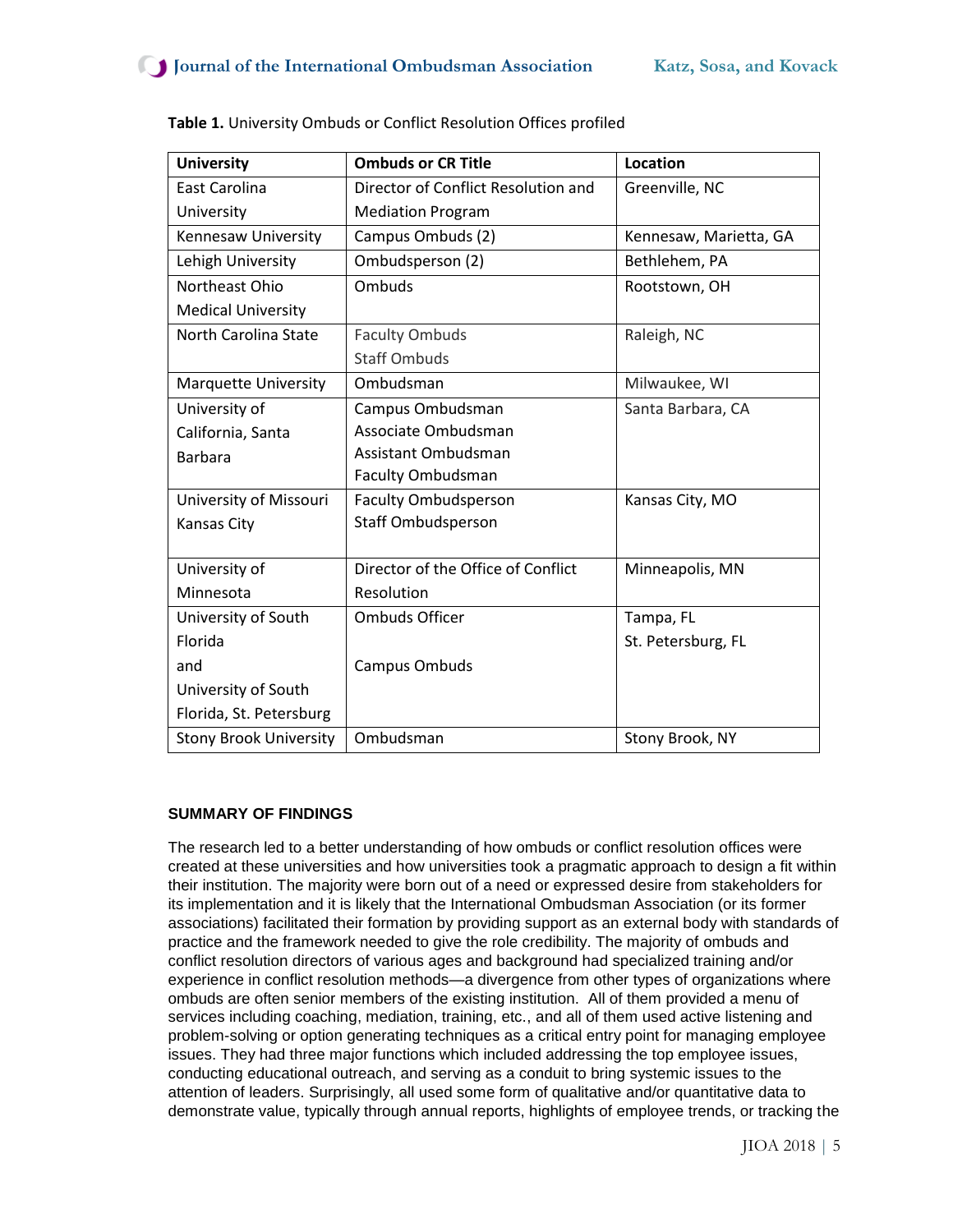number of visitors. None appeared to use any cost-savings or cost of conflict metrics although their collaboration with other offices is promising for its future realization. Finally, a few universities have top-level administrators who recognized the role's function as essential to any healthy human organization. Each of the findings is detailed in the following sections.

#### **A PRAGMATIC RATHER THAN PURIST APPROACH**

The authors found that most institutions took a pragmatic rather than purist approach to creating a fit for a conflict resolution role within the culture and operations of their organization. Some varied by title, scope of constituents, and some served dual capacity roles within their university, but most (nine out of eleven) could be categorized as "Organizational Ombuds."

The Swedish term "organizational ombudsman" is often translated as "commission man" or "representative" and is an internal person that assists the organization's members with the resolution of conflicts or concerns. "The primary duties of an organizational ombudsman are (1) to work with individuals and groups in an organization to explore and assist them in determining options to help resolve conflicts, problematic issues or concerns, and (2) to bring systemic concerns to the attention of the organization for resolution" ("What is an Organizational Ombudsman," 2017). Nine out of eleven used some variation of ombuds title: campus ombuds, faculty ombuds, university ombuds, ombuds officer, or just ombuds. All could be categorized as organizational ombuds and explicitly followed the International Ombudsman Associations' Standards of Practice, meaning the ombuds role was to "preserve the *confidentiality* of those seeking services, maintain a *neutral/impartial* position with respect to the concerns raised, work at an *informal* level of the organizational system, and [be] *independent* of formal organizational structures" ("What is an Organizational Ombudsman," 2017).

Of the eleven, only two institutions profiled, East Carolina University and University of Minnesota, employed "directors" for their conflict resolution programs, both of which are housed under the Office of Equity and Diversity and who report to second in command, as opposed to the majority of ombuds who report directly to the president. According to the Standards of Practice for the International Ombudsman Association, it is critical to distinguish the role of ombuds from other dispute handling offices like HR (Human Resources), EAP (Employee Assistance Programs), Legal and General Counsel, OED (Office of Equity and Diversity), WD (Workforce Development), or the like. By creating directors instead of ombuds, these two universities are able to exercise some flexibility in the establishment, purpose, and the services provided. For example, at University of Minnesota, the Director of the Office of Conflict Resolution (OCR) Julie Showers, has the same functions of an ombuds but on occasion assists in the adjudication process of formal grievances since the office handles both informal and formal channels. An ombuds would not be able to perform this function because it would be in contradiction with the standards of practice.

Another pragmatic approach to fulfilling the function of a conflict resolution specialist on a budget is to appoint faculty members who can serve dual roles. In the federal government, this is referred to as collateral duty. Four of the eleven served dual roles as faculty and ombuds, and most received reduced time and/or stipend to fund the operations as well as it being considered part of their service to the university. A looming question remains about the purity of impartiality and independence for such a role, but all of them felt confident that they upheld the principles. Dr. Day, the Faculty Ombuds at University of Missouri Kansas City (UMKC), asserts that as a faculty member she does not conduct performance appraisals of faculty or have power over other faculty that would compromise the principles of practice. Similarly, none of the other three appeared to serve any administrative or supervisory roles and therefore, did not have formal power over other employees.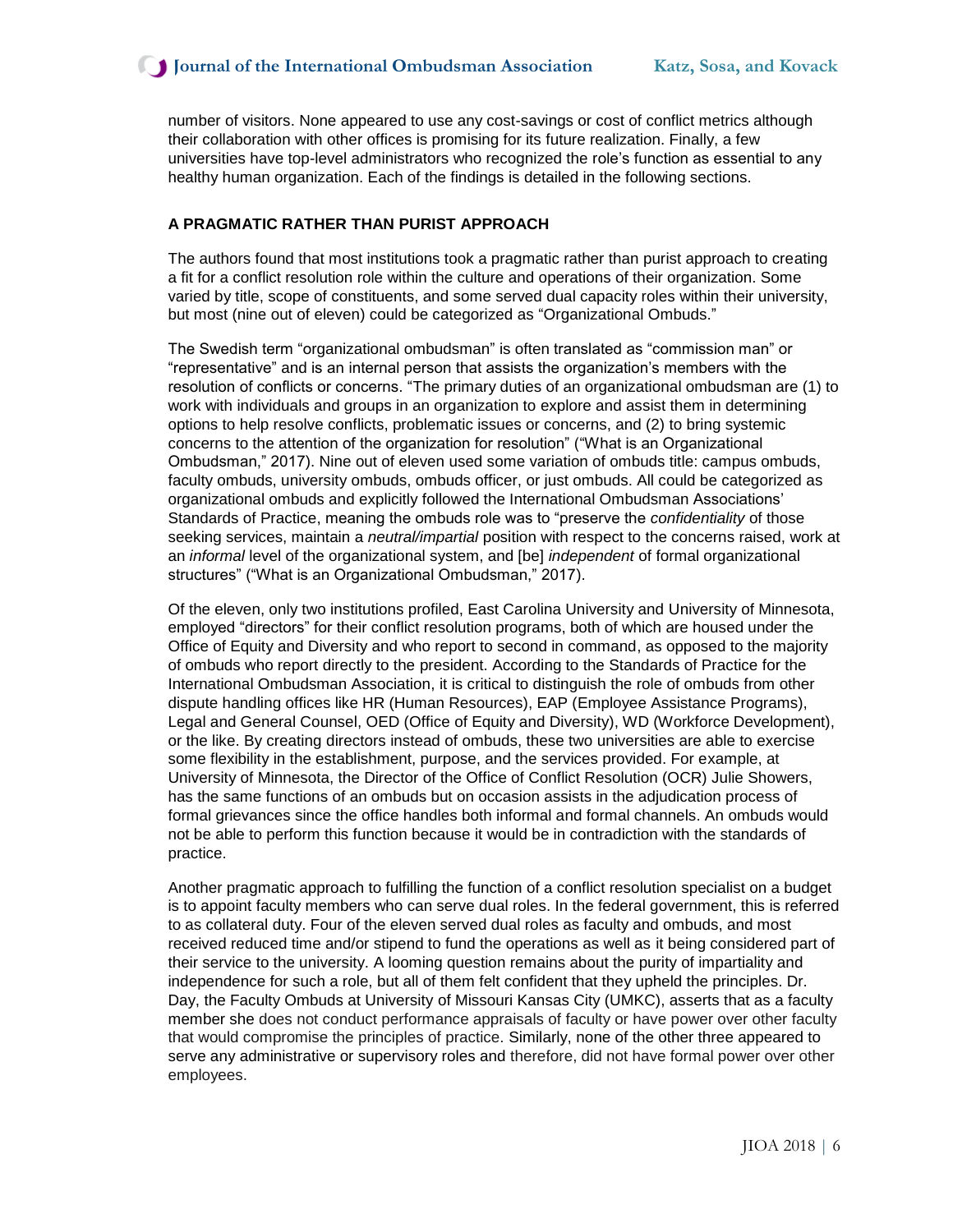However, the authors also observed that most of the institutions who used dual-role ombuds served a significantly smaller number of "visitors" per year than those who had one or more full time staff assigned to their office. Dual-faculty ombuds served between 5 and 50 visitors per year while other ombuds served between 100 and 400 visitors per year. The only exception was Kennesaw University who employs two dual-role campus ombuds and handles approximately 200 cases per year. These numbers do not reflect the number of employees reached through various mediums like presentation, workshops, ombuds blogs, and other forms of outreach. However, it could be an indicator of the limitation of the dual-role and is a factor for universities to consider when evaluating the scope of impact that an ombuds or conflict resolution specialist can make when serving dual-roles.

#### **ORIGINS, ESTABLISHMENT, AND ROLE OF THE IOA**

Not surprisingly, most of the universities profiled (six out eleven) established a conflict resolution channel for employees because of an immediate conflict or issue they faced and a need for ongoing resolution. For example, the University of Minnesota established the Grievance Office which later evolved into the Office of Conflict Resolution after a landmark sexual discrimination lawsuit in 1973 that negatively impacted the university. Similarly, Kennesaw University and all other Georgia system universities implemented ADR channels after a widely publicized 1983 University of Georgia dispute that awarded Professor Jan Kemp \$2.5 million for wrongful termination. A few years into implementation, University System of Georgia Chancellor Stephen Porch, in a speech, noted that the conflict resolution initiatives have "saved the system millions of dollars per year in litigation costs" (Yarn, 2014, p.99). Others like Marquette University identified diversity issues as a catalyst to pursuing a conflict resolution role while some said they were responding to frustrations regarding faculty grievance procedures. Four other universities simply adapted to the growing trend in the 2000s and took preventative measures to mitigate escalating conflicts.

The establishment of these offices or roles were also methodical and most included an initial influential champion, a working group committee, and collaboration with key stakeholders (which included support from high level administrators). At the University of California Santa Barbara, the establishment of the Office of the Ombuds followed a 1970 Academic Senate recommendation for its implementation. Even so, after the ombuds who served for 30 years retired, UCSB issued a ten-person task force on "Dispute Resolution and Mediation" to examine ways that problems between and among staff, faculty, and students were resolved on the UCSB campus and to recommend the optimum conflict prevention and mediation matrix for the campus. The task force found that despite conflict and complaint resolution resources available, none ensured neutrality and the campus was lacking a systemic process that allowed the latitude to deal with intra- or inter-department conflicts. Thus, they made the recommendation to reopen the ombuds office in January 2005. Similarly, at East Carolina University a committee was set up with representatives from Student Affairs, Legal, Inclusion and Diversity, the Chairman of the Faculty, and the Vice-Chancellor of Employee Relations to determine the best fit for the director of Conflict Resolution and Mediation Program. At the University of South Florida St. Petersburg, faculty member Deni Elliott served as a campus ombuds for 12 years at the satellite campus. Consideration for a system-wide ombuds was propelled by then, General Counsel Steven Prevaux, under the direction of President Judy Genshaft, and included key stakeholders like the Board of Regents, union officials, faculty leaders, and high-level administrators at their three campuses regarding the possibility and desirability of a USF System-wide Ombuds for its 17,000 plus employees. A USF System-wide Ombuds role was then established in 2016.

In all cases, gaps were identified in the existing dispute systems and establishment of a conflict resolution specialist was intended to enhance administrative capacity, organizational effectiveness, and expand the safety net for university employees. The International Ombudsman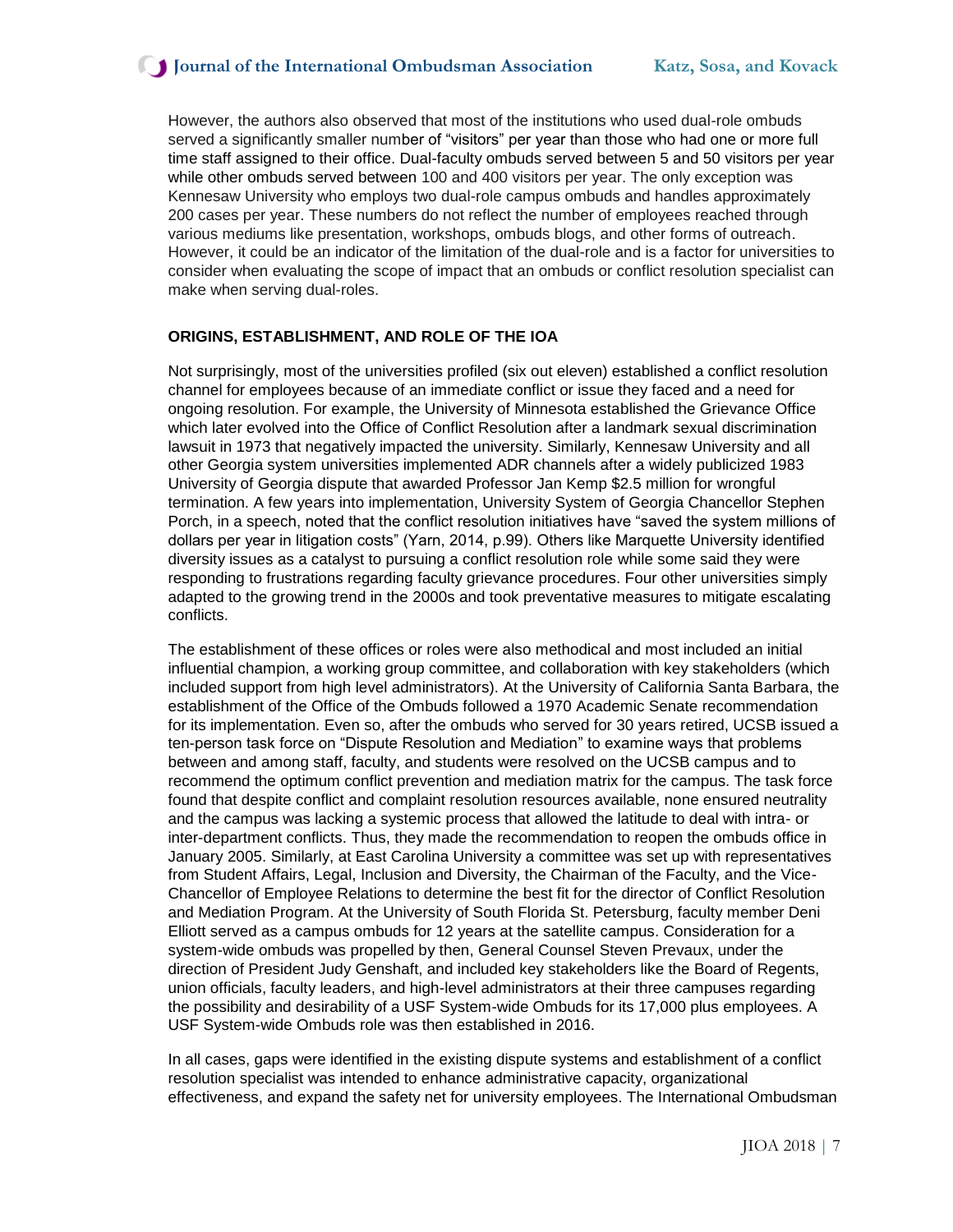# **J** Journal of the International Ombudsman Association Katz, Sosa, and Kovack

Association, which officially formed in July 2005 following the merger of the University and College Ombuds Association (UCOA) with The Ombudsman Association (TOA), likely played a key role in facilitating the formation of these ombuds offices because the associations essentially provided a blueprint for the institutions to establish them. The IOA resources include a formal charter with Standards of Practice (SOP) and a Code of Ethics based on the four guiding principles of independence, impartiality or neutrality, confidentiality, and informality. The IOA also published a manual for establishing offices in academic settings in 2014 (Byer, 2016, p. 215-216). The manual defines the parameters of the ombuds scope of practices, the limitations of the ombuds' authority, and qualifications to become an ombuds. The American Bar Association Section of Dispute Resolution also enacted a charter detailing the "Standards for Establishment and Operation of Ombudsman Offices". All offices with "ombuds" titles stated either through personal communication or on their websites that they followed the IOA Standards of Practice, most were IOA members, and a few held a Certified Organizational Ombudsman Practitioner or CO-OP® credential. In line with the SOP, all but one of the ombuds report directly to the university president and they exist outside of the organizational structure, thus they cannot be found on an organizational chart. This is an indicator of the independence and the impartiality that they exercise, which could be difficult to summon buy-in for in a traditionally bureaucratic system if it were not for established industry standards that give the ombuds' operations credibility. All ombuds offices were funded by either the president or provost and others received administrative benefits in reduced teaching or service obligations in exchange for serving a dual-role. The two titled directors were structured under the Office for Equity and Diversity but had independent offices like an ombuds.

#### **CHARACTERISTICS, SERVICES, AND ISSUES**

The authors held special interest in the substance of these programs hoping to learn more about the ombuds and directors' background and skills, the services in demand, the types of issues they tend, and their main functions. Previous research and experience, with federal and student ombuds prompted the authors to believe that organizational ombuds are often senior internal transfers and come from diverse vocational backgrounds. However, out of those profiled here, all but one had some form of specialization in conflict resolution or similar field. The ombuds and directors had the following credentials: (2) PhDs in Conflict Resolution; (1) PhD Organizational Communication; (1) Renown Scholar and Practitioner in Dispute Resolution; (4) Certified Mediators; (2) Certified Organizational Ombudsman Practitioner (CO-OP®); (1) Certificate in Dispute Resolution; (1) Professional in Human Resources (SPHR); (5) Juris Doctorates with some specialization in labor, arbitration, or related focus; and (1) who had a renowned career focused on Ethics and Labor Practices (Note: some respondents had more than one credential, so numbers add up to more than eleven). Only one did not meet any of the aforementioned criteria but rather was selected on a rotating basis in a dual-faculty role for having good rapport and "perceived people skills." He is also a contributing member of the IOA. The authors believe this level of specialization is an indication of the rise in conflict resolution education in the last three to four decades that has provided an opportunity for those interested in the field to specialize in conflict resolution methods.

In addition to credentials, those profiled seemed to personify a sense of commitment and purpose for their unique function within the organization as being one in which employees' voices and concerns matter, even if they don't warrant administrative adjudication. Kerry Egdorf, Ph.D. of Marquette, emphatically stated, that "fairness matters" and "having a voice matters" (Egdorf, personal communication, July 11, 2017). She sees her role, among other value-added functions, as providing the avenue for those who feel vulnerable, hurt or injured, or just confused, to speak in a safe place about their concerns and issues and to hopefully obtain some form of fairness while possibly gaining new skills, resources, and perspectives. Many explained that their credentials contributed to their proficiency and that skills like patience, listening, and empathy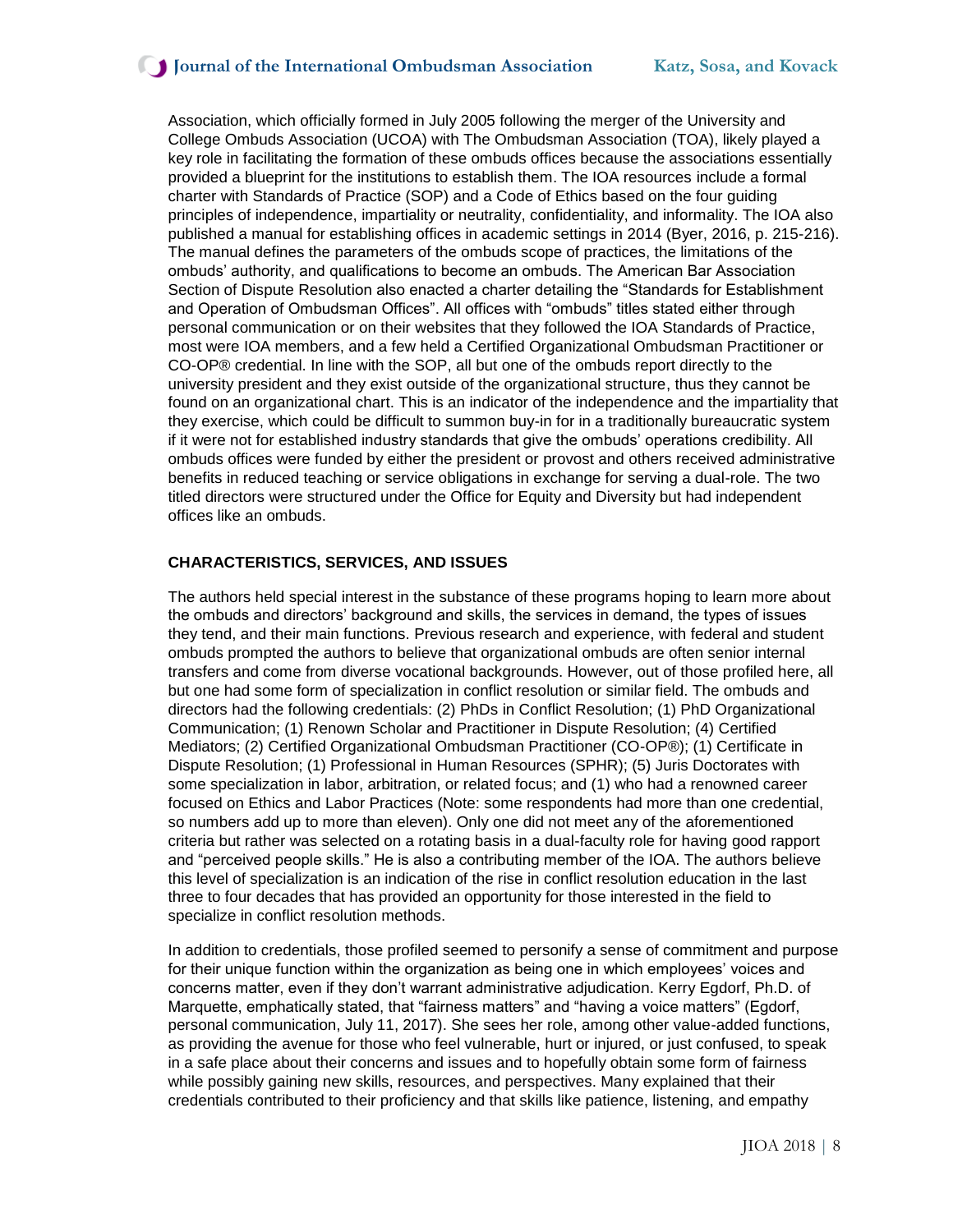were highly important. Julie Showers, J.D. of University of Minnesota, explained that such a role requires one to possess a lot of patience and empathy "because it requires patience to listen to other people, and it requires empathy to be able to relate to other people's problems" (personal communication, March 1, 2017). Deni Elliot, Ph.D. of the University of South Florida, St. Petersburg, explained that as Campus Ombuds she used active listening to provide the visitor with validation and clarity and then to provide guidance or resources specific to the issue.

The majority provide services in coaching, facilitation, mediation, trainings, and customizable interventions but not surprisingly it seems all of them begin with active listening and problemsolving as a critical entry point. It is important to note that listening as an ordinary act is not the same as active or reflective listening skills that conflict resolution specialists are trained to practice. Reflective listening, for example is a special type of listening that involves paying respectful attention to the content and feelings expressed in another person's communication, often one with high emotion, and sending your understanding of the essence back to the speaker in your own words to ensure accuracy (Katz, Lawyer, Sweedler, 2011). It allows the speaker to feel heard, understood, and their feelings validated which allows the speaker to digest emotions and gain the clarity needed to move into discussion and action plans. It is intended to empower the speaker so they can self-determine what the best resolution is for them. According to one of the ombuds at Lehigh University, listening is the main activity he performs, followed by option generation.

All of the offices make it known to their university communities that they address employee issues and are an independent, impartial, informal and confidential resource. "Sometimes all you need is someone to point you in the right direction," says the Stony Brook University Ombudsman Office home page (2017). They explain they are a resource to help employees make sense of their complex organizations and what resources are available to them. Many offer examples of the types of issues brought to them like North Carolina State that lists sample cases ranging from facilitated group sessions for strategic planning to assistance in addressing salary or compensation concerns. Angela Dash, Ph.D. at Northeast Ohio Medical University handles concerns from "overcoming simple practical difficulties to handling sensitive complex issues" like incivility, ethical dilemmas, and harassment or discrimination ("What matters does the ombuds handle?" 2017).

In addition to what they publicly state, the authors wanted to learn about the most important functions or what they spent the most time doing. Although no aggregate data was possible because all of the offices have different methods of evaluation, tracking, and reporting, three functions stood out in their annual reports and correspondence. They provide insight into typical workplace dynamics within higher education. The first function is addressing the top employee issues which included (1) addressing evaluative relationships, (2) issues related to performance appraisals, and (3) poor communication. The second top function was conducting education outreach efforts which included internal networking to enhance the knowledge and use of their services as well as trainings, blog posts, and disseminating resources. The third was the systemic review function of providing administrators with insight into employee trends and issues coupled with recommendations.

#### *FUNCTION 1: ADDRESSING THE TOP EMPLOYEE ISSUES*

Among top employee issues, addressing evaluative relationships was cited as the concern brought to them most often. At Kennesaw University, the Ombuds reports that the majority of the cases involve evaluative relationships (half of all cases) and peer/colleague relationships (about a sixth). Similarly, North Carolina State's Annual Report (2016) cited relationships with supervisors as the number one concern of visitors and relationships with peer and colleagues the second most frequent concern. Dr. Day of University of Missouri Kansas City said she spends a lot of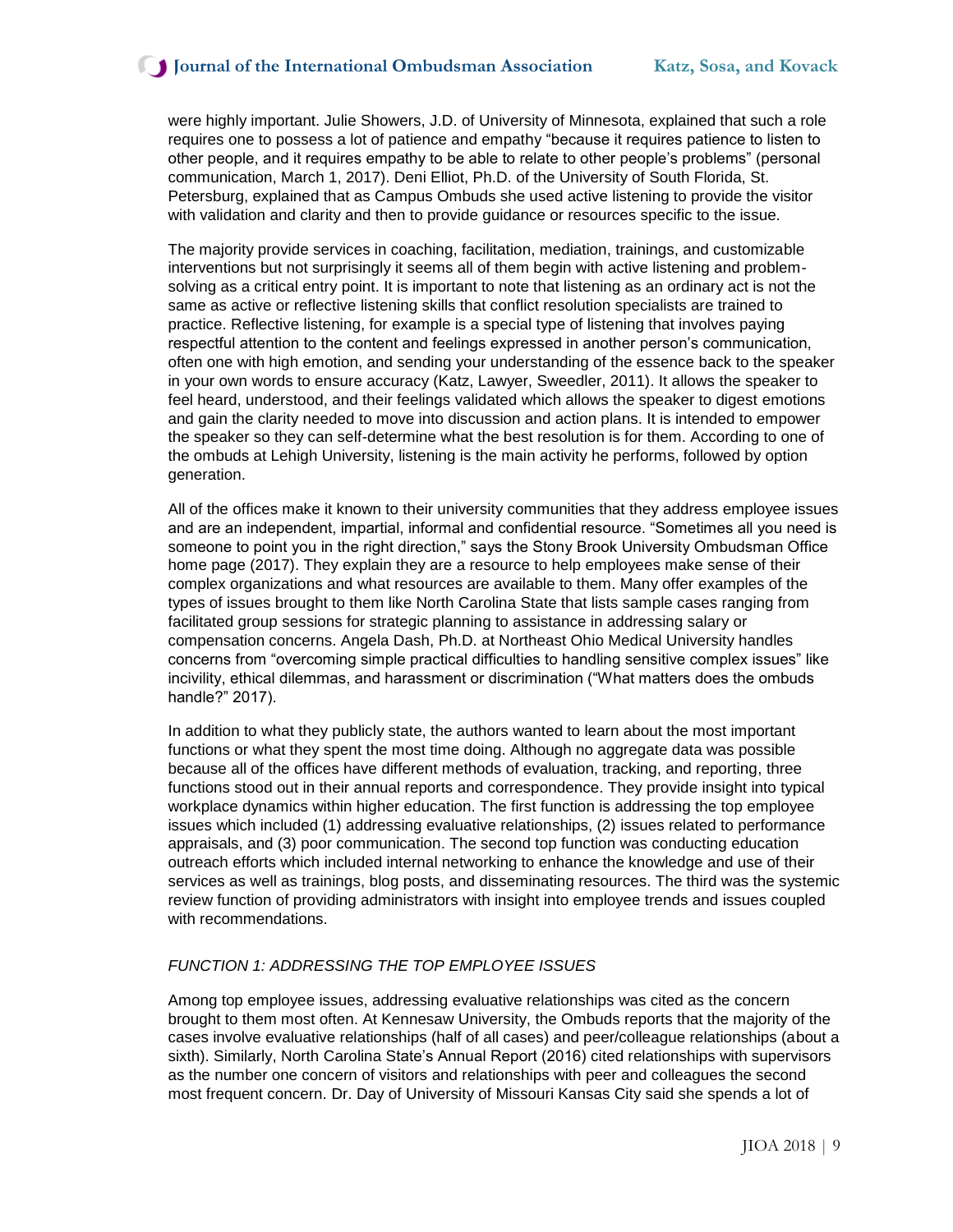## **J** Journal of the International Ombudsman Association Katz, Sosa, and Kovack

time facilitating issues around performance appraisals and Dr. Egdorf of Marquette University said the most frequent concerns brought to her are issues between supervisees and supervisors, or between co-workers, and issues related to performance appraisals and employee duties/responsibilities. At the University of California Santa Barbara, the top 3 most common concerns included communication, respect/treatment, and performance appraisal/grading. According to Julie Showers, J.D. (University of Minnesota), most complaints stem from miscommunication between supervisors and employees and in her 2016 annual report the most common issues across all types of employees included: "poor communication from leaders; an inability or unwillingness to hear and respond to employee concerns and perspectives; behaviors that were intimidating, insulting or shaming in both private and public settings; disrespectful email communication; inconsistent application of rules and policies; and the unavailability of training and support for supervisors around these issues. The policy most often cited in informal consultations was Board of Regents policy: *Code of Conduct"* (OCR Annual Report, 2016).

At first glance, it could appear that all of these universities face serious relationship and leadership problems, but for those familiar with group dynamics and for those working within higher education these concerns are commonplace. Relationships with authority are complex and evaluations can be either affirming or contradicting of an employee's self-identity and therefore, an area of contention. However, considering the distinctive governance cultures that coexist one could see this as a possibly problematic convergence of the two. On the one hand the laissezfaire, collegial culture of educators who create, explore, and teach with relative freedom and on the other hand the more bureaucratic corporate culture of administrators who are tasked with evaluating performance and meeting university objectives. In addition, staff interdependently lie somewhere in the middle, likely with their own set of workplace culture(s), and a need for effective leadership and communication. Julie Showers identified in her annual report (2016) a lack of training and support for supervisors around these issues. Those who go into supervisory positions often lack administrative experience or leadership training.

#### *FUNCTION 2: EDUCATION OUTREACH*

A second function identified was the need for education and outreach to promote their office, their role, the services they provide, and conduct training and initiatives on identified areas of need and build internal capacity in conflict resolution skills. A few examples include: "Escaping the Conflict Cycle" at NEOMED (2016); "The Be Nice Campaign: Hard on Problems; Soft on People" at NC State; and "The Provost's Academic Leadership Workshop" at East Carolina coordinated by Director Nkaze Nkengtego, Ph.D. and sponsored by the provost on "Diagnostic and Communication Tools for Managing Conflict and Change" delivered to 50 deans, department chairs and other top administrators (2016). Many of the ombuds indicated that educational outreach was paramount to its integration, acceptance, and growth. Some use blogs, others go college by college introducing themselves and hosting workshops, and some are integrated into orientations and campus community events. All used different methods or a hybrid, but all with the same purpose: to create awareness of the options available to employees through their services and to promote conflict resolution competency within the institution. Although difficult to measure, some kept track of outreach estimates and it expanded their numbers from 200 inperson visitors to reaching thousands of university members. The continuous networking, education, and relationship building with other university offices that serve faculty and staff like Human Resources, Equity and Diversity, Legal, and OEO helped them attract visitors and receive referrals. Several expressed that serving visitors was enhanced significantly when all of these "helping offices" worked together collaboratively, appreciated that each had a unique function, and made referrals to each other when appropriate.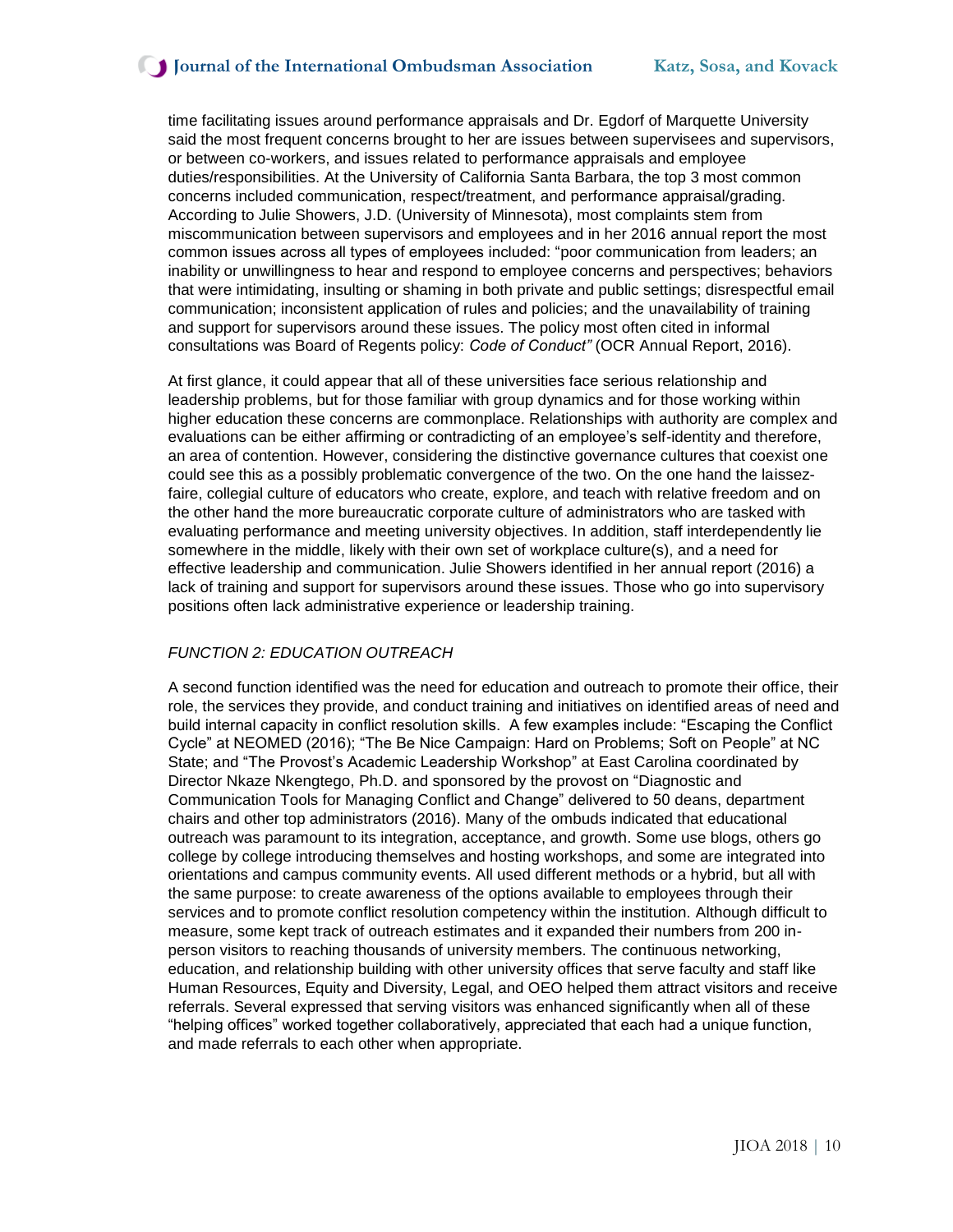#### *FUNCTION 3: SYSTEMIC REVIEW*

The function of systemic review was particularly interesting. The authors were surprised to find that all eleven of the offices provided some systemic review function to university administrators either through evaluative annual reports or directly reporting to the top administrators such as a chancellor, provost, or both. According to the IOA Standards of Practice:

"The Ombudsman identifies trends, issues and concerns about policies and procedures, including potential future issues and concerns, without breaching confidentiality or anonymity, and provides recommendations for responsibly addressing them" (JIOA, 2013, p.107).

This function is important because ombuds have a unique role that may give them insight into "emerging systemic trends and unintended consequences of organizational standards and procedures" as well as the ability to "anticipate conflicts and tensions during times of organizational change" (JIOA, 2013, p.54). Such a function requires crafting recommendations based on anonymized feedback and having good rapport with top administrators.

In a recent article in the Harvard Negotiations Journal on the *Disparities Within the Academic Ombuds Field* (Byer, 2017), Tessa Byer, M.A. identified a disparity in standardizing academic ombuds' duty in making recommendations for institutional improvement. She found that, "the IOA standards make it clear that ombudspeople are expected to make recommendations but it is not clear if they should be made publicly or privately" (Byer, 2017, p. 235). In her research, she found that 43 percent of interviewees made private recommendations directly to leaders and administrators, 33 percent made public recommendations like an annual report, and 24 percent did not make recommendations at all. She concludes that those who do not make recommendations could either feel it is not their duty to do so, or it could be affected by their relationship with leaders in the organization. Nevertheless, those interviewed in this research emphasized their ability to provide a "heads up" or serve as an "early warning system" on systemic issues. At the University of California Santa Barbara, the Office of the Ombuds even has the right to inquire and look into matters that they believe warrant their attention without receiving any complaints from members of the community. Ombuds Steven Prevaux at University of South Florida, believes that organizational ombuds are key in revitalizing corporate culture and advancing the university's strategic mission, and Ombudswoman Buehler at Stony Brook NY, addresses systemic issues where she recognizes barriers and provides aggregate data as well as recommendations to remedy the situation. This holistic view of employee trends and systemic issues from the perspective of someone who is both within and outside of the university system is a unique feature and one of great value.

## **DEMONSTRATING TANGIBLE AND INTANGIBLE VALUE - COOPERATION MAY BE THE KEY**

In addition to the top three functions, the question of value and how to measure it continues to be a subject of disagreement in the ombuds field. The IOA provides evaluation categories that can be used in annual reports but some believe the tangible and intangible benefits that are felt by employees are not necessarily measurable and the need for strict adherence to confidentiality and low-key exposure makes this difficult (Rowe and Gadlin, 2014). Dr. Day of the University of Missouri Kansas City, is aware of the paradox between the standards of practice that eliminate individual record keeping and the ombuds' need to uphold informality and confidentiality, and yet demonstrate to others the benefits of the services provided (personal communication, February 21, 2017). Although she does not track everything she does and with whom, her annual reports highlight themes and the number of visitors she receives. All of the offices subscribed to some form of measurement using variables such as the number of visitors they receive, estimates of outreach efforts, and visitor surveys. The use of surveys was interesting because although not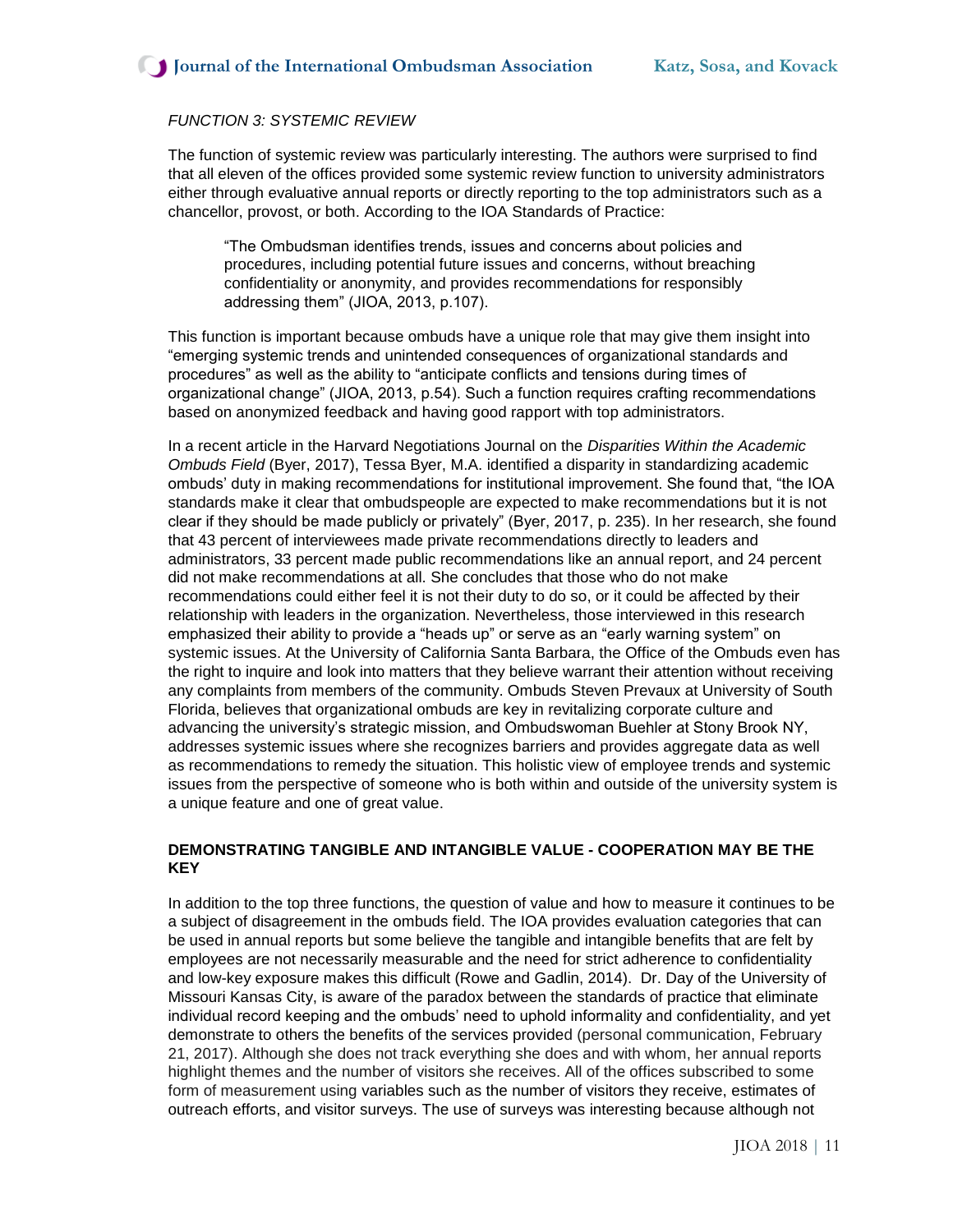everyone completes them, they can provide useful information if designed to do so. There were several examples of creative ways to demonstrate value of services. For example, at the University of South Florida System-Wide Ombuds Office, visitors rate their satisfaction on a Likert scale and are asked if they felt they had the opportunity to express workplace concerns, if they were better able to address concerns, and the likelihood of referring others to the ombuds office. At North Carolina State the visitor survey asks what the visitor *might have done* if they had not contacted the Ombuds Office. Out of twenty-three visitors, three reported they believe they would have filed a lawsuit; two would have filed a formal grievance; and one would have left the University (Annual Report, 2016). All three could have been costly alternatives.

According to Ombudswoman Buehler of Stony Brook, "80% of all cases come to me during an 'informal' process where things have not escalated into a major conflict or a 'formal' process such as formal complaints or grievances. It's my opinion that this is a good indicator of the value of an ombudsman – to help visitors address problems/conflicts early on before it involves formal processes and formal complaints to other offices – expending more time and energy, conflict and use of institutional resources" (D. Buehler, personal communication, March 14, 2016). Not to be overlooked is the strong possibility of emotional healing that can take place for both the person who feels they have been mistreated in some way and the other parties to the dispute. A letter from Marquette University President Lovell and Provost Myers alludes to this important therapeutic aspect that is more likely to occur with ADR than with legal processes when he states:

"In any healthy organization, particularly one as diverse and complex as Marquette University, disputes, grievances, and interpersonal conflicts are inevitable. As a Catholic, Jesuit institution committed to the tenets of *cura personalis*, it is important that we have in place a variety of resources for individuals to seek resolution and ultimately heal" ("About the office of ombuds," 2017).

None of the programs explicitly used any cost-savings, cost of conflict, or return on investment calculations to evaluate their work. Some within the field have argued that practitioners cannot assume their value and they must work toward cultivating evaluative goals, capacity, and value, especially in budget-challenged organizations, such as universities (Schenck and Zinsser, 2014 as cited in Byer, 2016). There are many challenges to evaluation including objectivity, access to data for cost measurability, the less visible intangible consequences or benefits of services, and the lack of standardization for this practice. Part of the issue lies in the fact that, "while there exist well developed analytical tools to monitor and analyze organizations' income, expenditure, and other financial data, most organizations lack systems monitoring cost of conflict" (Buss, 2011, p. 58). Some factors are easier to measure such as turnover rates and legal fees while others are more difficult such as missed opportunities, miscommunication, and unpleasant work environment (Buss, 2011).

However, there does appear to be a path in the right direction. Nearly all of the ombuds or directors of conflict resolution served a separate yet cooperative role with other offices like Human Resources, Legal, Ethics, and Diversity, and receive referrals from a variety of departments and offices. Their efforts to educate and cooperate with others is critical to building rapport and trust within the university system, but it could also be the beginning of creating cooperation with offices such as finance and legal to "start collecting and analyzing a selected set of easily visible and measurable data" that can increase the ability to evaluate effectiveness and cost-savings (Buss, 2011, p. 59). For example, a reduction in the number of employee lawsuits could mean significant cost-savings in legal fees because for a medium size enterprise (500 or less employees) the average cost of defense and settlement is \$125,000 per lawsuit and 275 days to resolve (Hiscox, 2015). If the case goes to court, a median judgment is an additional \$200,000 not including the cost of settlement, payout, or productivity losses (Employement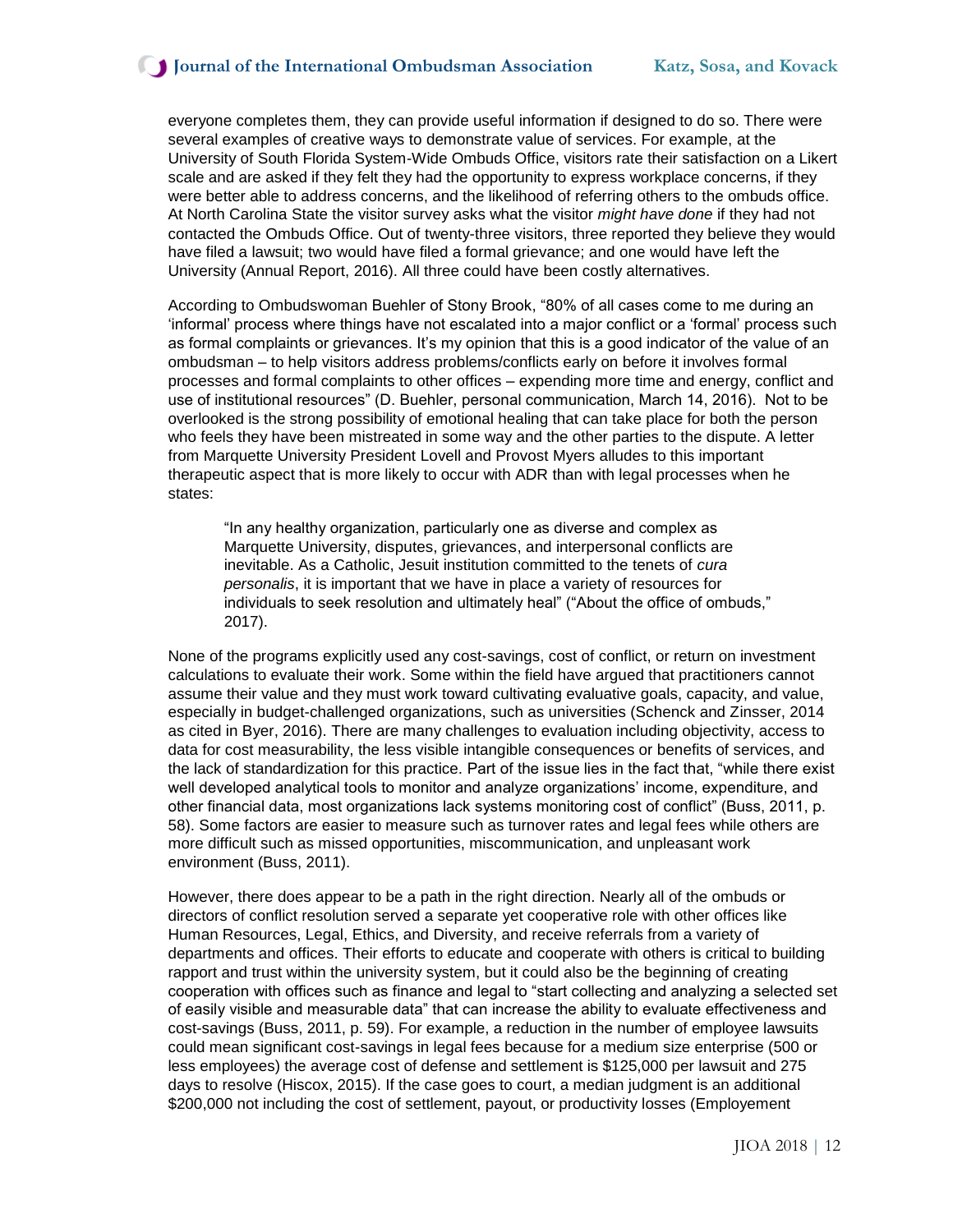Practice Liability, 2013). At the University of Minnesota, in fiscal year 2016, Showers conducted 186 consultations of which only 5% filed a formal grievance (OCR Annual Report, 2016, p. 4). An estimate of formal grievance cost could provide a cost-savings evaluation that further supports (not demonstrates) the value of their Office of Conflict Resolution.

In the broader context of the field of conflict resolution, this topic is weighed down with reluctance and theoretical disagreement which is reflected in its practicing branches like that of the ombuds field. Some remain more comfortable with qualitative descriptions and rely heavily on the four standards of practice for the role's distinction from other units within the organization. Several of the participants interviewed perceived their value, at least in part, to be based on the top administrators continued support and funding for their office. However, given universities' need to evolve and keep up with a number of external and internal trends, it is the opinion of the authors that conflict resolution professionals should do the same and strive to improve their own systems of evaluation as many of the professionals interviewed here have done regardless of the IOA's lack of consensus on the subject. It is part of the need to make a business case for conflict management because "in a seemingly rational and number-driven business world, no matter how compelling a case…might be, people from accounting, finance and other quantitative backgrounds prefer to make decisions on the basis of financial estimates before accepting conflict cost management as a business case" (Sutton, 2007 as cited in Buss, 2011, p. 60).

#### **CONCLUSION**

Unfortunately, our research revealed that despite those profiled, many universities still default to HR, EEO, and legal services to handle interpersonal employee conflicts. Some research suggests that less than 10% of complaints meet the test of legal standards, while over 90% consists of perceiving actions as offensive and its accompanying emotions (Herman as cited in Condrey, 2010). Therefore, the problem lies not in the use of these offices but rather in their limited focus and resources because each has its own purpose. None of them are designed to mitigate interpersonal issues that do not break the procedural policies and regulations they oversee. The research is reaffirmed considering the top employee issues identified among the eleven universities: (1) addressing evaluative relationships, (2) issues related to performance appraisals, and (3) poor communication, which are better suited for informal conflict management channels.

In addition, higher education employees are often reluctant to utilize the legal or rights-based procedures because of the power discrepancies inherent in the bureaucratic hierarchal culture of higher education administration. Institutions that rely heavily on power and rights-based methods to address employee conflict needlessly escalate the cost of poorly managed conflict and neglect promoting understanding, compassion, empowerment, and creative problem solving for employees and students as the norm rather than the exception. There are two reasons this may be the case. One is a pervasive culture of looking at conflict through a legal and/or production framework and seeing employee conflict as a liability. Another reason is a general lack of profound understanding about dispute resolution alternatives which seemed to be required for those in decision-making positions to gain the trust and support necessary to establish ombuds as was evident in the establishment of most of the universities in the sample.

Higher education leaders who embrace the growth and expansion of conflict resolution resources help reframe the organization's understanding of conflict as one in which conflict is normal and expected, and who provide opportunities to manage it constructively are implementing "best practices" for its institutional inhabitants. Universities that overlook the essence of typical workplace disputes are neglecting the research that shows that procedural justice, a sense of fairness, a commitment to halting offensive behavior, and psychological satisfaction are just as important and related to the universities' interest in protecting its legal and financial resources as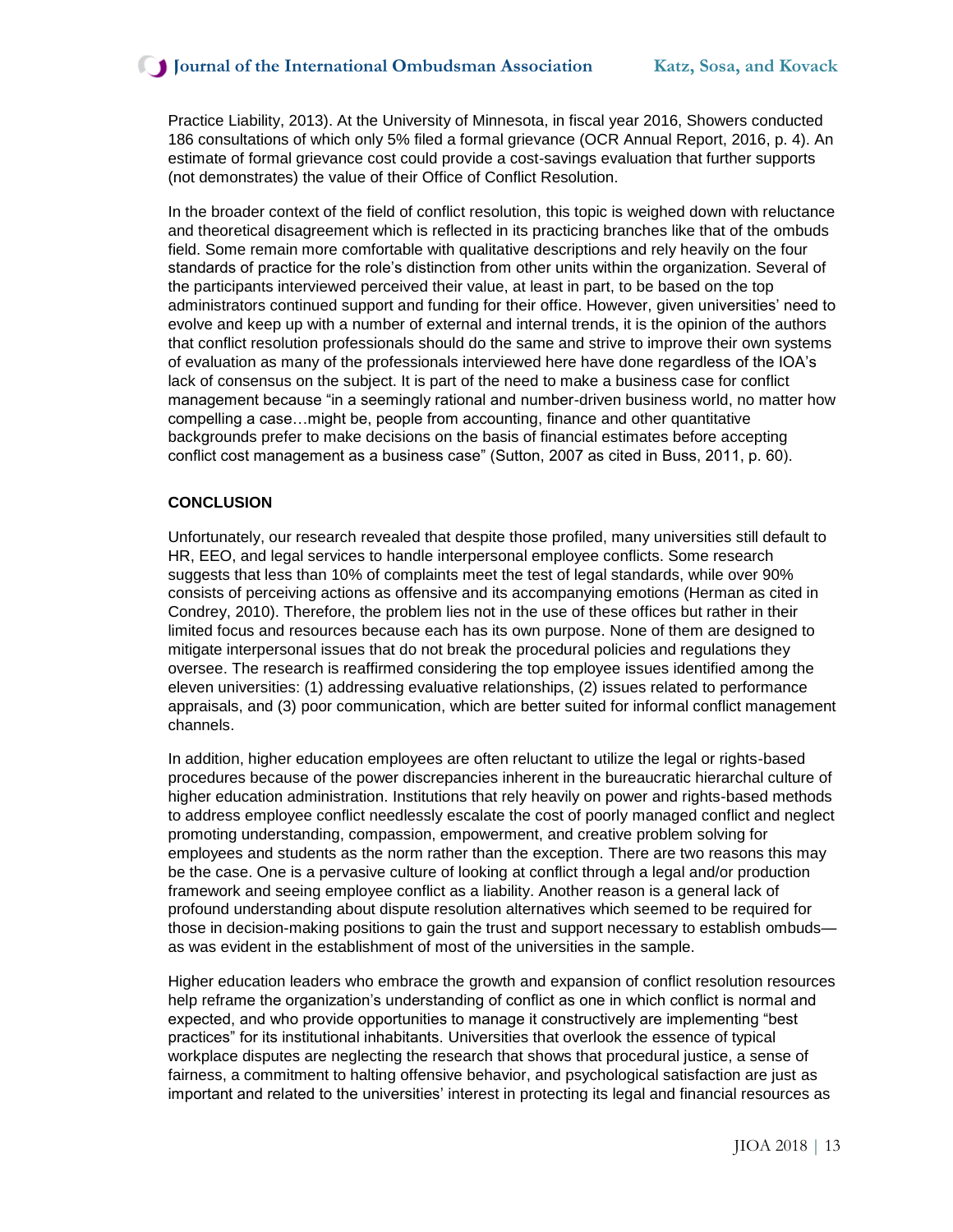well as public reputation. Leaders who are reluctant should bear in mind the sentiment expressed by an ombuds interviewed in Byer's (2017) research who stated, "to suggest a University would not need one would be a fantasy because it would have to be a place where all policies are fair, no one abuses power, and all communicate well, and all community members understand their rights and responsibilities" (p. 224).

The research indicated that the ombuds and conflict resolution directors' collaboration with other offices is promising for further development of evaluation methods in which tangible data could be used for cost-savings and cost of conflict metrics that can facilitate making the "business case" for these services to satisfy the more corporate culture of administration who is tasked with resource management. However, as important as the tangible data on return on investment might be, it is at least equally important for proponents of these services to also advocate for the value of the intangible benefits. The most general being that it humanizes the institution by providing "zero barrier offices" that are safe, credible and accessible (Rowe and Gadlin, p. 217) and one in which "ombuds become the one individual in a complex institution that constituents trust the most" (Byer, p. 236). It is a way for higher education institutions to manage their distinctive governance cultures in a proactive manner and demonstrate commitment to their espoused values.

Marquette's leaders illustrate this practice by publicly stating that their ombuds office is an "invaluable service to our employees" and it exemplifies congruency with the institutional values and tenets of "*cura personalis*" defined as caring about the academic, spiritual, and developmental needs of the whole person; *justice*, defined as fair processes and consistent implementation; and *excellence*, defined as self-reflection and continuous institutional improvement (President Lovell and Provost Myers). Ombuds Egdorf at Marquette University captured the spirit and essence of this important benefit when she stated, "I think it sends out a message to the organization or our university that we care about our employees, faculty, students, and constituents and that we care about their experience here. To me there's a lot of value in that" (K. Egdorf, personal communication, March 17, 2017).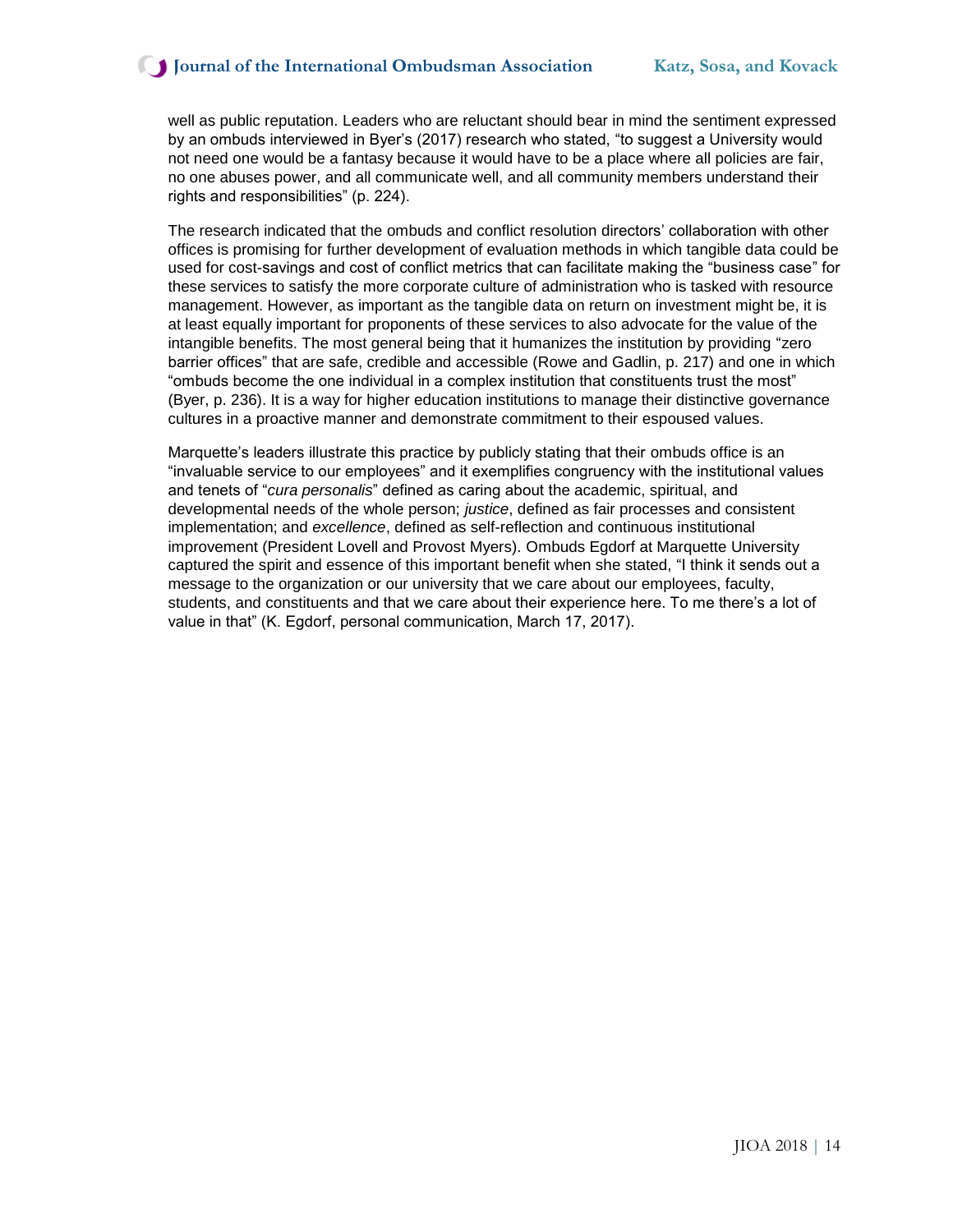# **REFERENCES**

"About the office of ombuds" (2017, July 27). Retrieved from: http://www.marquette.edu/ombuds/

- Barkat, John. (2015). Blueprint for success: Designing a proactive organizational ombudsman program. *Journal of International Ombudsman Association, 8*(1), pp. 36-60.
- Baroff, R. (2016). North Carolina State Ombuds Office Annual Report on Ombuds Office Web Page. Retrieved from https://facultyombuds.ncsu.edu.
- Baroff, R. (2016). North Carolina State Faculty Ombuds Office Annual Report. Retrieved from https://facultyombuds.ncsu.edu.
- Bolman, L.G. and Gallos, J.V. (2011). *Reframing academic leadership.* San Francisco, CA: John Wiley & Sons, Inc.
- Buss, H. (2011). Controlling conflict costs: The business case of conflict management. *Journal of the International Ombudsman Association, 4*(1), pp. 54-62.
- Byer, T.T. (2017). Yea, nay and everything in between: Disparities within the academic ombuds field. *Harvard Negotiation Journal*, *33*(3), pp. 213-238, 36-60. doi: 10.1111/nejo.12183.
- Cram J.A. and MacWilliams, R.K. (2014). The cost of conflict in the workplace. Cramby River Consultants. Retrieved from http://www.crambyriver.com/coc.html.
- Cullen, P., Nickers, J. (2017). Training great leaders. *BizEd AACSB International.* http://bized.aacsb.edu/articles/2017/05/training-great-leaders.
- Employment Practice Liability: Jury Awards Trends and Statistics. 2013 Ed. Thomson Reuters.
- Florida Department of Education. College Complaint Procedure Information. Accessed August 21, 2017 at: http://www.fldoe.org/schools/higher-ed/fl-college-system/aboutus/complaints.stml.
- Gmelch, 2002, as cited in Bolman, 2011.
- Herrman, M.S. (2010). Understanding and using conflict in the workplace. In S.E. Condrey (Ed.). *Handbook of human resource management in government* (2nd Ed.) (pp. 326–350). San Francisco: Jossey-Bass.
- International Ombudsman Association. (2013). *Journal of the International Ombudsman Association, 6*(2), 1-107. Retrieved from http://www.ombudsassociation.org/IOA\_Main/media/SiteFiles/JIOA-Volume-6(2)- 2013.pdf.
- Katz N. and Flynn L. (2013). Understanding conflict management systems and strategies in the workplace: A pilot study. *Conflict Resolution Quarterly, 30*(4), pp. 393-410. doi:10.1002/crq.21070.
- Katz, N., Lawyer, J. & Sweedler, S. (2011). *Communication and conflict resolution skills.* Dubuque, IA: Kendall/Hunt Publishing Company.
- Katz, N. (2017). Mediation and dispute resolution services in higher education. In A. Georgakopoulos (Ed.). *The mediation handbook: Research, theory and practice.* Routledge. (pp. 170-178).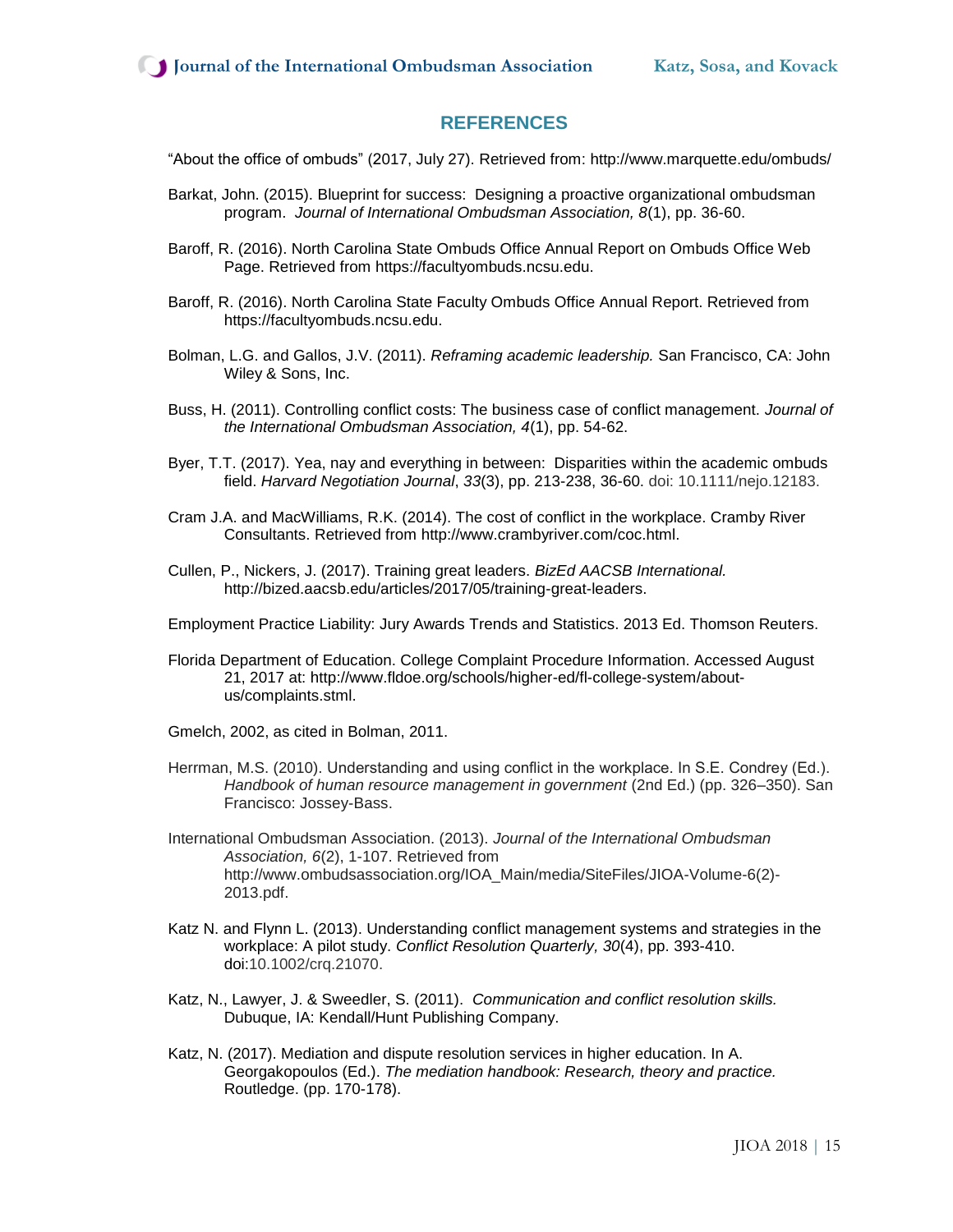## **J** Journal of the International Ombudsman Association Katz, Sosa, and Kovack

Office of Conflict Resolution, [University of Minnesota] Annual Report, 2016. Retrieved from http://ocr.umn.edu.

"Office of the Ombuds" (2017, August 3). Retrieved from: https://www.neomed.edu/ombuds/.

"Office of the Ombuds" (2017. August 1). Retrieved from: http://www.marquette.edu/ombuds.

"Ombudsman Office" (2017), August 10). Retrieved from: http://www.stonybrook.edu/ombuds/.

Raines, Susan S. (2011). *Conflict management for managers*. San Francisco, CA: Jossey-Bass.

- Rowe, M and H. Gadlin. (2014). The organizational ombudsman. In W. K. Roche, P. Teague, and A. J. S. Colvin (Eds.), *The Oxford handbook of conflict management in organizations* (210–232). Oxford: Oxford University Press.
- Schenck and Zinsser, 2014 as cited in Byer, 2016.
- Sutton, R.I. (2007). *The no asshole rule.* New York: Warner Business Books.
- The 2015 Hiscox Employee Lawsuits Handbook. Retrieved from: https://www.hiscox.com/shareddocuments/The-2015-Hiscox-Guide-to-Employee-Lawsuits-Employee-charge-trendsacross-the-United-States.pdf.
- The Office of Conflict Resolution: Building Resolutions 20 Years. University of Minnesota Brochure, 2014, p. 4.
- Volpe, M.R. & Chandler, D. (1999). Resolving conflicts in institutions of higher education: Challenges for pracademics. *College of Law CNCR-Hewlett Foundation Seed Grant White* Papers (Paper 8).
- Yarn, Doug. (Fall, 2014). Designing a conflict management system for higher education: A case study for design in integrative organizations. In *Conflict Resolution Quarterly, 32(*1), pp. 83-105.
- Warters, W. (2000). Mediation in the campus community: Designing and managing effective programs. San Francisco, CA: Jossey-Bass.
- Warters, W. (2011). Timeline of major events in higher education dispute resolution. Wayne State University and William Warters. Retrieved from: www.campusadr.org/CR\_Services\_Center/content/sample\_mission\_statements/.
- "What is an Organizational Ombudsman." (2017, July 28). Retrieved from: http://www.ombudsassociation.org/Resources/Frequently-Asked-Questions/What-is-an-Organizational-Ombudsman.aspx.
- "What matters does the ombuds handle?" (2017, August 10). Retrieved from: https://www.neomed.edu/ombuds/how-can-the-ombuds-help/.
- Zinsser, J. (2014). Calculating the value return of an organizational ombudsman. Conflict Specialists Show. Retrieved from https://www.conflictengagementspecialists.com/blog/calculating-the-value-return-of-anorganizational-ombudsman-with-john-zinsser-pacifica-human-communications-llc.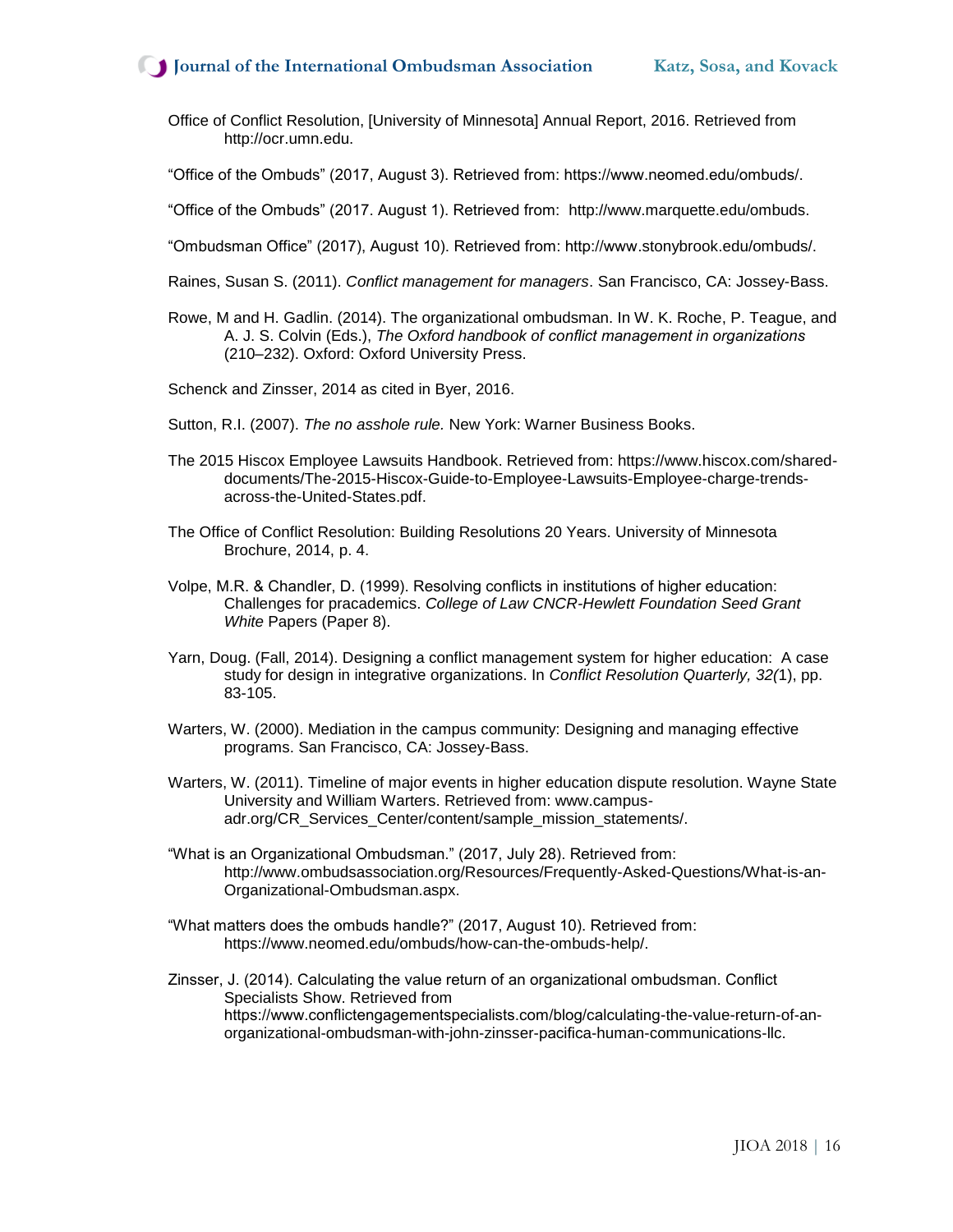# **AUTHOR BIOS**

**Dr. Neil Katz** has enjoyed an illustrious 45 year-old career in higher education and in organizational consulting. In addition to visiting professorships at Colgate University, the University of Missouri-St. Louis and McMaster University in Canada, Neil spent his initial 37 years as a professor in public affairs in the renowned Maxwell School of Citizenship and Public Affairs at Syracuse University. In addition to his teaching and research, Dr. Katz served as founder or director or associate director of five different conflict resolution programs at the University.

Dr. Katz has recently started his 9th year in the Graduate Conflict Resolution Studies Program at Nova Southeastern University in Ft. Lauderdale where he serves as a senior Professor and recent chair.

In addition to his professorships and service at various Universities, Neil is head of his own consulting firm, Dr. Neil Katz and Associates, which works with many prestigious clients in the private and public sector including major work on ombuds in federal government and in higher education, labor-management partnership, leadership, negotiation, mediation, and emotional intelligence. Dr. Katz also serves on the editorial board of scholarly journals and has been the recipient of several award such as the Martin Luther King Jr. Award from the city of Syracuse for his work and commitment to the principles of Dr. King, and a recent William Kriedler Award from the Association of Conflict Resolution for his lifetime contribution to the field of Conflict Resolution.

(neilkatz44@gmail.com)

**Katherine J. Sosa** is an Associate of Neil Katz and Associates and an Adjunct Professor for Syracuse University teaching Cooperative Negotiations. Ms. Sosa is a Ph.D. candidate in Conflict Analysis and Resolution at Nova Southeastern University with a specialization in Organizational Conflict and Organizational Development. Ms. Sosa designs and conducts trainings to improve the workplace environment for private, public, and university entities. She was awarded Woman of the Year in 2016 by the City of Plantation, FL for her contributions to the community and is a FL Supreme Court Circuit Court Mediator.

[\(ks1077@mynsu.nova.edu\)](mailto:ks1077@mynsu.nova.edu)

**Linda N. Kovack** is a dual concentration doctoral candidate at Nova Southeastern University in Crisis Management and Organization, School and Healthcare Conflict Resolution. Lin holds degrees from Kent State, Bowling Green State, Villanova, Nova Southeastern University, and multiple certifications from The Supreme Court of Ohio. Lin has been an Executive MBA adjunct faculty member for Division I and Division II universities with specialties in entrepreneurship, organization development, change management, industrial psychology, and conflict resolution. Her corporate career includes public and private sector industries, and as a 501 3© trustee for federal and state education initiatives, her grant awards have totaled over \$13 million for schools. [\(Lk503@mynsu.nova.edu\)](mailto:Lk503@mynsu.nova.edu) [\(Kovack.lin@gmail.com\)](mailto:Kovack.lin@gmail.com)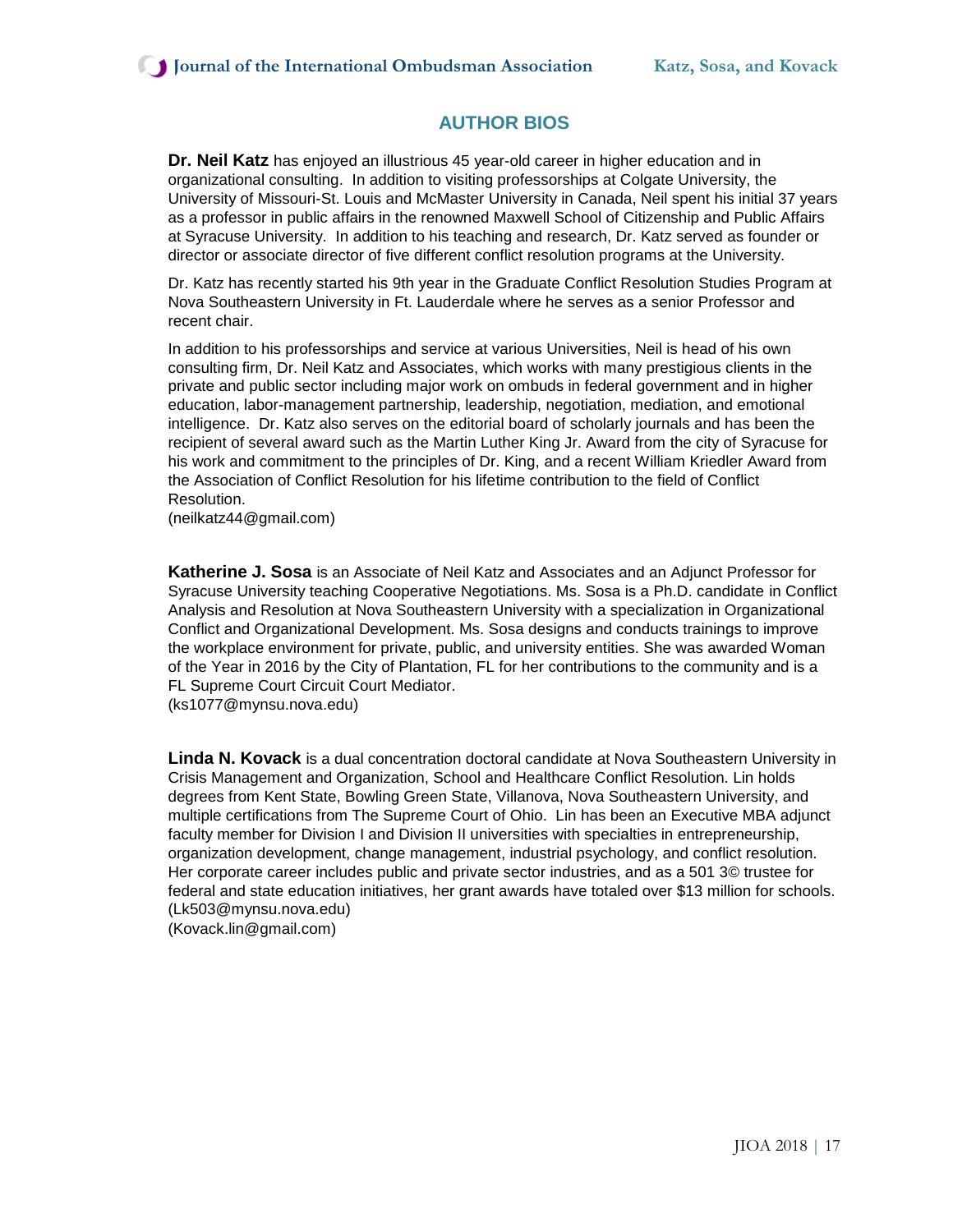# **APPENDIX A UNIVERSITY PROFILES**

## **EAST CAROLINA UNIVERSITY**

## *ORIGIN AND EVOLUTION OF THE CONFLICT RESOLUTION AND MEDIATION PROGRAM*

Nkaze Chateh Nkengtego was appointed as director of the Conflict Resolution and Mediation Program (CRMP) at East Carolina University (ECU) in 2015 after a committee of key ECU stakeholders including directors from Student Affairs, Legal, Inclusion and Diversity, the chairman of the faculty, and the vice-chancellor of Employee Relations determined the university would benefit from an office that would assist in managing conflict informally and proactively, and have a better chance of dealing with root causes. After much debate, the decision was made to call it the Conflict Resolution and Mediation Program (CRMP) reporting to the director of the Office for Equity and Diversity (OED). This arrangement seemed desirable because it would not require setting up a separate academic unit since the committee suspected many of the issues might deal with possible discrimination.

## *THE CRMP ORGANIZATIONAL STRUCTURE AND LOCATION*

The CRMP has a one-person staff, the director. The position is not formally aligned with any specialized resources such as Human Resources, legal services, employee assistance, equity and diversity or any others. Although housed in a separate office, the director of CRMP reports directly to the associate provost / director of the Office for Equity and Diversity (OED). Her supervisor reports to the vice-chancellor / provost of Academic Affairs, who funds the Conflict Resolution and Mediation Program. The CRMP is housed on the main campus in an administrative building. Purposefully, it is situated on a different floor from OED so as not to mix the two offices.

#### *STANDARDS OF PRACTICE*

The CRMP follows the International Ombuds Association (IOA) Standards of Practice and Code of Ethics, publicly proclaiming its commitment to confidentiality, informality, neutrality and impartiality, and independence. The widely-circulated brochure of its raison d'être and available services emphasizes the principle of voluntariness and highlights that visitors "com[e] freely and can stop availing themselves of services offered at any time" ("Conflict Resolution and Mediation Programs," 2017).

#### *ISSUES, SERVICES AND CONSTITUENTS*

The CRMP serves faculty, staff and student employees only. The director regularly meets with other offices who also serve the same stakeholders to discuss issues and concerns. The CRMP publicly proclaims its vision is to "provide services to promote a non-adversarial, non-threatening culture of resolving workplace conflict and to promote a culture that views conflict as constructive, not destructive." Following its vision, the mission of CRMP includes *education* on conflict resolution, *service* through a variety of approaches to resolving interpersonal conflict, and functioning as a *resource navigator* "to provide guidance to "visitors on resources outside the scope of CRMP to address their concerns" ("Mission and Vision," 2017).

The director reports that in 2016 she had meetings and/or interventions with 341 visitors and "touched" or reached an additional 449 participants through presentations. Among the most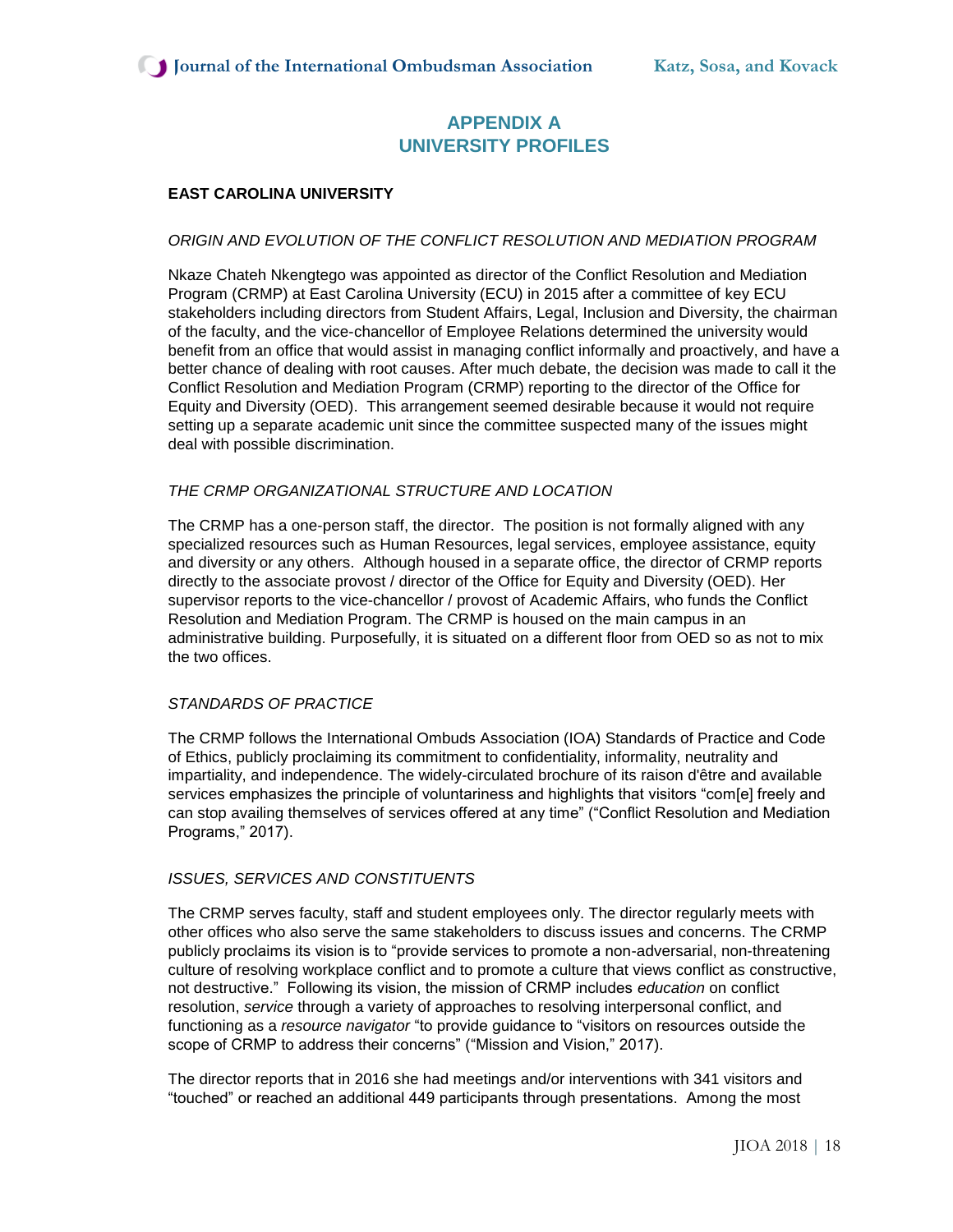popular services provided were conflict coaching, facilitation of groups and meetings, shuttle mediation, workshops and occasional face-to-face mediation. The range of issues the CRMP can assist with include relationships with supervisor(s) and/or co-worker(s), workplace disharmony, communication misunderstandings, and contentious meetings that benefit from facilitation.

#### *STAFF BACKGROUND AND CREDENTIALS*

The Director of CRPM, Dr. Nkengtego, accepted the position at ECU with extensive training in alternative dispute resolution. She earned a Ph.D. in Conflict Analysis and Resolution from Nova Southeastern University (FL) and completed an internship with United Nations Ombudsman and Mediation Service (UNOMS) in New York. In addition, she was certified as a circuit court mediator in Florida and was a registered neutral with the American Arbitration Association.

## *PERCEIVED VALUE*

Based on our informal conversations during a workshop with academic department chairs, deans of various units, the associate provost and the vice-chancellor / provost of Academic Affairs, it seems the CRMP has obtained many supporters for its added value to East Carolina University by providing low cost services for employees to help resolve or mitigate conflict in its early stages while providing a safe place to informally discuss and understand concerns before they escalate. The high number of visitors in the early history of the program is an indication of the need and potential reach of the program. In addition, the director plays a role as a valuable sounding board for university administrators on what employees' need are, their concerns, issues that need to be addressed, and what skills supervisory-level employees might need to be more effective leaders within the organization.

The director of the Conflict Resolution and Mediation Programs (CRMP) tracks the number of the employees reached through either individualized meetings and/or interventions, as well as through presentations and workshops. This is a tangible way to demonstrate value of the program which is important for continued funding. Another indication of the value that the provost/vice chancellor places on the CRMP is a sponsored Provost's Academic Leadership Workshop in June 2017 for 50 of his deans, department chairs and other top administrators on "Diagnostic and Communication Tools for Managing Conflict and Change" put on with the assistance of CRMP, OED, and outside presenters from the Department of Conflict Resolution Studies at Nova Southeastern University.

#### **KENNESAW STATE UNIVERSITY**

#### *ORIGIN AND EVOLUTION OF THE OMBUDS PROGRAM*

The University of Georgia system, with a population over 400,000 students and staff across 31 different institutions, has the most comprehensive integrated conflict management system of which ombuds play a critical role. Until the 1980s, most of the dispute resolution systems were traditional highly-structured, legalistic, and punitive processes which served mainly to protect the university through a formal grievance procedure and hearing offices, and resided across university legal departments, Human Resources, and student affairs including students serving in student judiciary processes. A widely publicized 1983 dispute that implicated the high-profile football program with academic misconduct and rewarded Jan Kemp, the Academic Remedial Program coordinator, \$2.5 million dollars for wrongful termination from her position served as a major catalyst for change (Yarn, 2014 p. 88).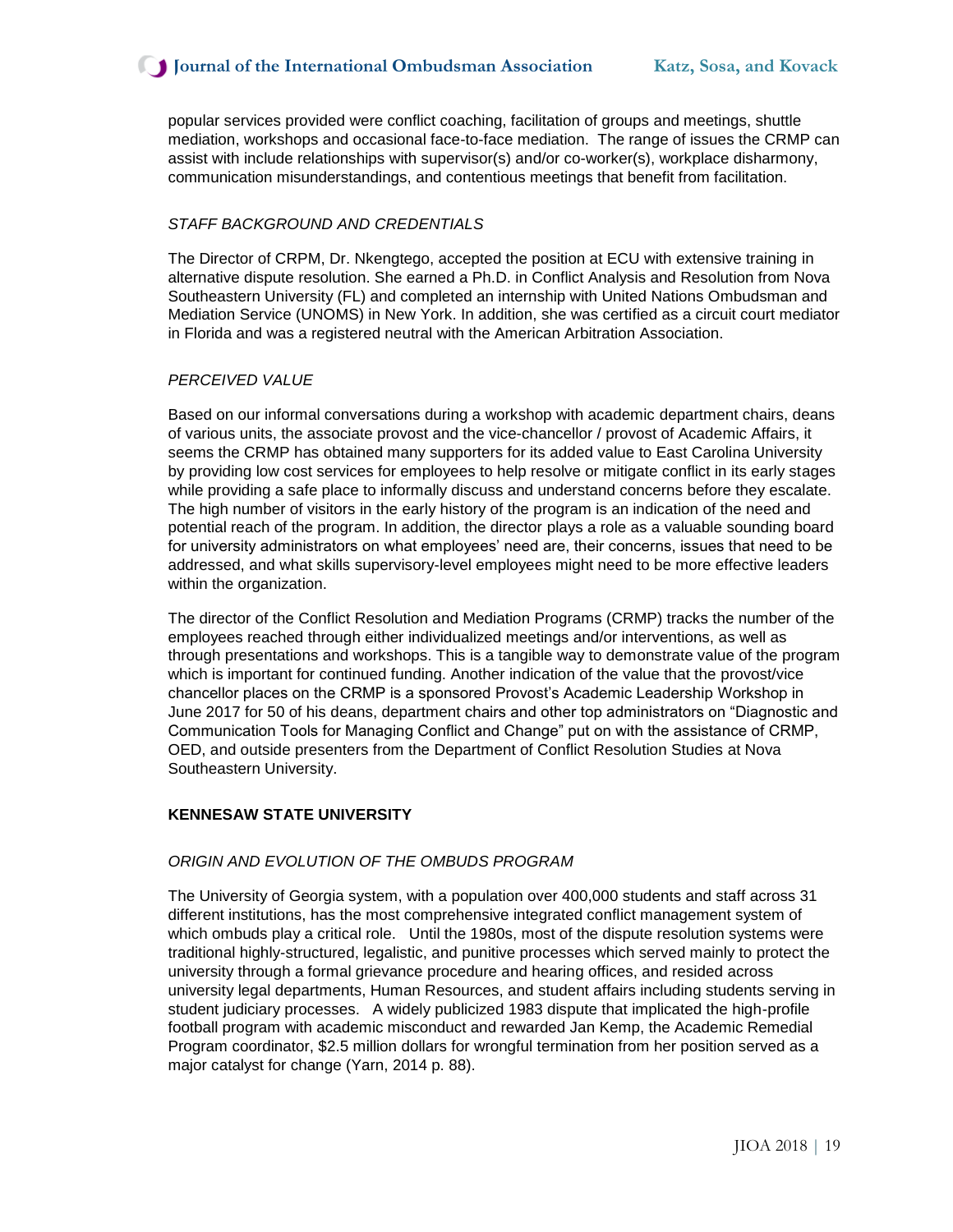## **Journal of the International Ombudsman Association Katz, Sosa, and Kovack**

One of the responses to the Jan Kemp dispute was the appointment of a Blue Ribbon Committee to look at the University's dispute resolution system. The committee developed five (5) broad goals for direction: 1) establish a system-wide C.R. program that will 2) decrease the reliance on adversarial processes and 3) resolve disputes efficiently and fairly at the lowest possible level, and in doing so 4) foster a healthier community and 5) lead the nation in ADR for higher education (Yarn, p. 89). By 2004, almost all campuses had some form of mediation program or ombuds office. From 1998-2011 over 800 mediations and 4000 cases were handled and on one campus every administrator and supervisor completed a course in conflict management skills (Yarn p. 92). A few years into implementation, Chancellor Stephen Porch in a speech noted that the conflict resolution initiatives have "saved the system millions of dollars per year in litigation costs" (Yarn, p. 99). One of the initiatives that emerged from the Blue Ribbon Committee report was the Office of the Ombudsman at Kennesaw State University (KSU) which debuted in 1996.

#### *OMBUDS ORGANIZATIONAL STRUCTURE AND LOCATION*

Over the years of existence, the Kennesaw University Office of the Ombudsman has been organized and staffed in a few arrangements, ranging from distinct collateral-duty ombuds for each constituency (faculty, staff, and student), to two full-time ombuds serving all three constituencies, to the present context of two collateral-duty part-time ombuds. The KSU Ombuds is organizationally linked to the president's office. The charter is signed by the president and the ombuds. All funding for the office flows from that office.

The ombuds serves approximately 40,000 faculty, staff, and students of KSU. The ombuds primarily target and serve faculty and staff, and assist in directing students to the range of other resources available to them. Each of the two campuses of Kennesaw State University has an ombuds who is a faculty member receiving  $1/5<sup>th</sup>$  release time and a stipend to serve as Campus Ombuds. In 2014 Dr. Tim Hedeen was selected to serve as ombuds to the Kennesaw campus, and Dr. Joel Fowler was selected to serve as ombuds to the Marietta campus.

#### *STANDARDS OF PRACTICE*

The KSU Office of the Ombudsman website clearly states their commitment to the IOA Standards of Practice and the IOA Code of Ethics:

"The University Ombuds provides **[confidential](http://d.7769domain.com/r/rd.html?#http%3A%2F%2F7769domain.com%2FAd%2FGoIEx2%2F%3Ftoken%3DT1BUdlZQM3J0dW8rV2cyMEY5UFN3NXh0UzRETGN6NGU0dFNyR2MvS2MwVjJFam9LSHRoTjZPSDNMUmwrYTJJMWhXamtXMjJvV281T0I3SXhHa0NqR2lycmhsUzM5ZEVqV08xZ2FtTTg3clhhaE1FL0RRbWdrMlFlR0ZFSHlPdEFtRkd0MXhMSmJ4Z2ZyeTdhb1NmK1Nw)**, **impartial**, **informal**, and **independent** services to assist individuals with resolving problems or concerns. All members of the university community can seek [assistance](http://d.7769domain.com/r/rd.html?#http%3A%2F%2F7769domain.com%2FAd%2FGoIEx2%2F%3Ftoken%3DaVVJRUxTeHRsUEcyZWhwamJvK0JVS0Urek5iOVlJOHhiMDZHOCtpWEVvSUppRFA3QmluU0RoQk9pMDgvYWcyMGFuenU2a05adFoyZGNxZGFxRmllak01S3FaZktxTVQ1QW9tTUtEc2l4YTAyNXdlWkdKSU00cHk1Skc0S2daTjNFKzQ4bzRSb0dZb1VEVnVtZUtQM0NH) from an Ombuds at no cost. The Ombuds can help by listening as a sounding board, assisting in examining resolution options, suggesting possible referrals, [making](http://d.7769domain.com/r/rd.html?#http%3A%2F%2F7769domain.com%2FAd%2FGoIEx2%2F%3Ftoken%3DS3ZpTEhCcHJxbERMVHlTMnhmQ2ZzbGxBMVFSSThSOVhYbmR5ZjUyQlVmUzlqQ1ZVTGZDeHc4TGo0MnZKVXRLUVNxRGF5OGxvdU5HclpEVjBPbXRrNG0wN3IwWGt1cEd3ckhtTitDWk1PS21XVEdnVVBlL0xKemtubVEzSklQV1dMNlhKYndjUzhsZHJtblRtSE52aXN6) informal inquiries, or otherwise reviewing matters received…All communication with the Ombuds Office is understood to be **confidential**. The Ombuds will not [confirm](http://d.7769domain.com/r/rd.html?#http%3A%2F%2F7769domain.com%2FAd%2FGoIEx2%2F%3Ftoken%3DVGsvTlZGbFg3VzVXV2c2SlFERWhpUE9xWGxzNkE2NUtnQi9ZOEpJOWx3OVZxTGVlM0doNzZ5d1FkcmprRU5MY0Y2cEUyWXc0L1JnVW9SOTJKcTIwNUJGWkVkZFlBQ1AzNmhORnFieDU5b0pTVWdiQjVXaEtXQ0dOYXZxZUduZzZLdzZ2OWovUVI1UStrdU9jcTI2bkYx) communicating with any party or disclose information without that party's permission, except in cases where there is an imminent risk of harm to self or others. The Ombuds office is **impartial**, serving as neither advocate nor apologist for any members or offices of the KSU community. Hence the Ombuds assists visitors in finding ways to [address](http://d.7769domain.com/r/rd.html?#http%3A%2F%2F7769domain.com%2FAd%2FGoIEx2%2F%3Ftoken%3DS3ZpTEhCcHJxbERMVHlTMnhmQ2ZzbGxBMVFSSThSOVhYbmR5ZjUyQlVmUVNqK29oOGxpc3E0aGRPaU9oM0MzSEFJZlZNcGllSzRJUkVmcXcvYVdBV2swUVpEK2tIeHhoTEp3U0x2NUJTZHFUdVVDZjRqRUtrTzl6ckU3bi9SUmNPOHhKampVSnlIcjBvcXJ1aFJuUEV5) their problems, rather than by prescribing or pursuing a particular solution for a visitor… The Ombuds Office operates **informally**, has no authority or role in any formal process on campus…The Ombuds functions **independently** of other campus [processes](http://ombuds.kennesaw.edu/visitor_information.php) and offices, and has no vested interest or agenda, other than assisting visitors with reaching a satisfactory resolution to their concerns" ("Visitor Information," 2017).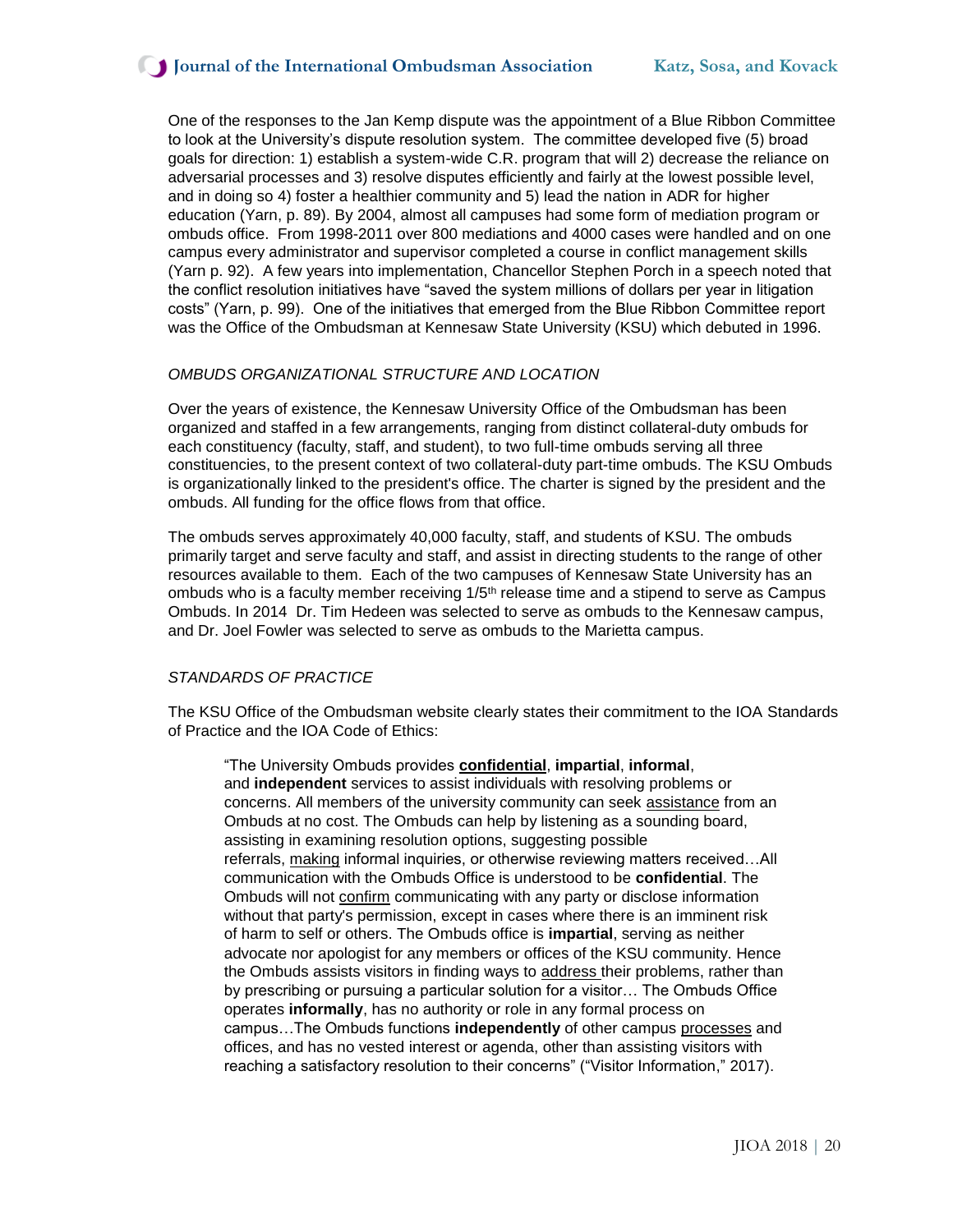## *ISSUES, SERVICES, AND CONSTITUENTS*

The ombuds report the majority of their cases involve evaluative relationships (50% of all cases), peer/colleague relationships (1/6 of cases), or services/administrative issues (1/5 of cases). The office has identified seven (7) distinct actions/services they provide: listening, informing, coaching, referring, facilitating, inquiring, and communicating upward. Listening is involved in most every case, conflict coaching plays a role in 50%, while informing and referrals are provided in roughly 25% of cases. Most of the contacts/consultations with the ombuds take place by phone (approximately 60%), while the others take place in person. Both ombuds report each case takes an average (mean) of sixty-three minutes of time; the median is 60 minutes. The ombuds report they have approximately 200 visitors a year, roughly half of those faculty members, a quarter staff members, and a quarter students. In addition to the visitors, the ombuds are engaged in several out-reach activities and group facilitations during the year.

## *STAFF BACKGROUND AND CREDENTIALS*

Both ombuds are active in IOA and have completed the IOA's fundamentals course and additional ombuds-specific training. Dr. Timothy Hedeen is a well-recognized name in the dispute resolution field as both a scholar and a practitioner. He holds various teaching and administrative positions in the academic undergraduate, masters and doctorate programs in conflict management at KSU, is very active in IOA and in the Dispute Resolution Section of the American Bar Association. He has conducted mediation trainings and consultations on dispute system design throughout the United States and is a member of the Commission on Dispute Resolution of the Georgia Supreme Court. In addition, Dr. Hedeen was one of the primary authors of a recent 600-page report and an 18-month research study on ombuds in the federal government.

Dr. Joel Fowler recently joined the ombuds community. His academic background is in mathematics. His career has included time as faculty moderator, mathematics department chair, and associate vice president for academic affairs. He, along with Tim, began as an ombuds in 2014, during the consolidation of Southern Polytechnic State University and Kennesaw State University.

#### *PERCEIVED VALUE*

Kennesaw State University has had a long tradition of valuing the contribution that ombuds make to the campus climate and in resolving disputes informally. Administration support has been clear and continuous. Visitor surveys indicate a high level of satisfaction and reveal that, in the absence of ombuds services, employees would have sought more formal and costly remedies such as grievances, resignations, and external legal action. Of those responding to surveys in recent years, all agree or strongly agree that the Ombuds Office served them according to their expectations, and followed IOA's Standards of Practice concerning confidentiality and impartiality (Hedeen, personal communication, August 1, 2017).

## **LEHIGH UNIVERSITY**

#### *ORIGIN AND EVOLUTION OF THE OMBUDS PROGRAM*

The Ombuds Office was established in the early 2000s in response to the growing general trend toward establishing an ombuds role in higher education. At the time, Lehigh joined the nearly 380 other higher education institutions with ombuds. The office was set up to provide another channel of communication within the college community for students, faculty, and staff.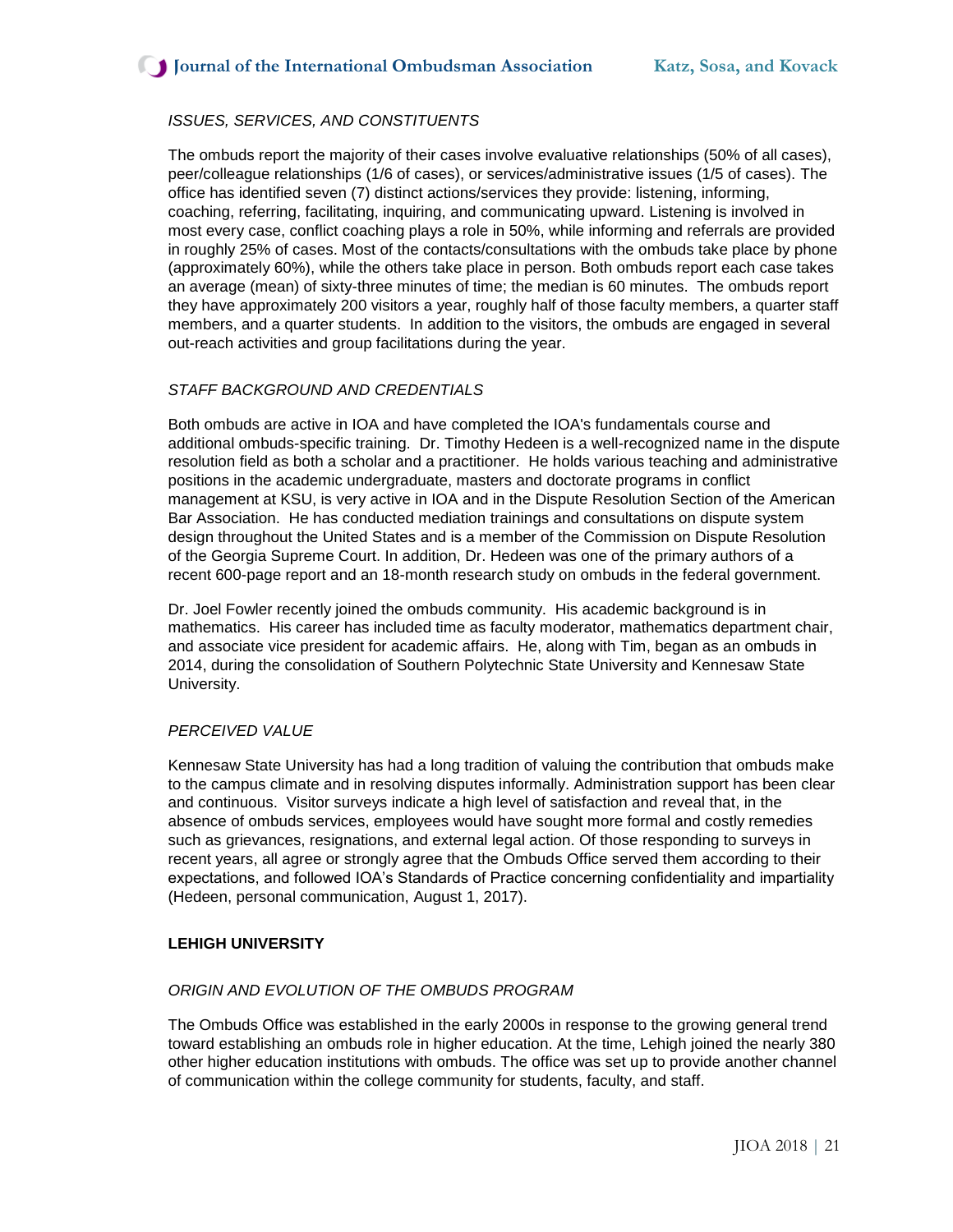## *OMBUDS ORGANIZATIONAL STRUCTURE AND LOCATION*

The ombuds is considered as one of several avenues for conflict resolution which include department chairs, deans, the provost's office, the Employee Assistance Program, and General Counsel. However, only the ombuds functions outside of the organizational chart and reports directly to the president. The office is staffed by two senior full-time professors appointed by the president, based on faculty recommendations. The office has traditionally staffed one female and one male professor. The professors receive a small stipend for their service as ombuds and the obligation is expected to last two to three years by choice of the faculty member. There is no formal space designated for housing. Each member of the Ombuds department uses their faculty office for meetings with visitors. The private offices are located apart from administrative buildings and yet are accessible to the campus community.

#### *STANDARDS OF PRACTICE*

Although the office does not have a formal charter, it is guided by the professional principles of confidentiality, impartiality, independence, and informality, as defined by the International Ombudsman Association Code of Ethics and Standards of Practice.

#### *ISSUES, SERVICES AND CONSTITUENTS*

The two ombuds serve "students, staff, faculty, and others who may bring a complaint against the university" on a campus of about 7,000 students. Each of the ombuds attends to approximately 24 cases or visitors per academic year. Academic and non-academic support staff are the most frequent visitors. Cases include performance evaluation feedback and issues concerning university policies (sick leave, vacation leave, and scheduling, for example). In most of the cases listening, option generation and problem solving are the main services provided by the ombuds. The number of visitors, the general issue, and the type (student, staff, faculty) of visitor are documented and reported to the president.

## *STAFF BACKGROUND AND CREDENTIALS*

Both of the ombuds are professors: one is a professor of economics with research interests in labor relations and has held several administrative capacities at LU, and the other is a professor in mathematics who is involved in various committees meant to enhance the university. Both ombuds share an interest in serving the campus community, helping improve performance of the people in the organization, and the overall experience of living and working at LU. The ombuds believe their people skills are an important part of being recommended by colleagues and subsequently selected by the president to fulfill the role. One of the ombuds, Dr. Thornton is a member of IOA and has written a short article for the IOA newsletter.

#### *PERCEIVED VALUE*

The Ombuds Office at LU informally reports back to the president of the university regarding any systemic trends, problems, or complaints while ensuring confidentiality, impartiality, and independence of the office. Aside from general number of cases and issues, the ombuds provide a vital humanizing service and a compassionate ear and problem solving to mitigate issues that carry potential to escalate. They give referrals to appropriate resources such as the Harassment Officer or Ethics and Compliance, provide clarity for constituents trying to navigate a complex bureaucratic system, and provide key administrative stakeholders with the information they need to make improvements.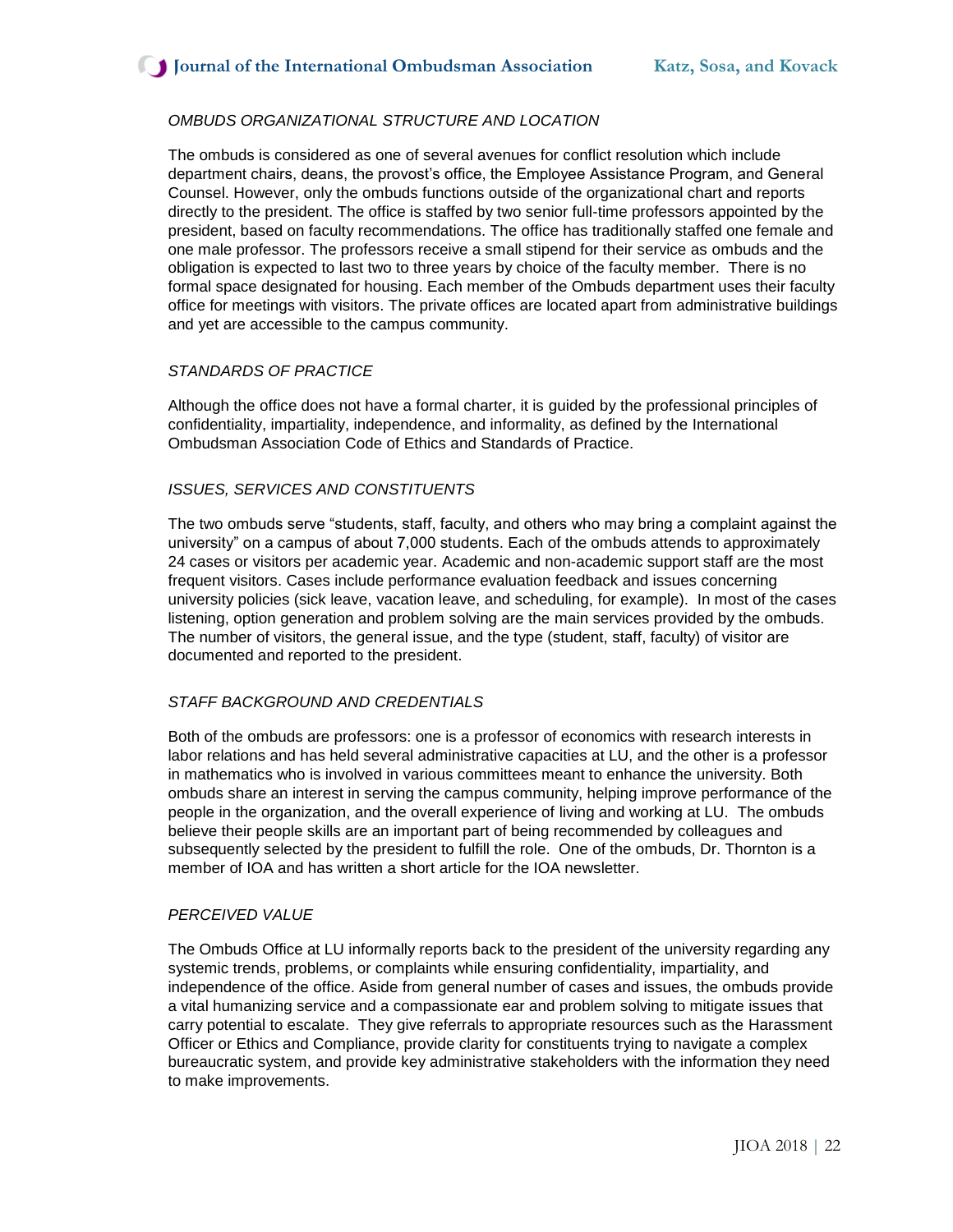## **MARQUETTE UNIVERSITY**

#### *ORIGIN AND EVOLUTION OF THE OMBUDS PROGRAM*

The Office of the Ombuds grew out of a task force on gender equity commissioned by the president after an audit revealed that the university had diversity issues, particularly with gender equity issues among the faculty. According to MU's ombudsman, Dr. Kerry Egdorf who began in 2007, it was recommended that "having an ombudsman fit with the mission of the university, and it could address diversity issues as well as other issues for faculty, staff, and administrators" (Egdorf, personal communication, April 11, 2017). The mission, values, and practices of the Ombuds Office, established in 2002, were then designed to closely align with the mission of the Catholic, Jesuit University. The work of the ombuds emphasizes three core principles:

*Cura personalis*: Each visitor is treated with care and respect. The Ombuds listens, helps to identify and evaluate visitors' options for dealing with troublesome matters, makes appropriate referrals, provides information on university policies and procedures, and works to facilitate a fair resolution of issues.

*Justice*: While not taking sides in a dispute, the Office of the Ombuds embodies Marquette's commitment to justice by advocating for fair processes and their consistent implementation.

**Excellence:** The Office of the Ombuds contributes to organizational excellence by informally bringing concerns and issues to the attention of decision-makers (with visitors' permission) and by formally raising organizational issues to enhance the university's self-reflection and continuous improvement processes ("The Ombuds and Marquette's Mission," 2017)

#### *OMBUDS ORGANIZATIONAL STRUCTURE AND LOCATION*

The Office of the Ombuds operates independently out of its own office in a multi-functional building, Cudahy Hall. The Ombuds does not appear on any organizational chart and reports directly to the President. Dr. Egdorf's appointment is part-time for 25 hours a week and she continues to teach. She is the only staff member in the office. In addition to reporting directly to the president and obtaining a budget from the president, she also sends a report each year to Internal Audit outlining her activities.

#### *STANDARDS OF PRACTICE*

The Office of the Ombuds is very transparent in its commitment to the IOA Standards of Practice and its Code of Ethics. The website contains a very clear and concise definition of the standards which they refer to as "essential characteristics of the Ombuds" and includes: confidential, impartial, independent and informal ("Essential Characteristics of the Ombuds," 2017). Marquette is also known for a landmark case in which a former ombuds was challenged by an employee on its confidentiality standard. In Cotrone v. Marquette University, 2007 the plaintiff alleged that the ombuds had violated standards of confidentiality by bringing her issue to her supervisor, but the court found that the ombuds (defendant) had followed the process's rules, did not disclose the visitor's identity, and there was no evidence of any subsequent harm caused. It is likely for this reason that the Standards of Practice are explicitly stated and detailed on the website.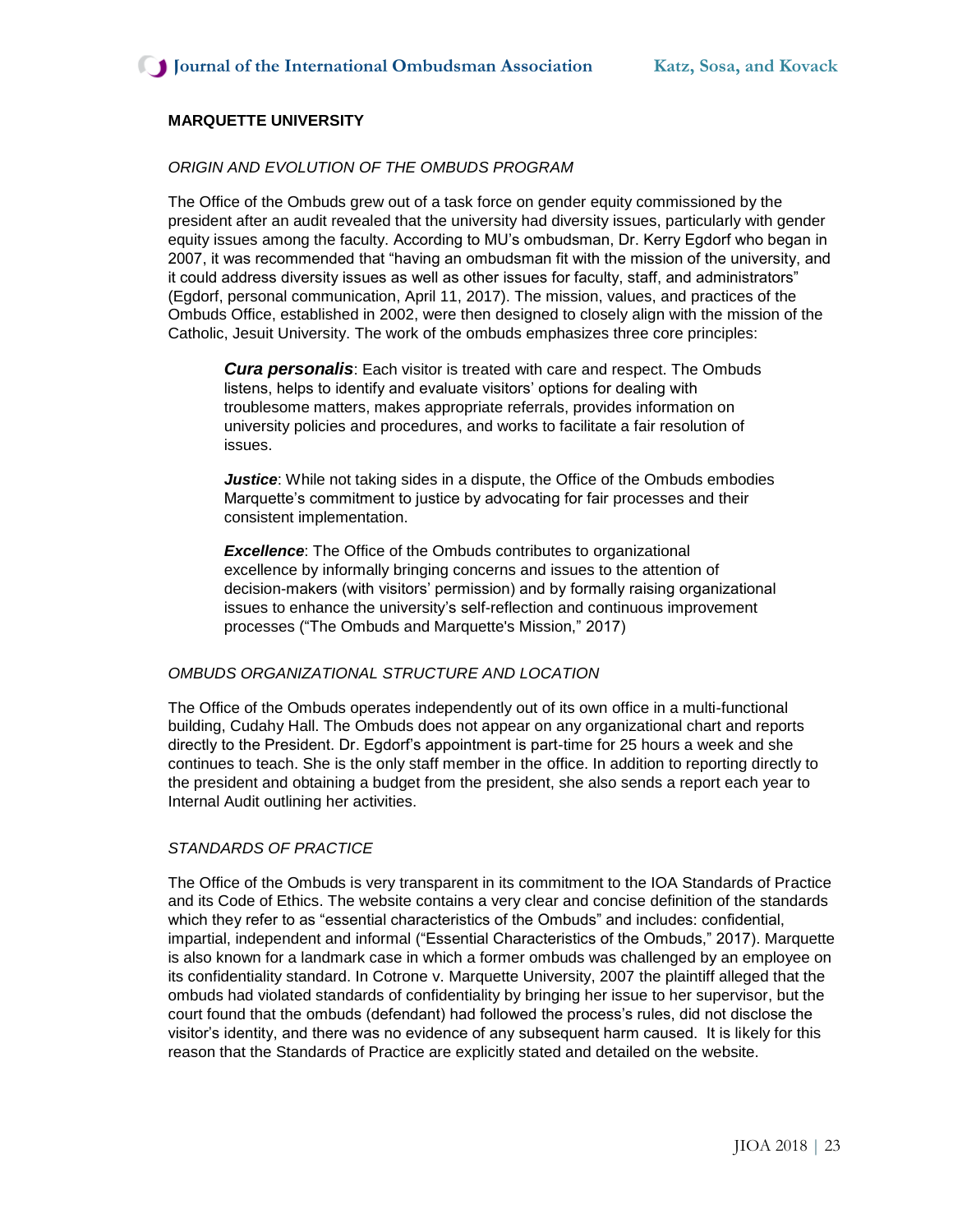## *ISSUES, SERVICES, AND CONSTITUENTS*

The ombuds serves as a confidential, neutral and informal resource to facilitate resolutions to workplace concerns for faculty and staff. The ombuds listens, discusses questions, concerns, or complaints, and helps the visitor identify and evaluate options or may refer them to available resources. The ombuds provides coaching, mediation, and problem-solving for visitors but may also provide feedback without disclosing identities to appropriate personnel or make recommendations to administration regarding organization-wide problems that she identifies. According to Dr. Egdorf, the most frequent concerns brought to her are issues between supervisees and supervisors, or between co-workers, and issues related to performance appraisals, employee duties and responsibilities. Among her most frequent interventions are conflict coaching, facilitating conversations, and facilitating meetings.

#### *STAFF BACKGROUND AND CREDENTIALS*

Dr. Kerry Egdorf, holds a Ph.D. in Organizational Communications from Ohio University and a Graduate Certificate in Dispute Resolution from Marquette. Formerly, she was a full-time faculty member at Marquette, but now splits her time serving as an adjunct assistant professor and fulfilling her duties as ombudsperson. Dr. Egdorf is an active IOA member and her office sponsored a "Whistleblower Laws and Policies" program with Chuck Howard, who is chair of the American Bar Association Ombudsman committee.

#### *PERCEIVED VALUE*

It is impossible to address the value of the ombuds without considering its place within the overall mission and values of this Catholic, Jesuit University which is explicit about its commitment to the tenants of *cura personalis (Latin for the "whole person" or the "entire person" including their academic, spiritual, and developmental self), justice, and excellence.* The value of the office is showcased on the website's home page with a letter from the President addressed to the Marquette Faculty and Staff which places the ombuds work as central to the values of the University and as "an invaluable resource to our employees" recognizing that *"*in any healthy organization, particularly one as diverse and complex as Marquette University, disputes, grievances and interpersonal conflicts are inevitable*"* and that "it is important that we have in place a variety of resources for individuals to seek resolution and ultimately heal" ("About the Office of the Ombuds" 2017).

Considering other forms of demonstrating value, the Ombuds Office at Marquette seems to excel. The ombuds' estimates that in a typical year she might work with 3-4% of the 2,400 full and parttime employees which would be somewhere between 72-96 visitors a year. In addition, her activities reach many through her occasional articles, involvement in meetings as a facilitator or attendee, and particular expertise such as leading a strategic planning workshop. She also fulfills a systemic function by providing a "heads up" or "early warning system," being present at university wide meetings and having important conversations with many stakeholders. She is able to identify broader trends or patterns that exist and discuss those with appropriate administrators. Dr. Egdorf believes strongly in the intangible benefits of the Ombuds Office. She states emphatically, that "fairness matters" and "having a voice matters" (Egdorf, personal communication, July 9, 2017). She sees her role, among other value-added functions, as providing the avenue for those who feel vulnerable, hurt or injured, or just confused, to speak in a safe place about their concerns and issues, and to hopefully obtain some form of fairness while possibly gaining new skills, resources and perspectives.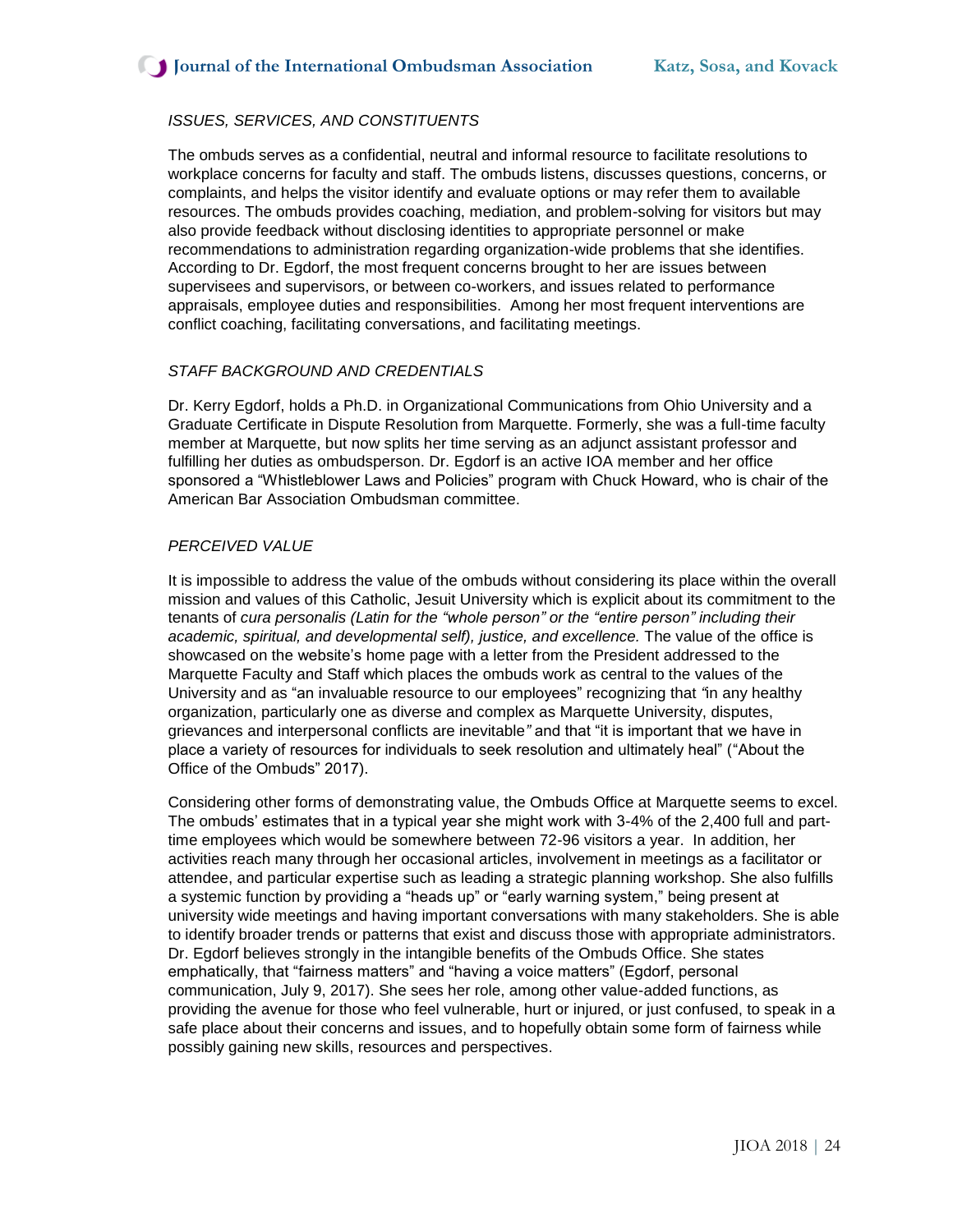## **NORTH CAROLINA STATE UNIVERSITY**

#### *ORIGIN AND EVOLUTION OF THE OMBUDS PROGRAM*

The North Carolina State University Ombuds (NC State) program was born from an interest in determining the feasibility of an ombuds office following several years of debate by the faculty senate over challenges within the faculty grievance system. NC State formed a committee that included faculty leadership and various stakeholders such as representatives from the general counsel, human resources and the office of faculty development to research ombuds models, and eventually to pass a resolution in favor of establishing the position in 2012. A request for proposals (RFPs) was utilized to screen viable candidates for the position of ombuds culminating in the hiring of Roy Baroff, J.D. Baroff is a Certified Organizational Ombudsman Practitioner (CO-OP®), attorney, mediator, arbitrator, educator, and serves as the faculty and staff ombuds. He began in 2014 as the faculty ombuds with the initial rollout of the office in February 2015. Commencing in January 2017, his services now extend to all staff employees.

#### *OMBUDS ORGANIZATIONAL STRUCTURE AND LOCATION*

Intentionally organized in a semi-hierarchal matrix, the ombuds reports directly to the provost and the chancellor, the result of a small ad hoc working group's input which also includes a charter. The initial annual report is a very comprehensive 59-page document and serves as a record of the office's activities for the first 17 months of existence. The office has its own off-campus building which provides the confidentiality, discretion, and comfort an employee visitor may need, yet is within walking distance of the campus with ample parking.

## *STANDARDS OF PRACTICE*

The office adheres to the core tenants of the International Ombuds Association (IOA) Standards of Practice and Code of Ethics: confidentiality, independence, impartiality, and informality. Its independence is emphasized by a clear statement that "the office is independent in structure, function and appearance to the highest degree possible. It operates independent of ordinary line and staff structures and exercises sole discretion over whether and how to act regarding individual matters or systemic concerns" (NCSU Faculty Ombuds 2016 Report). In addition, the faculty and staff ombuds is certified by the IOA as a Certified Organizational Ombudsman Practitioner (CO-OP®), which requires a candidate to pass the written certification examination, hold a higher education degree, have one year of full-time experience or 2000 hours of practice as an organizational ombudsman, and pass a full review by the board of certification.

#### *ISSUES, SERVICES AND CONSTITUENTS*

The faculty and staff ombuds engages with all faculty-appointment and staff employees. Typical issues include problems with peers, supervisors, department regulation or policy, or anything that impacts their ability to work. The annual report documents that relationships with supervisors was the number one concern of visitors, with relationships with peer and colleagues the second most frequent concern. The ombuds does conflict coaching, negotiation, facilitation, and training but does not do formal mediation. When conducting conflict coaching, he provides guidance by providing a space for visitors to talk and to explore options based on the discussions. In addition, the ombuds conducts systemic reviews (his observations and recommendations on six issues is documented in the annual report) and introduced two major initiatives to promote "conflict competence" among his constituents. One was a series of meetings to "Meet the Faculty Ombuds" and the other an initiative called "The Be Nice Campaign: Hard on Problems; Soft on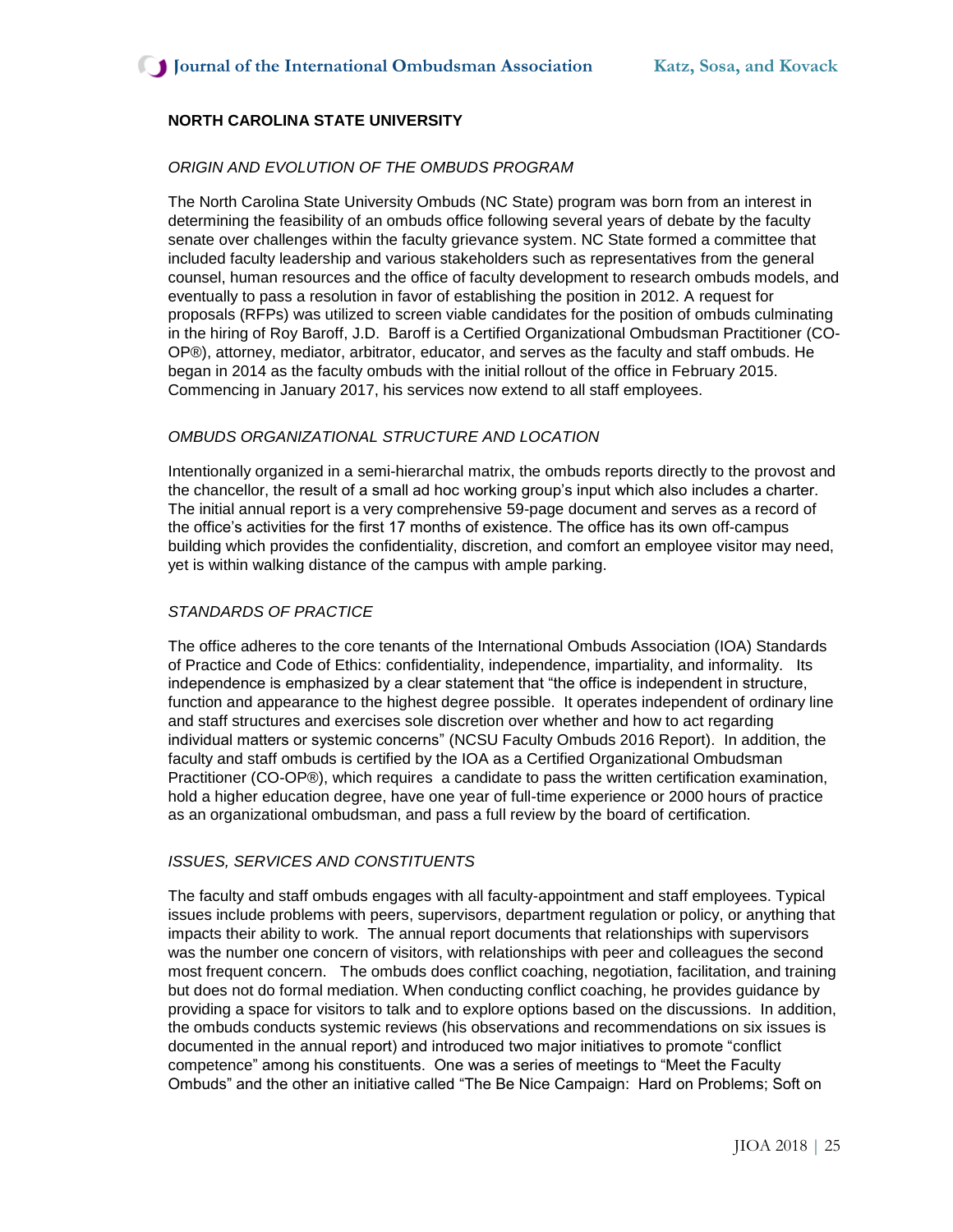People." In 2016, 111 faculty cases were handled and a pilot program to include staff was launched.

The ombuds advertises his services through websites, occasional blog posts, and introduces himself department by department at faculty meetings, conducts presentations for college leadership (NC State has 13 colleges), and attends special committee meetings (not as a committee member) to be up to date on what is going on in the university. The ombuds meets yearly with the chancellor and provost to discuss trends, provide a "heads up" on systemic issues and provide aggregate data published in the annual report that is useful to the university leaders.

#### *STAFF BACKGROUND AND CREDENTIALS*

Roy Baroff, J.D. has the credentials needed to excel as an ombuds in higher education including a 30-year career as a practicing attorney, mediator, facilitator, arbitrator, adjunct professor, membership on the American Bar Association's Ombuds Board for Dispute Resolution, and professional presentations at the IOA conference. Of all the skills needed, Baroff reports that the ability to mediate, facilitate, and to remain impartial and neutral prove the most valuable. Mr. Baroff stated (2017), that the combination of mediation, negotiation, conflict resolution and alternative dispute resolution strategies, analytical skills and professionalism, and 10-year experience as an adjunct professor all contributed to him being selected as the first official ombuds at NC State.

#### *PERCEIVED VALUE*

Each organization has mechanisms in place to help solve problems, some of them are formal and some of them are informal. Mr. Baroff believes the ombuds sort of fills in the gaps that NC State has with other conflict resolution mechanisms in place and prevents conflicts from falling between the cracks or escalating. Mr. Baroff recognizes that NC State is a data-driven institution and he uses the IOA reporting categories to compose an annual report on the demographics of visitors, types of cases, issues, and includes a post-visit confidential survey. The annual report documents 116 cases that were brought to the ombuds during the February 2015 to June 2016 period. The preliminary data from the post-survey was encouraging in presenting the valueadded function of the office. Visitors proclaimed high levels of satisfaction with the ombuds being helpful in identifying and considering options to address concerns, providing useful information, helping the visitor to be better able to handle their situation, and having their issue resolved or close to resolution as a result of the ombuds involvement.

Perhaps even more significant was some preliminary data on what visitors reported they might have done if they had NOT contacted the office. Out of the 23 who filled out the survey, three reported they would have filed a formal grievance; two would have filed a formal complaint, and one would have left the university. The results documented in the Annual Report are discussed within the reporting structure. The results of the first year and a half of the ombuds' efforts were seen as significant enough to warrant the president and the provost increasing the ombuds service as a contractor from 20 hours a week to 30 hours a week and adding staff services to his duties as of January 2017. This has proved to be a popular move as in the first six months, over 50 staff visitors have reached out to the ombuds.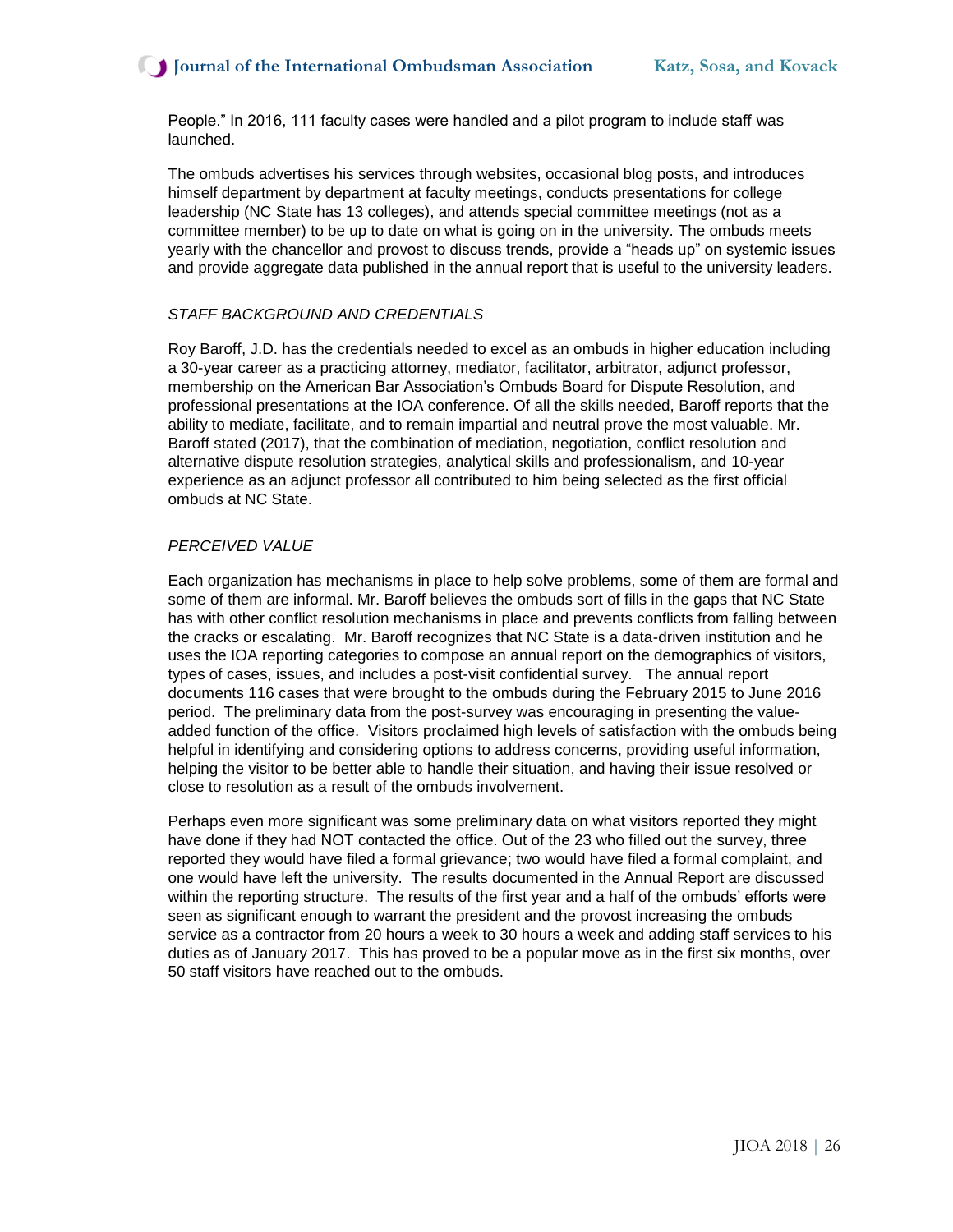## **NORTHEAST OHIO MEDICAL UNIVERSITY (NEOMED)**

#### *ORIGIN AND EVOLUTION OF THE OMBUDS PROGRAM*

Northeast Ohio Medical University was created in 1973 as a public multi-professional health sciences university now serving physicians, pharmacists and graduate health researchers. Forty years later the Office of the Ombuds was established in 2014 to promote fairness, dignity, equity, and respect for all visitors with the major goal to ensure all members of the university are treated fairly, equitably, and with dignity and respect, and to serve as a catalyst for change by bringing systemic concerns to the attention of the university for resolution. The 2016 Second Annual Report emphasizes "honorable organizational practices, humane and just administration, as well as caring and productive teamwork…in an effort to effectively manage conflict and difficult situations."

The university president, the general counsel and the Ombuds signed the Office of the Ombuds Charter in 2015 to focus on internal practices. NEOMED's ombuds reports to the highest level possible (president) in the organization in congruence with the IOA's Standards of Practice and is free from control, limitations, and interference by any university official. University officials support the IOA standards and code of ethics by providing the ombuds with a confidential mobile phone to limit emails and voice messages. As a medical university, professional counselors deal with stress, wellness and health concerns through the university's Employee Assistance Program and the limitations of the ombuds role is defined so visitors know the parameters of the ombuds' as to confidential "off the record" conversations.

The ombuds supplements formal channels. Issues like employee sexual harassment, ethical dilemmas, workplace bullying, grade disputes, supervisor employee disputes, professional misconduct, etc. can be addressed with other offices, however, the ombuds functions as a neutral, confidential and off-the-record resource. Outreach and education is accomplished through training initiatives and when appropriate, the ombuds can refer visitors to other resources for assistance. Most visitors are assisted through one-on-one problem-solving conversations which incorporate a conversational framework to increase self-awareness, their awareness of other perspectives, and enhances their confidence and competencies to approach similar issues in the future. Publication of annual reports are to guide the ombuds outreach and education efforts in relation to issue prevention and appropriate systems change (Second Annual Report, 2016).

#### *OMBUDS ORGANIZATIONAL STRUCTURE AND LOCATION*

The Ombuds, Angela E. Dash, Ph.D., reports to the university president, and serves as a neutral, confidential and off-the-record resource for all students, faculty and staff seeking fair and equitable resolutions to issues at the university. Careful consideration was given as to the location of the ombuds office which is housed in the NEOMED L Room L209 with sound proof wall panels and white noise machines to protect the confidentiality of the conversations. Only the ombuds has access to the dedicated cell and its call log.

#### *STANDARDS OF PRACTICE*

The Office of the Ombuds charter specifically references the IOA's four pillars of confidentiality, independence, neutrality and fairness, and follows the IOA's Code of Ethics. The essence of ombuds' mission is communicated on page one of the Charter. NEOMED benchmarks its progress against specific medical universities and incorporates best practices into their culture including those from other ombuds offices. The ombuds is also available to meet visitors at unusual times to protect the privacy of the visitor. The charter states "The Ombuds shall not keep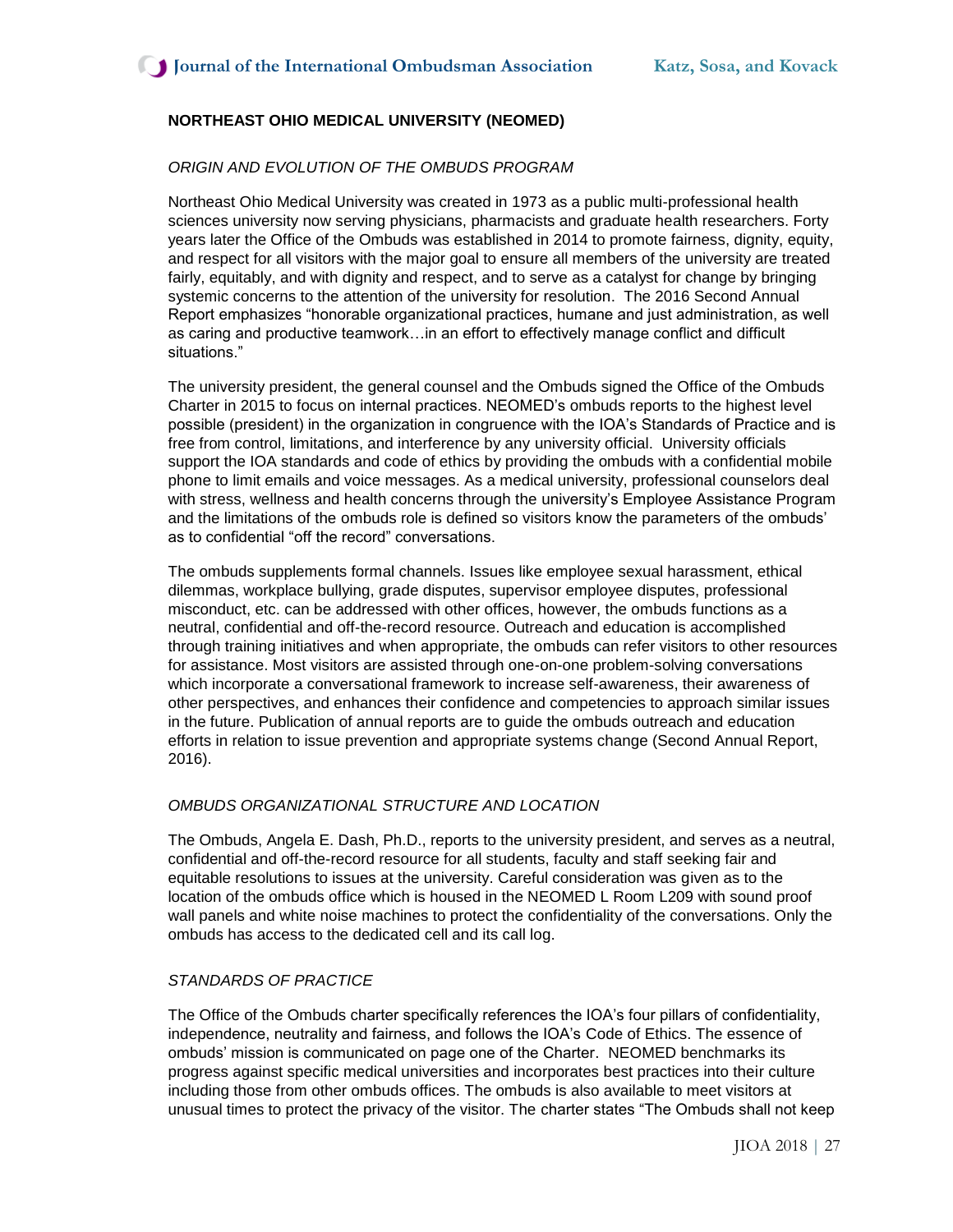records containing identifying information on behalf of the university, and shall not create or maintain documents or records for the University about individual matters. Therefore, neither the Ombuds nor the Office of the Ombuds will have records subject to the Public Records Law in Ohio or the university's Record Retention Schedule Section VIII" (Charter Agreement, 2015). A very inclusive charter defines the privileges, responsibilities, and limitations of the Office of the Ombuds and confirms the university's commitment to respect the IOA tenets of confidentiality, informality, impartiality, and independence. The ombuds is an independent division of the office of the president, reporting to the president, and is listed on the organization chart. The ombuds is responsible for the annual report and compilation of data from her office.

#### *ISSUES, SERVICES, AND CONSTITUENCIES*

Currently the ombuds serves 959 students, 2,500+ teaching faculty members and 400+ staff members. In the first year of existence the ombuds dealt with 43 cases and based on these identified patterns and concerns, the ombuds conducts numerous workshop development trainings like "Conditions of Organizational Conflict" open to all stakeholders. The 2016 Annual Report indicates usage included 53 visitors, a 140% increase in student usage, and over 100 meetings including interventions with visitors and disputants in an effort to bring about resolution. The Office of the Ombuds collaborated with the Aneal Mohan Kohli Academic and Information Technology Center providing publications and learning materials available to the campus community. Statistics indicated new issues included 2 faculty (4.2%), 12 students (25%), and 34 staff members (70.8%) with 43% being staff managers.

The first fourteen months saw evaluative relationships as the largest categorical issue with 2016 issues of evaluative relationships representing  $41\%$  (n=31) which is the same number reported in 2015. Evaluative relationships include concerns or inquires related to supervisor-employee or student-faculty/staff relationships with workplace bullying (n=6) the largest issue in the category (Annual Report, 2016). The 2016 report lists the second largest issue within the evaluative relationship category as the quality/quantity of communication (n=5) and issues of respect/treatment (n=5). 44% of issues presented by visitors concerned categories within the evaluative relationships, 18% were from peer and colleague relationships while 14% represented organizational, strategic and mission concerns (Annual Report, 2016). The number of issues presented in 2016 were 73, an increase over 2015 issues of 69 (Annual Report, 2016). The types of assistance provided indicated 38% of cases ( $n=17$ ) were to develop and consider options, 8 (18%) were informative, 7 (16%) were issue identification and clarification, 7 (16%) preparation for difficult dialogue, 7 (16%) involved the ombuds researching issues, 3 (7%) were upward feedback and the remainder were referrals or a single third-party intervention.

Using the 2015 Annual Report, the Office of the Ombuds focused on strategic outreach and education to include new student and new employee orientations, campus workshop deliveries focusing on group dynamics, personality differences, escaping the conflict cycle and workplace hostile environments and bullying. These presentations educated students and new staff to the role of the ombuds. Additionally, the ombuds contributes to the campus publication "The Pulse", has an ombuds table at the yearly picnic, presents to academic and student leadership, conducts yearly leadership group coaching programs and hosts an all-campus Conflict Resolution Day.

As the director and Ombuds, Dr. Dash presents a series of workshops including: 1) workplace bullying; 2) emotional intelligence; 3) navigating personality differences; 4) three common communication blockers; 5) practical mediation strategies; and 6) conditions of organizational conflict (Second Annual Report, 2016).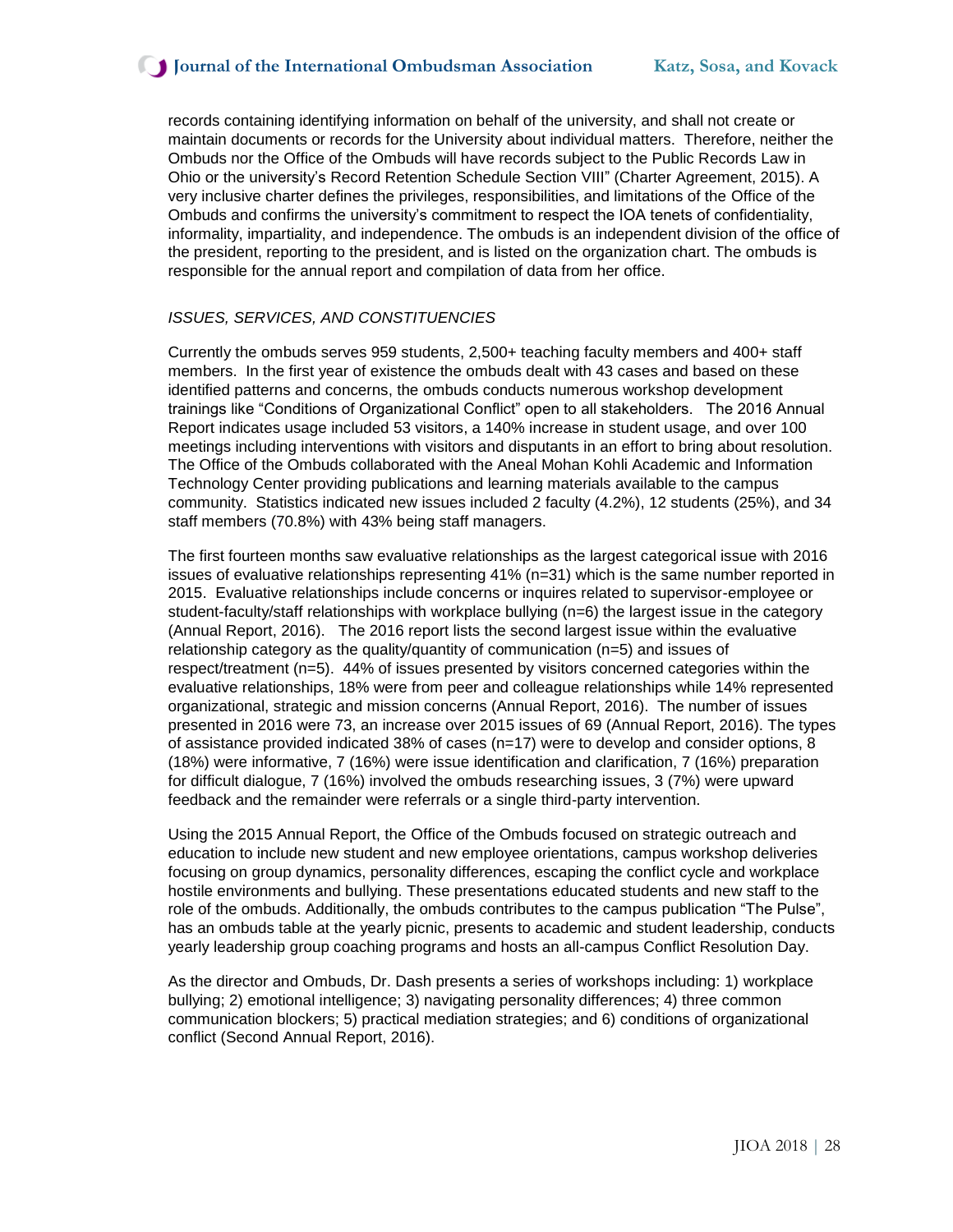## *STAFF BACKGROUND AND CREDENTIALS*

Angela E. Dash is the sole staff member and holds a Ph.D. from Nova Southeastern University, a Masters of Public Administration and a Bachelor of Arts. With twenty years of experience in Georgia's judicial system, she brings her experience from the Governor's Office of Disability Services Ombudsman, the State Court of Fulton County in Atlanta, the Atlanta Judicial Circuit and the DeKalb Juvenile Court to this position. Hired as the chartering director, Ombuds in October 2014, Angela's main focus was to create the Office of Ombuds from its infancy to reality. Even though NEOMED is an academic institution, Angela described her role as an organizational ombuds and is responsible for every facet of the department, including the annual report. Angela is a member of the IOA and ACR, served as a charter board member of the Georgia Chapter of the ACR and served as a CASA (court appointed special advocate).

#### *PERCEIVED VALUE*

The university's Ombuds' Charter specifically addresses the value of the Ombuds' program using traditional cost-effectiveness metrics and works in conjunction with the University President to determine appropriate evaluation mechanism to ensure accountability, purposefulness and mission of the Ombuds office. The charter was signed by the university president, the ombuds, and the university's general counsel, with leadership support evident in the expansion of trainings offered and professional development options.

## **STONY BROOK UNIVERSITY – THE STATE UNIVERSITY OF NEW YORK**

#### *ORIGIN AND EVOLUTION OF THE OMBUDS PROGRAM*

The Office of the Ombuds was originally established in 1966 by President John Toll based on a recommendation from the university faculty. The office's mandate was "to informally investigate problems not adequately resolved by regular procedures and channels" (Ombuds Office Charter). In 1988, it was re-established to focus on operations and facility issues, particularly to improve service delivery and community relations. In 1989 the position was expanded "not only to provide assistance to individuals who encounter problems working through the bureaucracy, but also to energize problem solving capabilities of campus systems overall and to facilitate communication amongst campus consistencies" (Ombuds Office Charter). The Ombudsman Office is currently staffed by one Ombudsperson, Donna Buehler, who began as a director of the EAP (Employee Assistance Program) in 1998 and was later transferred to the Ombuds office in 2014.

#### *OMBUDS ORGANIZATIONAL STRUCTURE AND LOCATION*

The ombuds functions independently and reports to the president's office, and chief deputy for administrative and budgetary purposes only. Donna Buehler's Ombuds Office has an allocated budget, from the president which includes resources to operate, professional development money, and full-time salary for the Ombuds. The ombuds provides feedback to the president's chief deputy and leadership team to inform them of the kinds of issues and trends the office deals with and to provide guidance to leaders (Ombuds Office Charter). The office is granted the authority to inquire about any issues pertaining to the university that may affect a member without receiving a specific complaint, acting on its own discretion (Ombuds Office Charter).

Two offices are available on the east and west campuses. The main Ombuds Office is located on west campus. The east campus office is located in the Health Sciences Center using the Human Resource Services department satellite office one afternoon per week (although the office door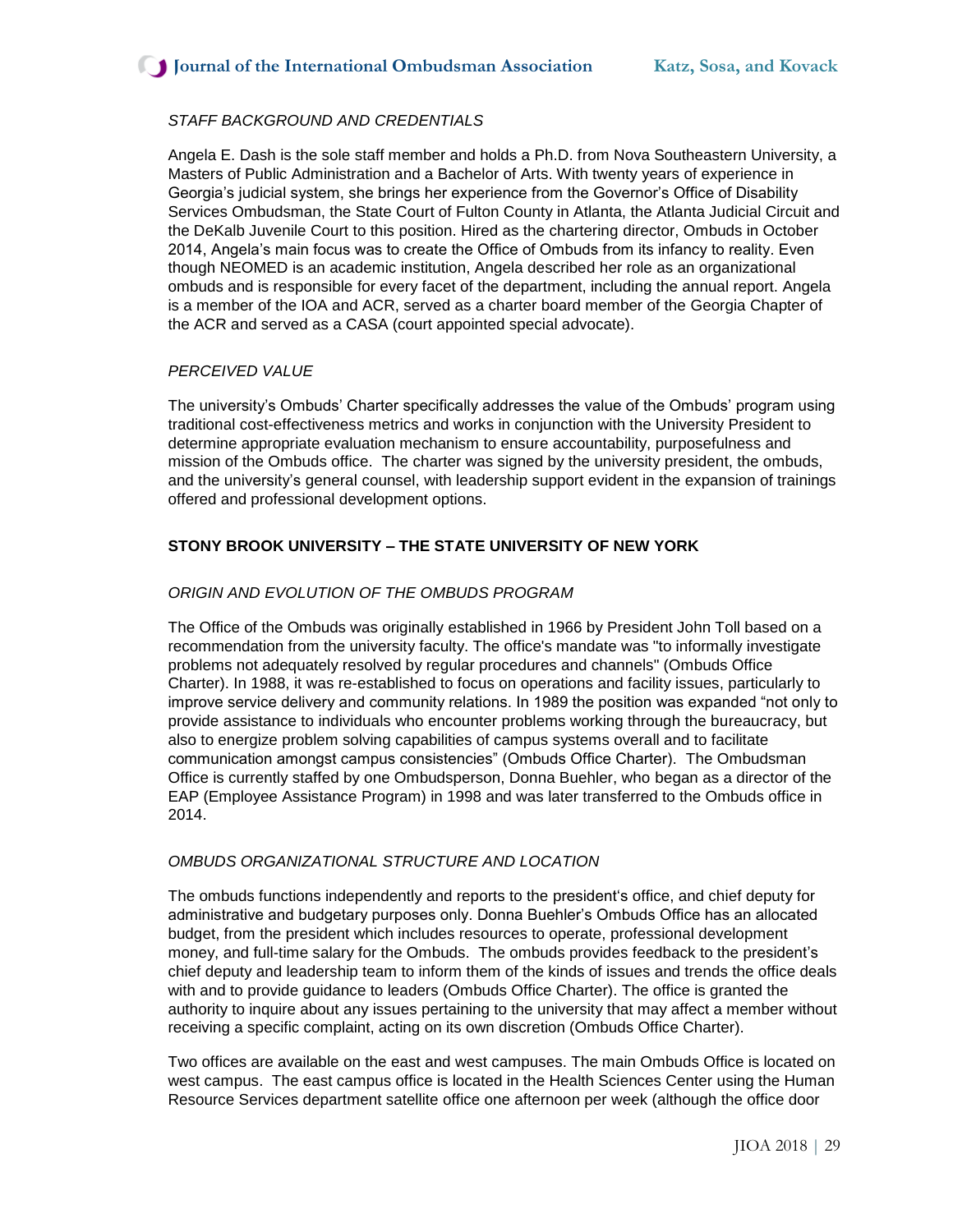does not list the Ombuds Office due to the independent and confidential nature of the Ombuds Office).

#### *STANDARDS OF PRACTICE*

The Ombudsman Office charter uses the IOA Standards of Practice, IOA Code of Ethics, ABA Standards for the Establishment and Operation of Ombuds Offices, and the IOA Guidance for Best Practices and commentary on the ABA Standards for the Establishment and Operation of Ombuds Offices. The ombuds is ensured independence through the reporting structure in which the ombuds only reports to the president's office outside of the university structure. The ombuds supports an impartial and fair process and open communication without any formal record keeping. The ombuds only reports aggregate data on utilization, trends, problems, and suggests recommendations to university administration.

#### *ISSUES, SERVICES AND CONSTITUENTS*

"We are here to point you in the right direction," says the Stony Brook University Ombudsman Office home page. The ombuds serves any member of the Stony Brook campus community including students, faculty and staff, with one-on-one services, referrals to the appropriate resources, and training and workshops designed to educate on conflict resolution strategies. On average the ombuds attends to 2-4 visitors a day and up to 15-20 a week. The ombuds does outreach and promotes services to departments and at student orientations. According to the ombuds, there are three main categories that issues fall under: One, concerns/complaints that have to do with evaluative relationships e.g. employee/supervisor, student/faculty, where there may be complaints about grades or performance appraisals or lack of fairness, lack of respect or bullying. The second category has to do with administrative services – behavior of service providers, timeliness in getting a response, lack of clarity about policies/procedures, etc. And, the third category impacting primarily with faculty/staff is problems associated with organizational change/leadership and effective supervision (Buehler, personal communication, August 17, 2017). One example of an atypical but interesting issue is co-mediating authorship/plagiarism issues between researchers at my university and another university. So, the ombuds at each university are working together with researchers and following up with our Research Integrity Officers (Buehler, personal communication, August 17, 2017).

#### *STAFF BACKGROUND AND CREDENTIALS*

The current Ombuds, Donna Buehler, has a background in many areas including clinical social work, public speaking, crisis management, business skills, behavioral health and wellness. She also completed a 40-hour mediation certification training and was previously the director of the EAP (Employee Assistance Program) and director of Healthier U, an employee wellness program. Her experience, training, and knowledge of the university, the culture, and campus resources serve her well in her ombuds role.

#### *PERCEIVED VALUE*

According to Buehler, "80% of all cases come to me during an 'informal' process where things have not escalated into a major conflict or a 'formal' process such as formal complaints or grievances. This is a good indicator of the value of an ombudsman – to help visitors address problems/conflicts early on before it involves formal processes and formal complaints to other offices – expending more time and energy, conflict and use of institutional resources" (Buehler, personal communication, October 20, 2016). Value, is also exemplified in the number of cases she attends to, 2-4 on daily basis which she responds to in 24-72 hours, and the fact that about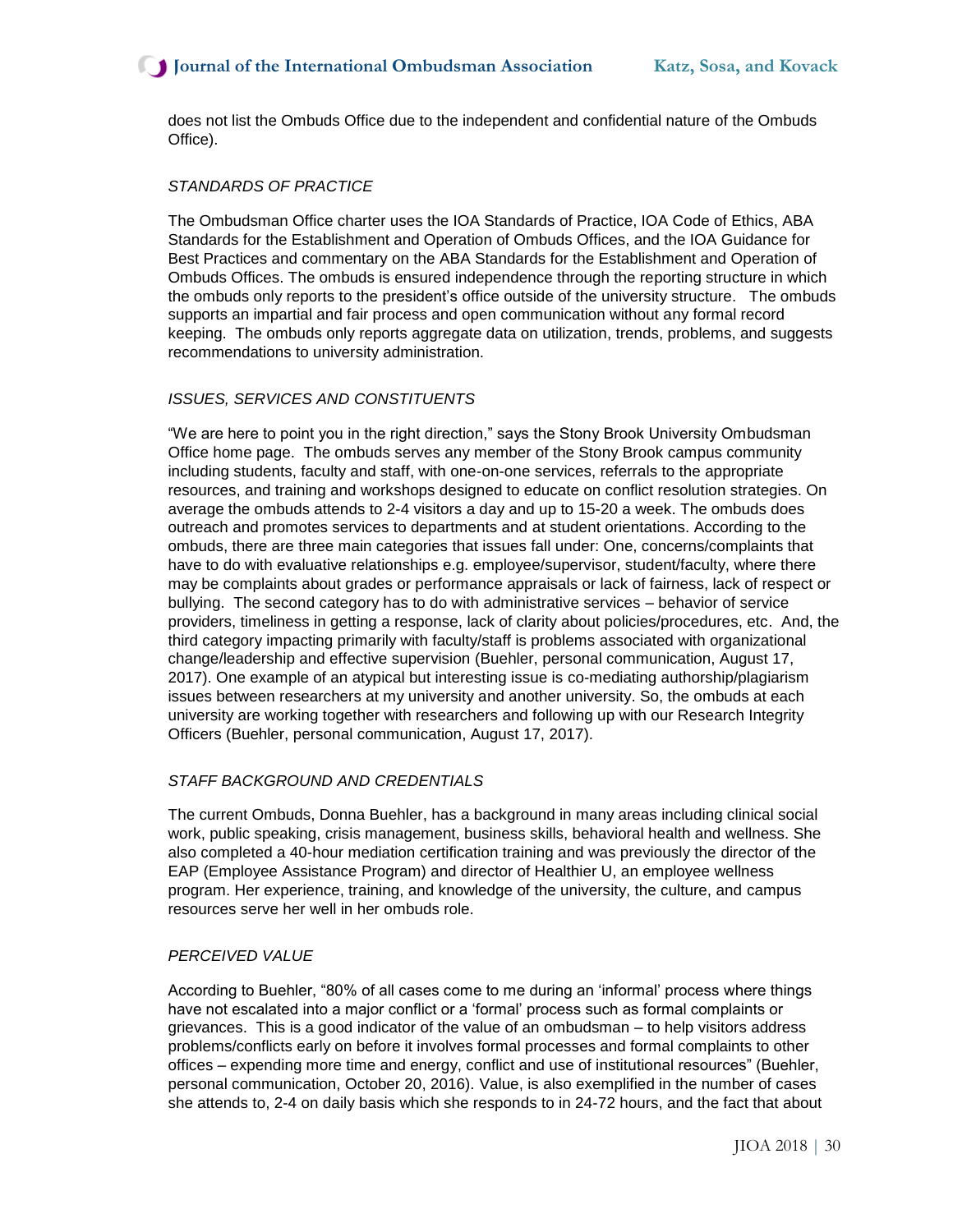"half of the cases are resolved and half received coaching and consultation to address their situation – as it can't be easily resolved" (Buehler, personal communication, October 20, 2016). She also addresses systemic issues when she recognizes problems and barriers, as well as to suggestions on how to remedy the situations.

#### **UNIVERSITY OF CALIFORNIA SANTA BARBARA**

#### *ORIGIN AND EVOLUTION OF THE OMBUDS PROGRAM*

Following the recommendation of the Faculty Senate, the Ombuds Office was established in the early 1970s as "an alternative channel for communication and dispute resolution to provide informal dispute resolution services to faculty, staff, students and anyone with a University-related concern" (UCSB Office of the Ombuds, 2013b). Geoffrey Wallace, campus ombuds, and Amelia Frank, Associate Ombuds served the ombuds program for 17 years cooperatively, and Wallace for a total of 30 years. When Wallace retired in 2004, a ten-person task force examined dispute resolution and mediation as options when problems arose involving staff, faculty and students, and to recommend the optimum conflict prevention and mediation matrix for the campus. The task force found that despite conflict and complaint resolution resources available, none ensured neutrality and the campus was lacking a systemic process that allowed the latitude to deal with intra- or inter-department conflicts. Thus, they recommended the Ombuds Office reopen in January 2005.

#### *OMBUDS ORGANIZATIONAL STRUCTURE AND LOCATION*

The new Ombuds Office adopted a totally different organizational structure from the previous with different metrics, processes and procedures to ensure efficacy and accountability. The office is now comprised of three full-time and one quarter-time staff members: Caroline Adams, Michael Steinberg, Shauna Shea and Michael O'Connell. To ensure independence, the mbuds head is classified as Management and Senior Professional (MSP) and reports directly to David Marshall, Executive Vice-Chancellor (EVC) for administrative and budgetary purposes only with access to the highest level of administration. In addition, an ombuds advisory committee made up of 2 faculty, 2 staff and 2 students (1 undergrad, 1 grad) provides oversight, accountability, and feedback about work of the office. The Office of the Ombuds reopened in the middle of campus in Girvetz Hall, an academic building and utilizes the 'white noise' acoustic system to protect confidentiality.

#### *STANDARDS OF PRACTICE*

The office has both a charter agreement and declaration of best practices adopted from IOA Standards of Practice, IOA Code of Ethics, and IOA Best Practices. It asserts that the office function independently of other organizational entities, be confidential and impartial, limit the scope of services to informal means of dispute resolution, and requires the ombuds be IOA members who continue training (UCSB Office of Ombuds, 2013c).

One interesting assurance for UCSB Ombuds is that they are legally protected from university intrusion into confidential matters. "The Ombuds Offices shall be provided legal counsel independent from the University in the event they are asked for documents or testimony related to any litigation or other formal process, or when any other conflict of interest arises between the Ombuds Office and the administration or the University" (UCSB Office of Ombuds, 2013g, p.6). This practice is one that many ombuds, especially in the federal sector have called for and UCSB integrated it in the reestablishment of their Ombuds Office.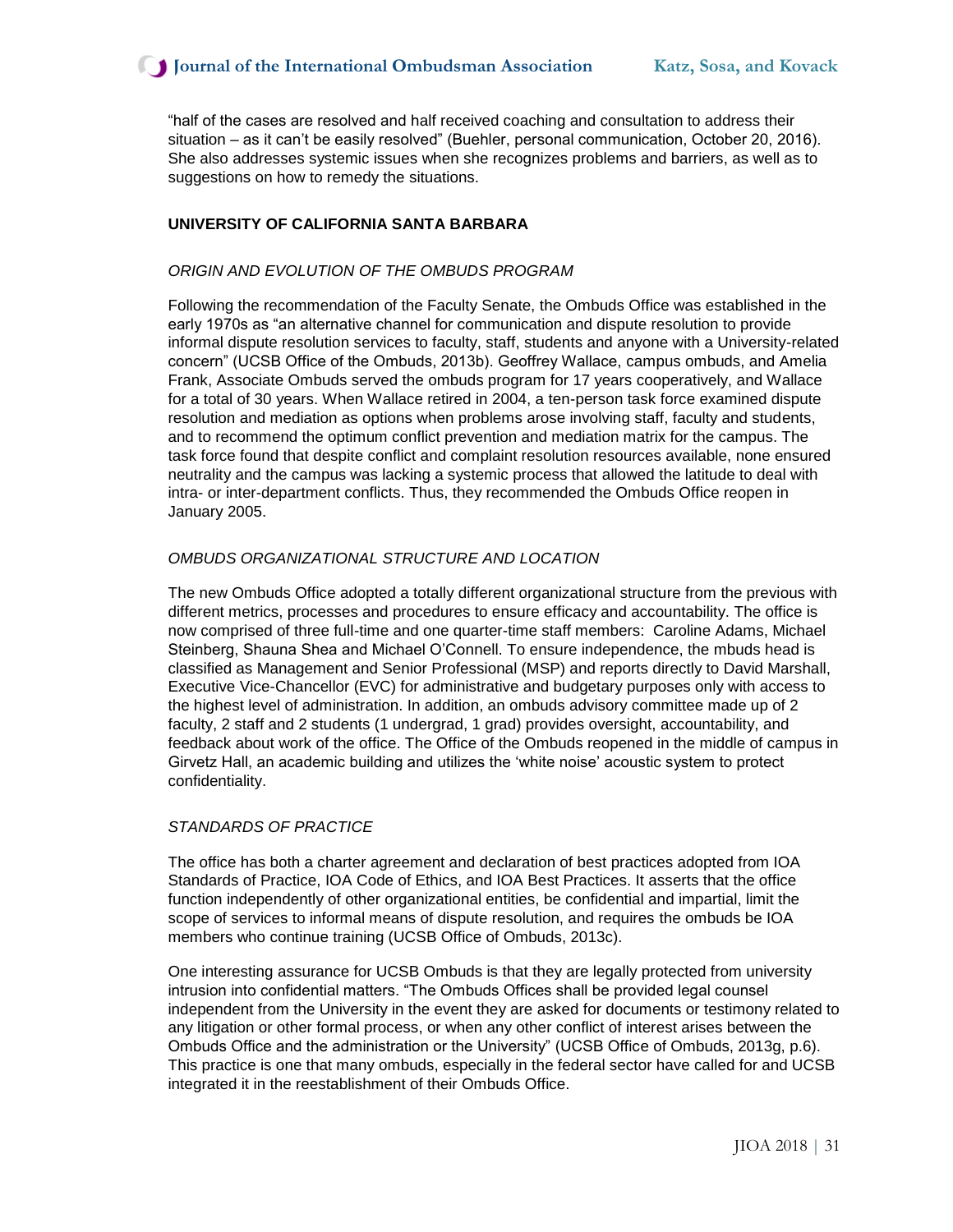## *ISSUES, SERVICES AND CONSTITUENTS*

The Ombuds Office serves "faculty, staff and/or students at the respective locations, and where appropriate, to others who encounter difficulties with the university, i.e., alumni, patients, applicants, family members, etc." (UCSB Office of Ombuds, 2013g, p. 3). The academic year of 2015-2016 saw "433 cases, 97 more than the previous nine-year average of 336" (Annual Report, 2015-2016, p. 9). 46% of all visitors were staff members, and 19% were faculty (Annual Report, 2015-2016, p. 9). The Ombuds Office calculates hours projected and actually spent on each case. 49% are resolved in 1-3 hours while 24% take 4-6 hours.

Visitors make initial contact the office in a variety of ways. 74% made contact by phone while 18% were walk-in visitors and 8% were email contacts. Intake consultations determine which specialist ombuds will handle the visitor's case. The ombuds have determined loss of departmental productivity (61%), unwarranted attrition transfer (49%), and potential for internal/external grievances (41%) are the most common risk categories.

Education and prevention program offerings are developed by Caroline and her staff to prevent concerns from arising and empower individuals to resolve conflicts. Workshops reached over 700 participants and often include other university department experts. Each workshop and presentation is designed from climate surveys and departmental interviews. The top cumulative (faculty, staff and student) concern categories were 1) respect/treatment, 2) performance appraisals/grading, 3) poor communication skills, 4) communication, and 5) departmental climate with bullying/mobbing being the bottom category. Faculty top concerns were: respect/treatment (50%), values and culture (31%), discrimination (27%) and departmental climate (27%) with equity of treatment, bullying/mobbing and use of positional power each at 10%. Academic chairs reported respect/treatment at 47%, department climate at 38%, bullying/mobbing at 26% and discrimination at 26%.

Non-supervisory staff reported management effectiveness nearly 40% of the time, respect/treatment at 24%, and communication at 20% while supervisors cited communication concerns at 34%, department climate, administrative decisions, poor communication skills and management effectiveness at 25% each. Administrators and directors were concerned with management effectiveness and respect/treatment at 32%, and also cited communication almost as often as bullying/mobbing as a concern a little under 25% of the time.

The Office of the Ombuds maintains a Facebook account and website with emergency contact links. Also offered are "confidential consultation services for conflict prevention and management, decision-making, policy questions, university processes, work relationships and career coaching" (Annual Report, 2015-2016, p. 3).

The Ombuds Office "serves as an information and communication resource, consultant, dispute resolution expert and catalyst for institutional change for its location" (UCSB Office of Ombuds, 2013g, p. 3 & UCSB Office of Ombuds, 2013c, p. 1). The Ombuds Office can also engage in systemic reviews and has the right to inquire and look into matters that they believe warrant their attention without receiving any complaints from members of the community.

## *STAFF BACKGROUND AND CREDENTIALS*

Each staff member is a member of the International Ombudsman Association (IOA), with Campus Ombuds Caroline Adams being a Certified Organizational Ombudsman Practitioners (CO-OPTM). Each of the UCSB Ombuds have different, but fitting credentials. According to the Annual Report (2015-2016, p. 5), Campus Ombuds and attorney Caroline Adams handled 44% of the cases while spearheading the launching of the Office of the Ombuds education and prevention program. Caroline presents workshops and designs departmental retreats based on specific needs,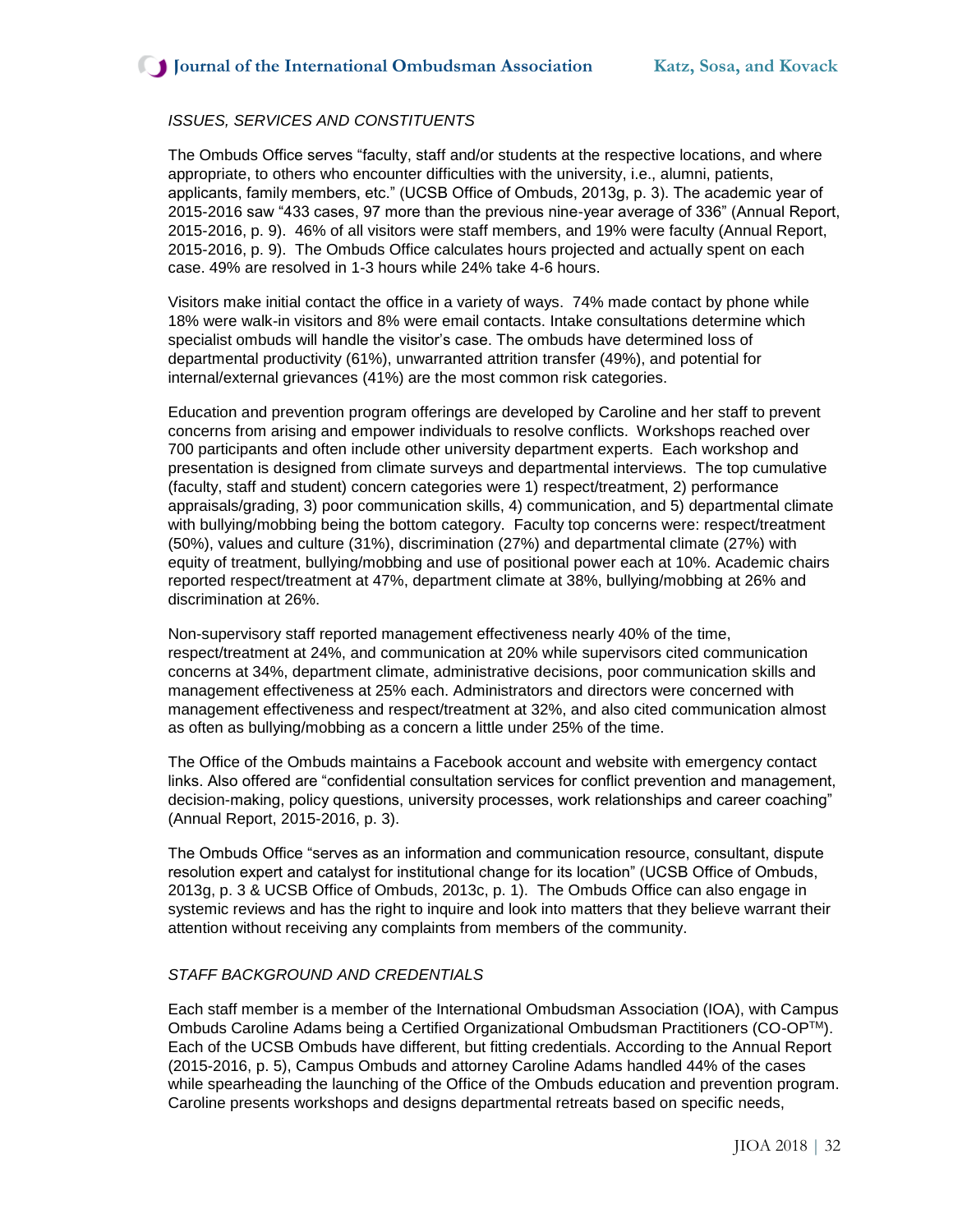## **J** Journal of the International Ombudsman Association Katz, Sosa, and Kovack

facilitates Ombuds and legal webinars, and attends the IOA and ABA conferences. The Associate Ombuds, Michael Steinberg, was the former Associate Ombuds at Columbia University and a former case coordinator at Harvard Mediation Program at Harvard Law School. The Assistant Ombuds, Shauna Shea, is a former teacher and the part-time faculty ombuds, Michael O'Connell is a retired professor and a former EAP head. The ombuds staff has participated in 13 conferences, and hold membership on 19 service committees.

#### *PERCEIVED VALUE*

In the ten years of operation, the Ombuds Office has seen a steady increase of visitors, a testament to its need and credibility. The 2005-2006 first annual report indicated 230 visitors; the most recent report in 2015-2016 counted 433 visitors. In addition to serving as a neutral space for problem-solving and direction in terms of resources, "I think it sends out a message to the organization or our university that we care about our employees, faculties, students and constituents and that we care about their experience here. To me there's a lot of value in that" (Caroline Adams, personal communication, March 8, 2017). The office is committed to "facilitating campus-wide conflict management with an emphasis on conflict prevention" (Annual Report, 2015-2016, p.2) which is sometimes less tangible but certainly not less valuable.

Post-consultation survey results reveal some interesting data on likelihood of actions that might take place without Ombuds services. Survey respondents reported that without the availability of ombuds services, 35% had considered giving up and remained disgruntled, 16% considered filing a lawsuit, 30% planned on leaving UCSB, and 28% reported filing a formal complaint or grievance. Others considered notifying "the press, having a potentially explosive confrontation, and terminating a relationship" (Annual Report 2015-2016, p. 27).

#### **UNIVERSITY OF MINNESOTA**

#### *ORIGIN AND EVOLUTION OF THE OFFICE OF CONFLICT RESOLUTION*

The Office of Conflict Resolution (OCR) was propelled by a landmark sexual discrimination lawsuit filed against the University of Minnesota in 1973 which led to the eventual pilot program of the Grievance Office (GO) meant to provide due process, adjudication, and the protection of individual rights. By 2005, following the recommendations of the Grievance Advisory Committee and a Dispute Resolution Work Group of stakeholders, the GO evolved into the Office for Conflict Resolution (OCR). This shift in title was critical in that it demonstrated a strong desire of the stakeholders to promote less adversarial processes to manage conflict and "emphasized the broader array of resolution options rather than adjudication of only those conflicts that had matured into grievances" (Office of Conflict Resolution: Building Resolutions for 20 Years, 2014, p. 10).

Furthermore, it signified to employees a recognition that the university was "moving from the notion that conflict in an employment setting was to be discouraged to a new approach that acknowledged that human endeavors are complex and conflicts are unavoidable in workplace settings, yet conflicts can be managed constructively with skills that can be learned (Office of Conflict Resolution: Building Resolutions for 20 Years, 2014, pp. 9-10).

#### *THE OCR ORGANIZATIONAL STRUCTURE AND LOCATION*

The OCR considers itself to be uniquely positioned within the university to assist faculty, staff and student employees to identify constructive responses to conflict in an undeniably complex, dynamic workplace (Annual Report, 2016). The OCR is one of eleven offices within the Office of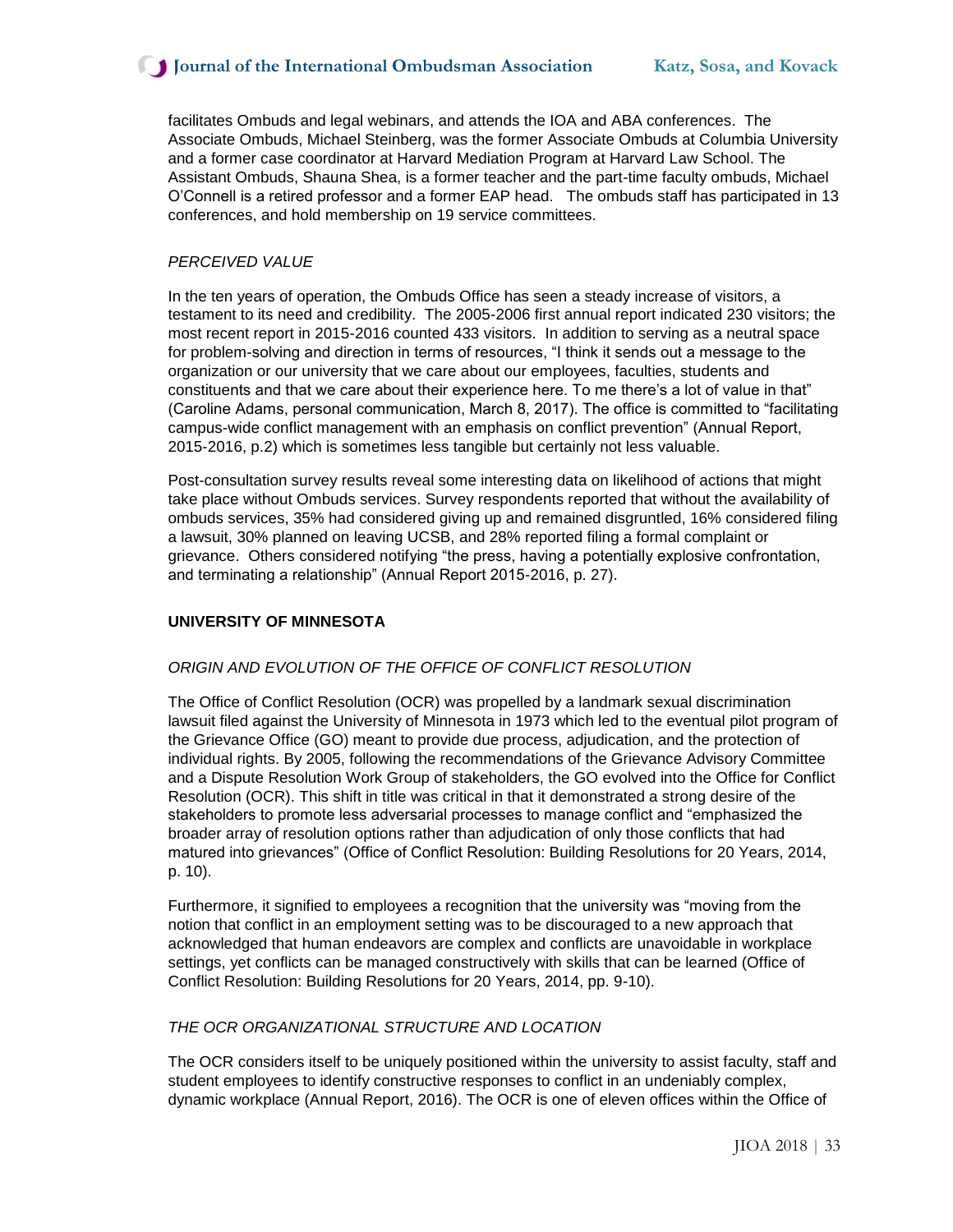Equity and Diversity (OED). It is staffed by the Director of Conflict Resolution, Julie Showers, and Program Coordinator, Amanda Klepp who books appointments, schedules and administers day to day activities. The office reports directly to the vice-president of Equity and Diversity (OED) who reports to the president of the university. The office is independent of collegiate units such as, the Office of Human Resources and the Office of the General Counsel. The OCR encourages union members to use the services of their collective bargaining agreements.

The OCR is located in Heller Hall which is on the west bank of campus, physically separate from head administrative offices and OED which are on the east bank of campus.

There is a separate Student Conflict Resolution Center (SCRC) structured under the vice provost of Student Affairs staffed by a director/ombuds and assistant director/ombuds solely for student assistance.

#### *STANDARDS OF PRACTICE*

The mission of the OCR is to create and maintain an inclusive, collaborative workplace that enables people to do their best work by addressing conflict quickly, effectively, and constructively. The OCR strictly follows the U of M "Conflict Resolution Policies and Procedures" that outlines informal and formal processes for employees. Within the informal processes, the staff follows the IOA guidelines of confidentiality, impartiality, and independence. The director of OCR is not an ombuds by definition since the OCR offers both *informal* services such as coaching, skillsbuilding, problem solving, facilitated dialogue and mediation, and also *formal* options in which an eligible employee can file a formal petition to receive a peer hearing. The latter extends the director's role to adjudicate and potentially arbitrate in a given situation, which would not fall under the practice of an ombudsperson. Director Julie Showers, would like to see a faculty ombuds position added to the OCR but is exploring partnerships for a cost-permitting option (Showers, personal communication, March 1, 2017).

#### *ISSUES, SERVICES, AND CONSTITUENTS*

Serving all non-union employees**,** a typical day in the position of Julie Showers varies with facilitated dialogues, trainings, and diverse meetings but no day is like another (J. Showers, personal communication, March 1st, 2017). She handles between 150 and 190 consultations per fiscal year, the majority of which are informal. The informal services are categorized into 1) consultation: a face-to-face meeting, resource identification, brainstorming, and skill building; 2) facilitated dialogue: face-to-face discussion between the parties to a conflict with a neutral facilitator present; and 3) mediation. The formal resolution process may include: A) a peer hearing and panel decision, B) the final university decision of the senior vice president of Academic Affairs, and C) arbitration or judicial review of the final university decision (OCR P&P, 2011). In 2016, the most common issues across all types of employees included: "poor communication from leaders; an inability or unwillingness to hear and respond to employee concerns and perspectives; behaviors that were intimidating, insulting or shaming in both private and public settings; disrespectful email communication; inconsistent application of rules and policies; and the unavailability of training and support for supervisors around these issues. The policy most often cited in informal consultations was the board of regents policy: *Code of Conduct"* (OCR Annual Report, 2016, p. 7).

#### *STAFF BACKGROUND AND CREDENTIALS*

Julie Showers is a Minnesota native who practiced labor and employment law for over 25 years and has experience in leadership development, performance management, mediation, negotiation and arbitration. She holds degrees from Stanford University and the University of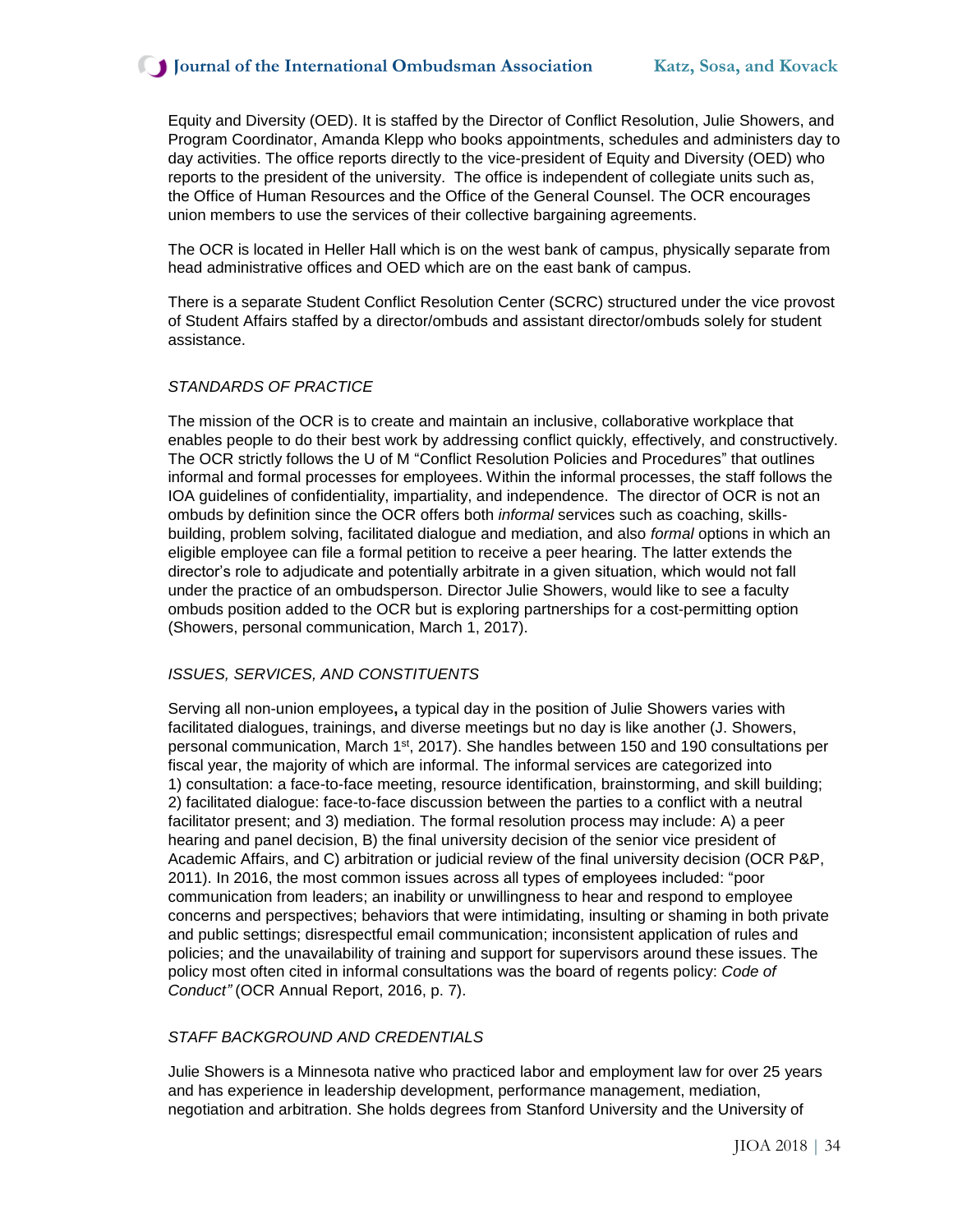## **J** Journal of the International Ombudsman Association Katz, Sosa, and Kovack

Minnesota Law School. Showers was also the vice president of Labor Relations at Northwest Airlines for ten years and senior vice president of Inflight Services for two years (Showers, personal communication, March 1<sup>st</sup>, 2017). She also holds a Senior Professional in Human Resources (SPHR) certification which demonstrates a mastery of the strategic and policy-making aspects of HR management. Further, Showers explained that the role of an Ombuds requires one to possess certain skills and in particular a lot of patience and empathy "because it requires patience to listen to other people, and it requires empathy to be able to relate to other people's problems" (Showers, personal communication, March 1<sup>st</sup>, 2017). Showers is an active member of IOA and has presented to the members on various occasions.

## *PERCEIVED VALUE*

The OCR uses aggregate data of the number of visitors it receives, issues and trends, systemic issues, educational programming (workshops and trainings), all other initiatives or collaborations, and formal petition data to demonstrate its value to the university. For example, in fiscal year 2016, 186 consultations were conducted, a 22% increase from the previous year, of which 65 involved faculty members, 65 professional and administrative, 34 civil service employees, 17 student employees, and 5 retirees or other. Of the 186 only 5% filed formal complaints alleging one or more violations of university rules, regulations, policies or practices and the director only made one jurisdictional determination (OCR Annual Report, 2016, p. 4). The high number of consultations and low number of formal petitions is an indicator that the informal services provided by the director are an effective method of resolving or preventing issues from escalating. In addition, the OCR uses exit surveys to gather information about visitors' satisfaction in which well over 90% indicated that the service was helpful, they would recommend it, they were treated respectfully, and 93% were satisfied with the outcome (OCR Annual Report, 2016, p. 10).

In addition to the more tangible data on service that demonstrate value of the OCR, there are many intangible ways in which the office benefits its constituents. One of these is the effort in which the university publicly reframed its approach to understanding the positive aspects of organizational conflict and its commitment to assist faculty and staff to pursue constructive paths to manage it and enhance their skill capacity. In the brochure and ceremony celebrating the 20<sup>th</sup> anniversary of the OCR, the authors state:

"Manifest in the work of the Office of Conflict Resolution in interactions with more than 3,000 faculty and staff over the past 20 years has been developing and understanding an approach to, conflict—one in which "Conflict and disagreement are seen as natural, rather than aberrational and unwelcome irritants. Prompt and skilled attention to conflict improves employees' ability to work effectively, and thus to advance the University's mission. The Office has encouraged the University community to adopt this constructive appreciation of conflict" (The Office of Conflict Resolution: Building Resolutions 20 Years, 2014, p. 4).

#### **UNIVERSITY OF MISSOURI, KANSAS CITY**

#### *ORIGIN AND EVOLUTION OF THE OMBUDS PROGRAM*

The Office of the Faculty Ombudsperson at the University of Missouri, Kansas City, a university system that includes four universities across the state, was established in 2010. According to faculty Ombuds Dr. Nancy Day, it was established jointly by the UMKC faculty senate and the UMKC office of the provost to provide support for faculty. According to Dr. Day, the catalyst for its establishment was an issue with perceived "mistrustful culture within the institution" that a new provost at the time sought out to change. In addition to the faculty ombuds role, two other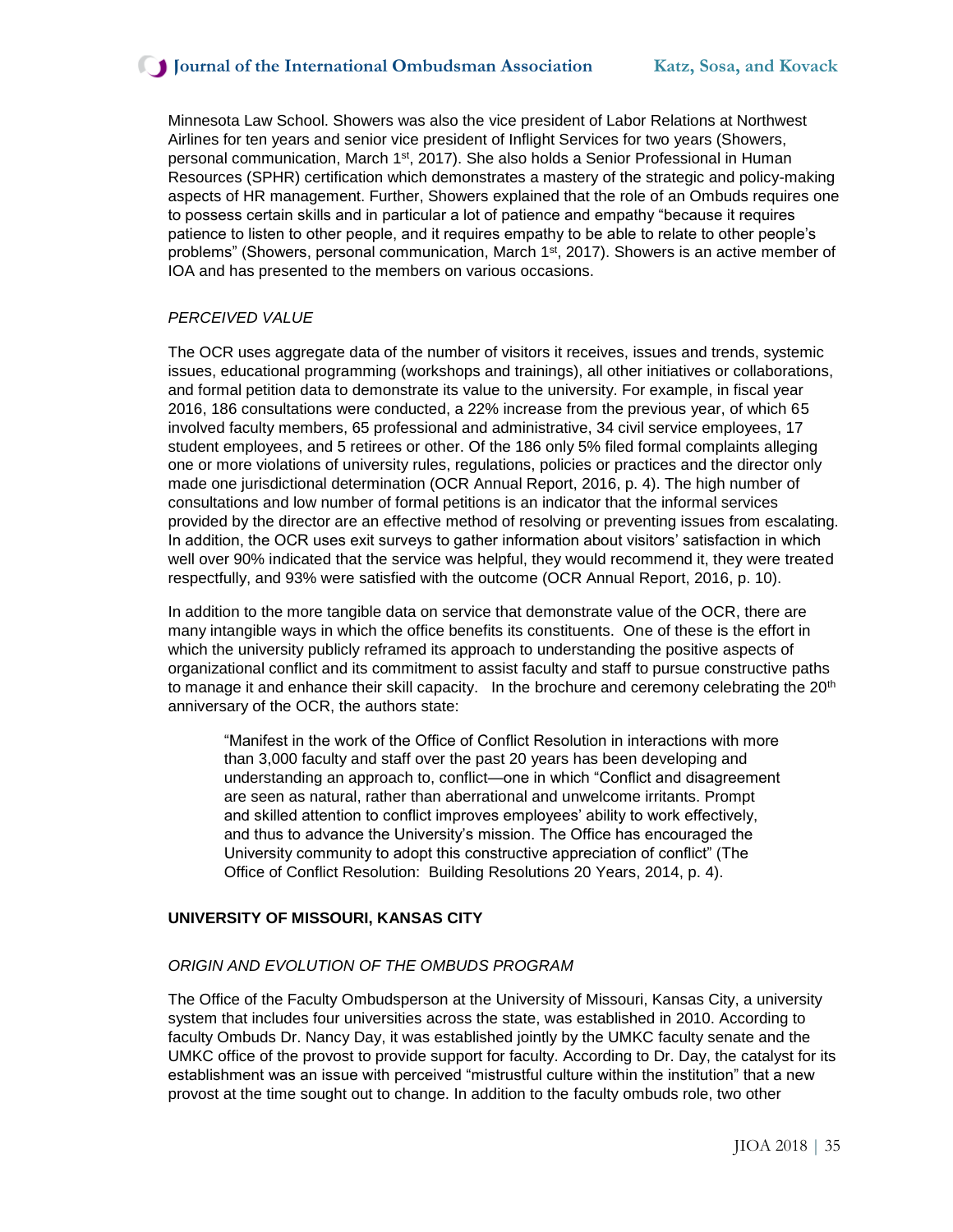intervention avenues were established, a *Case Management Team* to assist faculty with problems or concerns about working with students and an *Intervention Team* to address issues related to staff or faculty "displaying concerning, disruptive or threatening behaviors" (UMKC, 2017f, para. 7). Recently, an additional part-time ombuds was added to the office with the appointment of Marita Barkis to work with concerns from the UMKC staff in her position as staff ombuds.

#### *OMBUDS ORGANIZATIONAL STRUCTURE AND LOCATION*

The faculty Ombudsperson Office includes the faculty Ombuds, and the two intervention teams. The faculty ombuds serves a dual role as part-time ombuds and full-time faculty member with a reduced course load and a stipend for related materials. Although serving as a solo Ombuds until 2017, the office recently added a second ombuds dedicated to serving staff only for 10 hours a week. The ombuds report to the provost for budgetary purposes and give a presentation of her annual report to the provost and the faculty senate. The Ombuds Office is located in the basement of a campus building housing environmental services and other services, away from main campus building which facilitates its independence and confidentiality. The location was selected specifically to have it completely separate from the main administration buildings.

#### *STANDARDS OF PRACTICE*

The ombuds adhere to the International Ombudsman Association (IOA) four standards of practice: independence, impartiality, informality and confidentiality. The independence and confidentiality are evident in its separation from the university and autonomy of the ombuds to carry out duties without a direct supervisor and with complete discretion. Dr. Day is careful with her dual role within the institution and clear about upholding standards for her Ombuds role that are distinctive from her faculty role. The Faculty Ombudsperson Charter and letter of agreement prohibits the ombuds from serving on any committee (such and Promotional and Tenure) that would have an impact on employment decisions or faculty-related resource allocations.

#### *ISSUES, SERVICES AND CONSTITUENTS*

Dr. Day serves only faculty with issues they may have with other faculty, staff, students, administrators, or the university system. The Office of the Ombudsperson at UMKC publicizes that they provide faculty visits for issues related to: a) need to discuss problems; b) helping individuals clarify concerns and develop options; c) explaining university policy and procedure; d) providing referrals to other offices; e) coaching; f) looking into problems by gathering data and the perspective of others; g) engaging in shuttle diplomacy; and h) facilitating conversations (UMKC, 2017d). In addition, Dr. Day spends a lot of time assisting faculty to help clarify and deal with their issues around performance appraisals. She assists faculty in a number of additional ways including individual sessions, creating a UMKC Faculty Ombuds Blackboard site as a repository of resources for faculty to navigate tricky work situations and conversations, publishing a separate faculty ombudsperson blog addressing common issues or topics, and conducting trainings and other systems-related strategies to address conflict and communication issues. The ombuds provides learning tools for faculty and also manages a collaborative but independent relationship with Human Resources and other administrative offices since the nature of their work with faculty may be related at times. For faculty, the most common issues brought to the ombuds are issues of performance evaluations, promotion and tenure issues, post-tenure appraisals, and difficult relationships.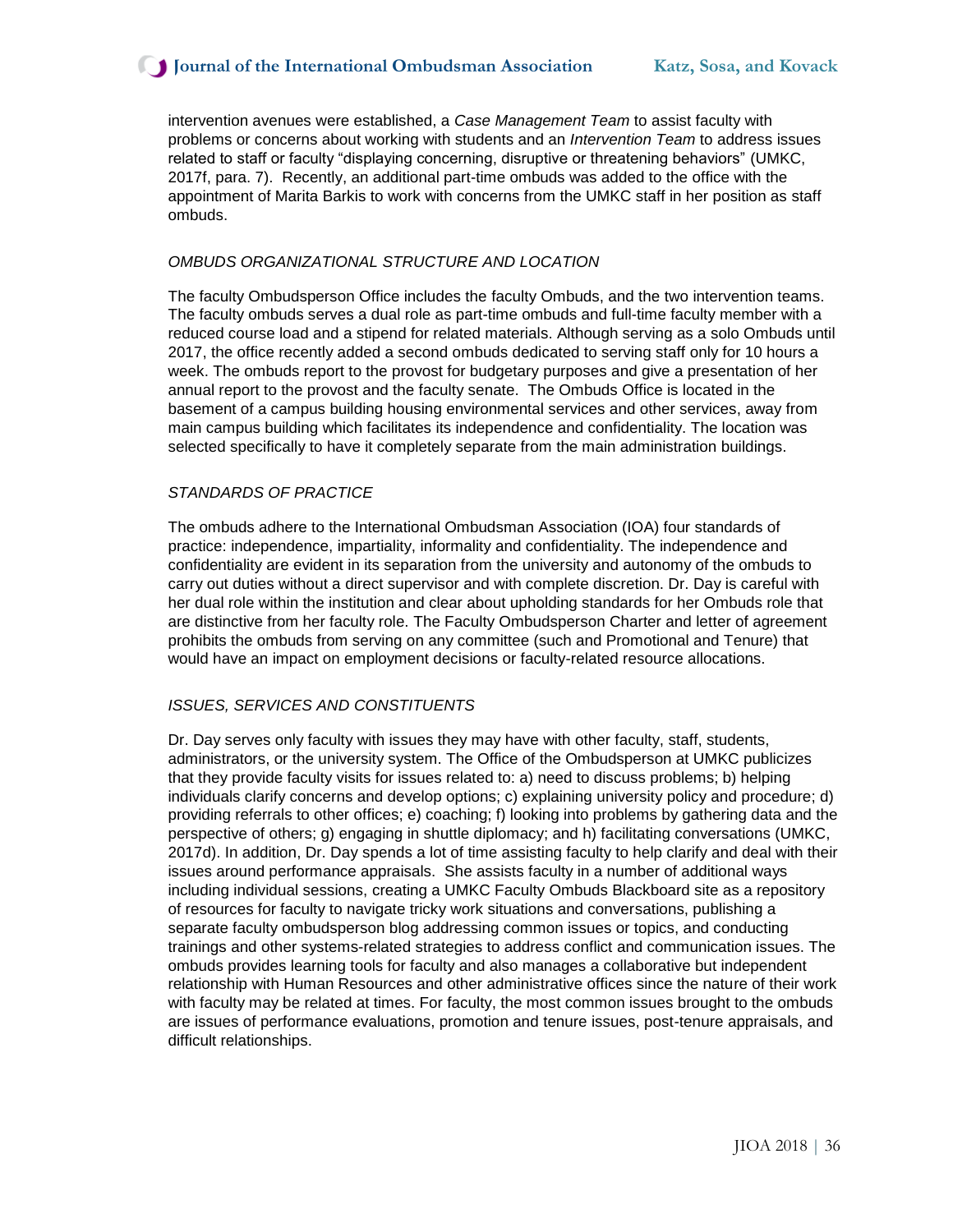## *STAFF BACKGROUND AND CREDENTIALS*

The Faculty Ombuds Dr. Nancy Day is a full professor of Human Resources and Organization Behavior in School of Management. In addition, Dr. Day is chair of the Academy of Management's Ethics Ombuds committee. Her unique background of a Ph.D. in Social Psychology with emphasis on Organizational Psychology and a Master's degree in Psychology with emphasis on Counseling, as well as years of experience working in human resources, ethics and administrative roles gives her a strong background to function as an ombudsperson because she understands the organizational aspects of these roles and she is "capable of seeing things from different perspectives" (Nancy Day, personal communication, February 4, 2017). In addition, the learning tools she provides through Blackboard, a blog, and trainings demonstrate an understanding of conflict resolution methods. As a professor of HR, her expertise has allowed her to advocate for the Office of the Ombudsperson to be independent and to justify to the Human Resources department why the offices need to be separate which is often a challenge in organizations.

The recent addition of Dr. Marita Barkis adds impressive talents to the Office of the Ombuds. Dr. Barkis has a doctorate in counseling psychology, practices as a licensed psychologist and serves as an organizational consultant. For over a decade she served as director over UMKC's Counseling, Student Health, and Testing and Disability Services and has received training as an ombuds.

#### *PERCEIVED VALUE*

Dr. Day is aware of the paradox between the standards of practice that eliminate individual record keeping and upholding informality and confidentiality, and the need to demonstrate the benefits of the services provided. Although she does not track everything she does, her annual reports highlight themes and the number of visitors she receives. For example, themes of issues included student incivility, lack of clear definition of non-traditional faculty roles, part-time faculty disparity in rights and responsibilities, departmental gaps by not having up-to-date governing regulations or by-laws, promotion and tenure review processes, performance evaluation procedures, and underdeveloped communication skills. Annually she receives between 5 and 24 visitors but this does not include the amount of faculty reached through other training and educational resources that are more preventative services.

A testament to the value that the head University administrators and the personnel of the university have for the ombuds role and function is their recent expansion of services to the staff. A campus climate survey, supplemented by "listening focus groups" all indicated a high need for staff ombuds services. The staff council lobbied for the position to be funded and set up. The acting chancellor and provost acted on the requests and that staff Ombuds is now operating-- demonstrating the success of the Office of the Ombuds and the readiness of the highest levels of the university to recognize the need and its benefits.

## **UNIVERSITY OF SOUTH FLORIDA—ST. PETERSBURG**

## *ORIGIN AND EVOLUTION OF THE OMBUDS PROGRAM*

The campus ombuds role at University of South Florida, St. Petersburg was initiated by Professor Deni Elliott. In the 2004-2005 academic year, at the invitation of then-Chancellor Karen White, Professor Elliott created a confidential process in which she could assist in helping faculty, staff members and administrators consider alternative methods for addressing their concerns. Professor Elliott has served as USFSP's campus ombuds since then, aside from sabbatical leaves and research leaves. She stepped down from the position in May, 2016. The expectation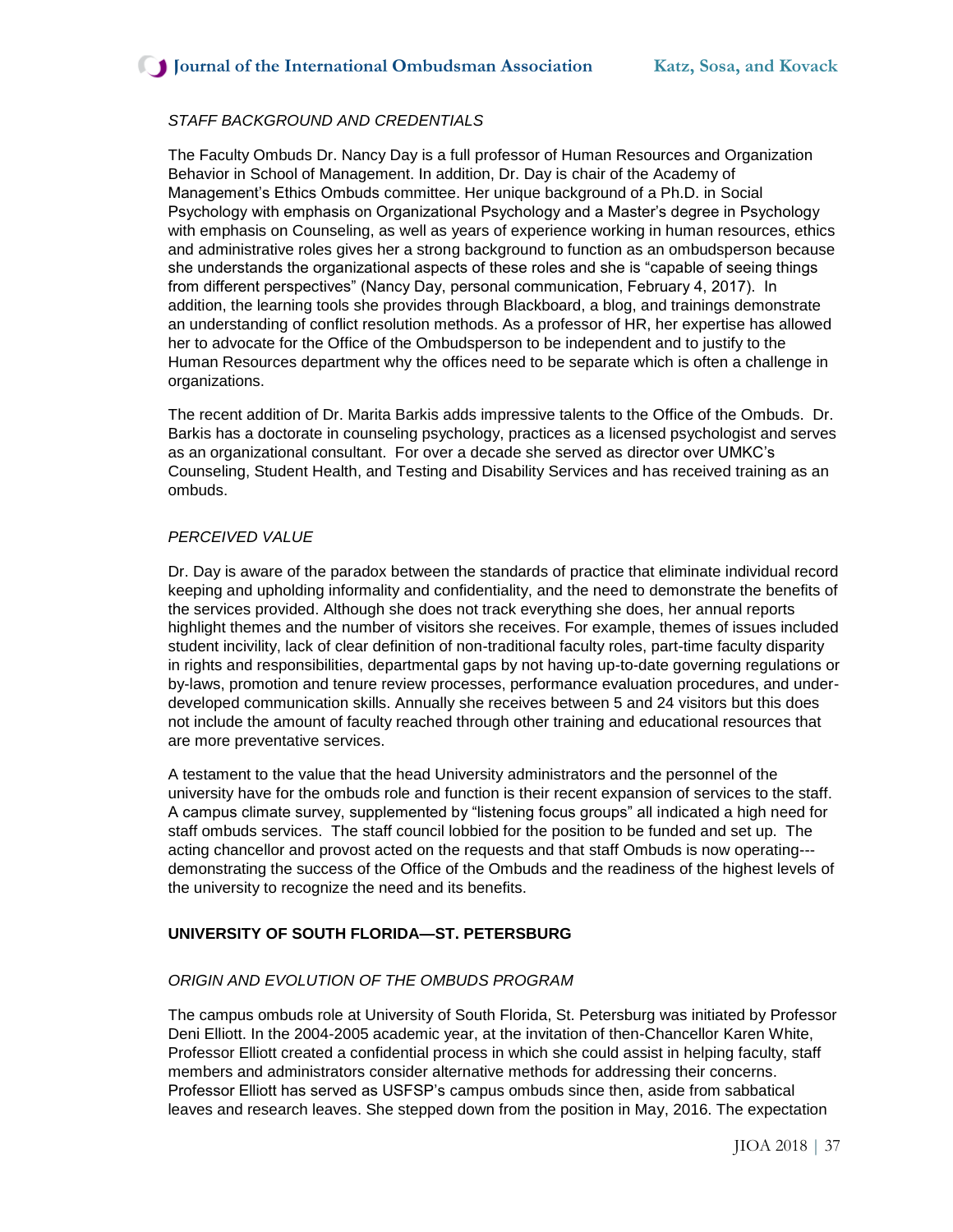is that the university will now initiate steps to have a separate student ombuds and campus ombuds.

#### *OMBUDS ORGANIZATIONAL STRUCTURE AND LOCATION*

The campus ombuds office at USFSP primarily served employees: staff, faculty, administration, and temporary. Dr. Elliott reported directly to the chancellor and filled this position as part of her service to the university, receiving no additional salary, course reduction or other compensation. She met with the chancellor quarterly to discuss categories of concerns brought to the Ombuds Office and has provided an informal annual report for the chancellor. She has also been available for consultation with senior leadership as requested. Although titled the "Ombuds Office" Dr. Elliott did not have a separate office for her ombuds' duties. She meets visitors wherever they wish, including her academic office, and other sites in and outside the university. She arranged meetings in terms of convenience for her and the visitors. The Ombuds Office website informed her constituents of the campus ombuds role, areas of concern, services, standards of practice and contact information.

#### *STANDARDS OF PRACTICE*

As Ombuds, Dr. Elliott followed the IOA standards of impartiality, independence, informality, and confidentiality. In addition, confidentiality guidelines are specifically highlighted on the website to assure visitors and explain the confidentiality protocols used to protect them. As Dr. Elliott had dual roles within the university, she recused herself from situations that involved members of her department or her direct supervisor.

## *ISSUES, SERVICES AND CONSTITUENTS*

The campus ombuds provides students and employees with an opportunity to discuss their concerns in an informal manner using conflict resolution methods such as active listening to provide the visitor with validation and clarity and then to provide guidance or resources specific to the issue. Examples include experiences with abuse of power, offensive behavior, conflicts of interest or commitment, neglect of professional duty, questionable research practices, and issues related to university policy and procedures. "The role of the Ombuds is to help visitors get clear about their concerns and help them decide among alternative avenues for resolving them" ("USFSP Ombuds Office," 2017). In addition, the campus ombuds has a mission to *Improve our Workplace* and discusses university policies and procedures with the regional chancellor and her designees recommending changes that nurture a strong community at USFSP.

#### *STAFF BACKGROUND AND CREDENTIALS*

Dr. Elliott is a tenured full professor at USFSP and holds the endowed Eleanor Poynter Jamison Chair in Media Ethics and Public Policy in the Department of Journalism and Digital Communication. The ombuds has a very strong background and renowned reputation for her research and scholarship in practical ethics, as well as training in alternative dispute resolution processes such as conflict coaching, mediation and facilitation. She also has an expertise in active listening and a solid commitment to importance of ethical practices and facilitating processes to empower individuals to best advocate for themselves. This is an important characteristic because empowering individuals to advocate for themselves is implied in the impartiality principle but often overlooked as meaning simply detached from the issue or person. Rather, impartiality implies that the ombuds is without favoritism, but also an advocate for the individual's capabilities to manage conflict.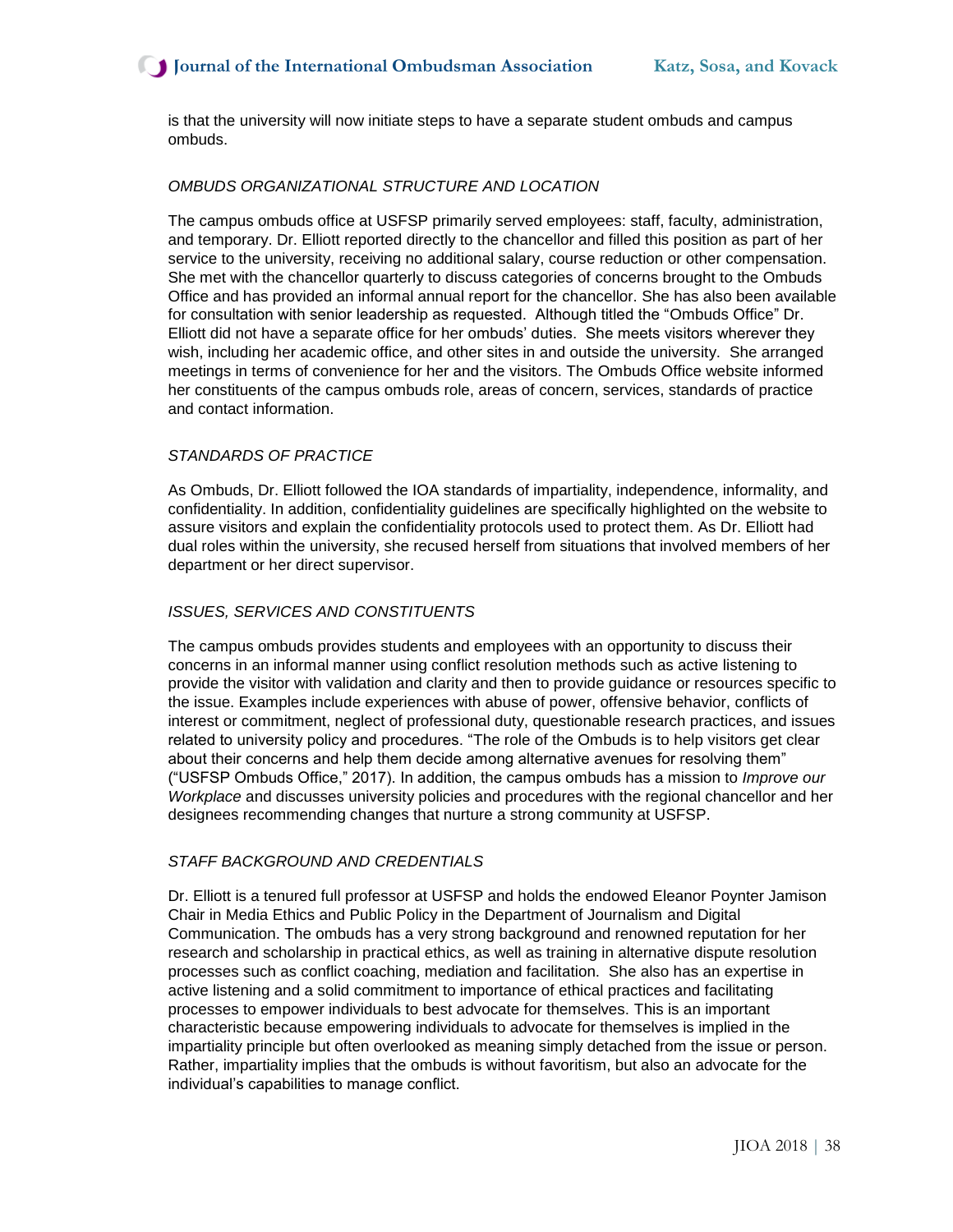## *PERCEIVED VALUE*

The ombuds believes that among her contributions to the university is serving as an "early warning system" to potentially troublesome behaviors and practices at the university, serving as an important alternative to the formal complaint system that might go to litigation, and providing an opportunity for people to talk about their issues and explore alternatives in a safe, confidential environment with a trained listener, thereby, reducing the human and resource costs associated with the more formal avenues. On average, she has worked with between 20-40 visitors a year as well as attended meetings as a facilitator or an observer. Another indicator of the value of the campus ombuds is Deni Elliotts' confidence that the current chancellor is seeking candidates for her replacement as she is in transition in her university duties after having served 12 years in the role.

## **UNIVERSITY OF SOUTH FLORIDA SYSTEM OMBUDS OFFICE**

#### *ORIGINS AND EVOLUTION OF THE OMBUDS PROGRAM*

The University of South Florida (USF) like all other public universities in the state of Florida was mandated to implement student ombuds on their campuses in a 2015 directive from the State Board of Governors. USF ambitiously recognized the value of an organizational ombuds for their employees, building on the valuable work that Professor Deni Elliott had provided in her role as campus ombuds on their satellite campus in St. Petersburg. On the main campus in Tampa, President Judy Genshaft and General Counsel Steven Prevaux, engaged in several discussions about how an ombuds could have prevented cases that went to the General Counsel and developed constructive alternatives for processes to manage and resolve organizational conflict. The president gave the green light for Prevaux to have additional conversations with key stakeholders like the board of regents, union officials, faculty leaders, and high-level administrators at their three campuses about the possibility and desirability of a USF system-wide Ombuds for the 17,000 plus employees. When all key stakeholders seemed supportive, the president authorized the establishment of the USF System Ombuds Office, appointing Steven Prevaux as a full-time Ombuds Officer (relinquishing his General Counsel role) and Lauren Hartmann as Ombuds Operations Officer. The office was officially opened January 4, 2016 to "empower the success of faculty, staff, and administers across the USF System by independently enabling informal, confidential and neutral resolution of workplace conflict and concerns in alignment with USF's strategic mission and values" ("What We Do," 2017).

## *OMBUDS ORGANIZATIONAL STRUCTURE AND LOCATION*

The physical office of the system-wide ombuds is in a joint academic/administrative building on the main campus behind smoked glass windows. The ombuds office staff also travels on occasions to the regional campuses in St. Petersburg and Sarasota. The head ombuds reports directly to the University President, Judy Genshaft.

#### *STANDARDS OF PRACTICE*

The Ombuds Office observes the International Ombudsman Association's (IOA) Code of Ethics and Standards of Practice with the four core principles of independence, neutrality, confidentiality, and informality. They also have a formal charter that sets forth the office's structure, practices, responsibilities and limitations.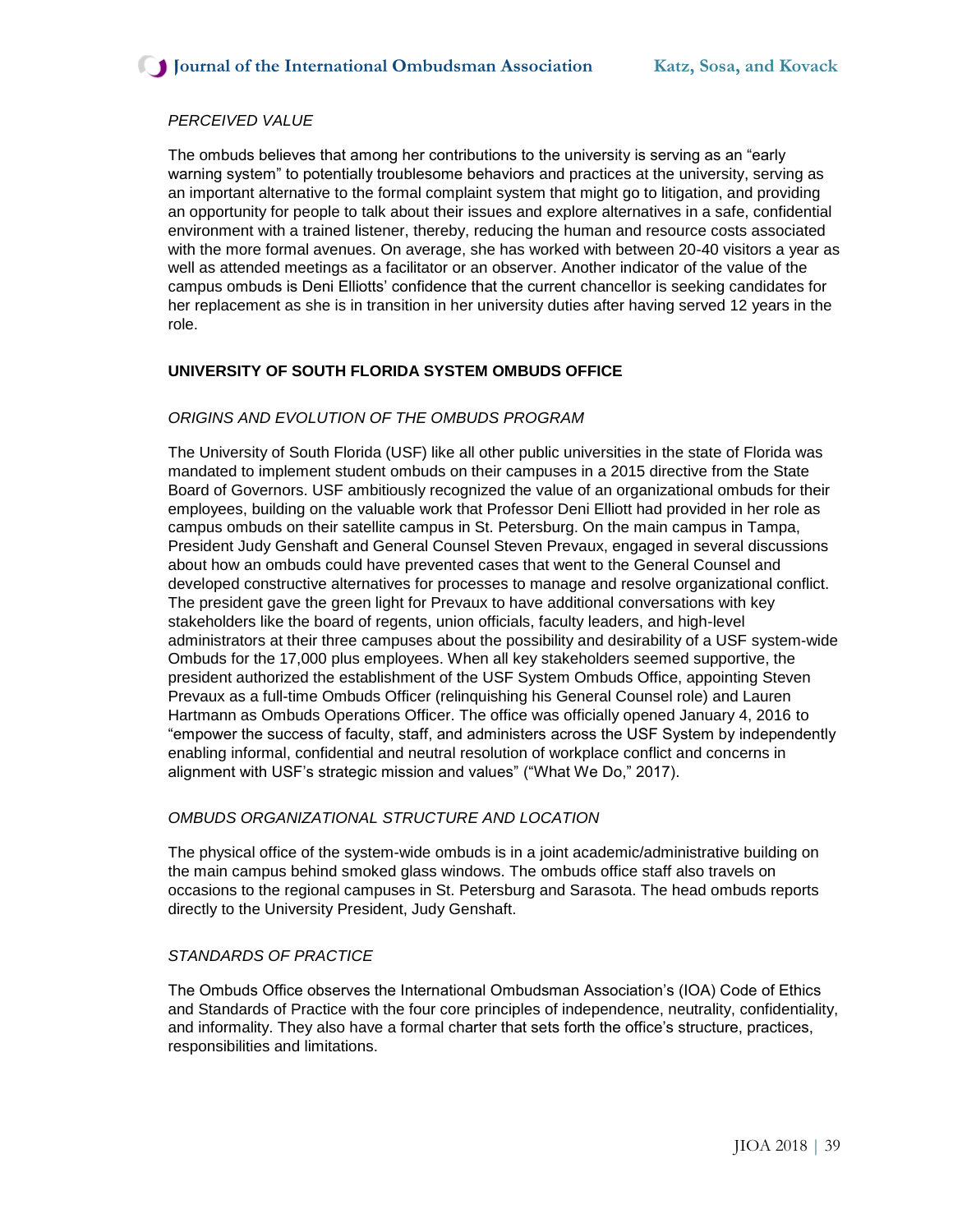## *ISSUES, SERVICES AND CONSTITUENCIES*

The office provides assistance to all employees by providing conflict analysis, active listening, problem-solving, career coaching, referral to appropriate resources, tailored trainings, facilitated dialogue, and informal mediation. Office staff also serve as a resource regarding regulatory policies and procedures. Employees may visit the ombuds if they feel they've been treated unfairly, need help navigating the system, have workplace concerns, believe a policy violation has occurred, or simply need help improving communication. The ombuds also provide senior administrators with a perspective on possible problematic trends at the university such as generational differences among employees.

#### *STAFF BACKGROUND AND CREDENTIALS*

Ombudsman, Steven Prevaux is an attorney and served as USF General Counsel for 13 years before launching the USF System Ombuds Office. He is an active member of the IOA and the Dispute Resolution Section of the American Bar Association. Steven is certified by the Florida Supreme Court as a mediator and appellate mediator and he will soon be a Certified Organizational Ombudsman Practitioner®. Prevaux earned a B.A. in International Relations and Psychology from the University of Michigan and a J.D. from the University of North Carolina. He explained that in addition to formal training and experience, an ombuds needs to be able to gain rapport, have situational awareness, emotional intelligence and a rich understanding of the institutional needs, goals and corporate culture. Ombuds Operations Officer, Lauren Hartmann worked in the Human Relations and Legal Departments of the Tampa Bay Buccaneers, served as a paralegal, and has a Master's in Business Administration. Her role as the chief intake person is critical because she is the first contact that a visitor makes and her expertise in rapport building and empathy skills is essential to make their work successful.

#### *PERCEIVED VALUE*

The USF System Ombuds Office has already logged significant accomplishments in just over a year of its existence. In its first year, they met with 224 individual visitors, with some visitors requiring more than one visit so the total visits exceeded 400. The ombuds conducted over 50 outreach presentations for various groups on all three campuses and provide ongoing educational services in conflict resolution services and strategies. For example, the website features resource articles such as a workplace self-assessment, management tips such as "things to say when a conversation turns negative, and how being treated "nice" matters to faculty." The office is also currently assessing visitor satisfaction data that suggest 90-100% success rate in three satisfaction areas: Was the ombuds able to help you become better able to address your concerns?; Would you refer others to the Ombuds Office?; and Did the ombuds provide an opportunity for you to express and explore your workplace concerns? In addition to aggregate data on visitors, Ombuds Prevaux believes that organizational ombuds are key in revitalizing corporate culture and advancing the University's strategic mission because ombuds can provide a systemic review function that gives administrators a holistic view and "early warning" of employee trends and systemic issues. Overall, the USF System Ombuds Office demonstrates an impressive track record in its brief existence and promises potential for substantial growth in conflict resolution and prevention as well as cost-savings possibilities in the future for the USF system.